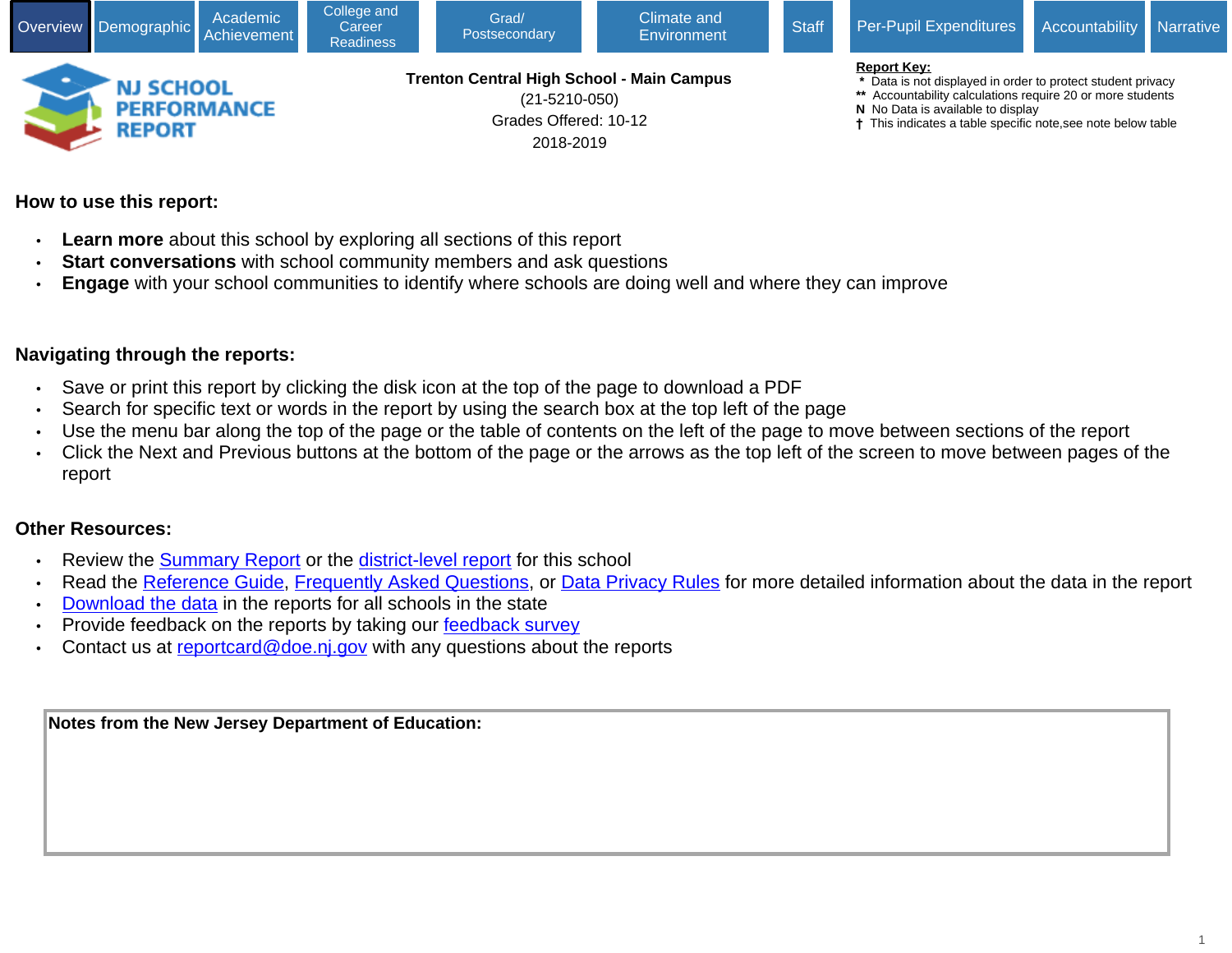| Overview                                                                                                                                                                                                                                                                                                                                                                                                                    | Demographic                                              | Academic<br>Achievement | College and<br>Career<br><b>Readiness</b> | Grad/<br>Postsecondary | Climate and<br>Environment        | <b>Staff</b> | Per-Pupil Expenditures                                                                                                                             | Accountability | Narrative |
|-----------------------------------------------------------------------------------------------------------------------------------------------------------------------------------------------------------------------------------------------------------------------------------------------------------------------------------------------------------------------------------------------------------------------------|----------------------------------------------------------|-------------------------|-------------------------------------------|------------------------|-----------------------------------|--------------|----------------------------------------------------------------------------------------------------------------------------------------------------|----------------|-----------|
| <b>Report Key:</b><br><b>Trenton Central High School - Main Campus</b><br>* Data is not displayed in order to protect student privacy<br><b>NJ SCHOOL</b><br>Accountability calculations require 20 or more students<br>$(21 - 5210 - 050)$<br><b>PERFORMANCE</b><br>N No Data is available to display<br>Grades Offered: 10-12<br>This indicates a table specific note, see note below table<br><b>REPORT</b><br>2018-2019 |                                                          |                         |                                           |                        |                                   |              |                                                                                                                                                    |                |           |
|                                                                                                                                                                                                                                                                                                                                                                                                                             |                                                          |                         |                                           |                        | <b>School Contact Information</b> |              |                                                                                                                                                    |                |           |
|                                                                                                                                                                                                                                                                                                                                                                                                                             |                                                          |                         |                                           |                        |                                   |              | This table contains contact information including principal name, address, phone number, email address, and social media information, if provided. |                |           |
|                                                                                                                                                                                                                                                                                                                                                                                                                             | <b>Type</b>                                              |                         |                                           |                        | <b>Contact Information</b>        |              |                                                                                                                                                    |                |           |
|                                                                                                                                                                                                                                                                                                                                                                                                                             | County                                                   |                         |                                           |                        | Mercer                            |              |                                                                                                                                                    |                |           |
|                                                                                                                                                                                                                                                                                                                                                                                                                             | <b>District</b><br><b>Trenton Public School District</b> |                         |                                           |                        |                                   |              |                                                                                                                                                    |                |           |

Principal Name **Mrs. Hope Grant** 

Phone Number 2009-278-7260

Email Address **has a contract to the contract of the contract of the contract of the contract of the contract of the contract of the contract of the contract of the contract of the contract of the contract of the contract** 

Address **171 Division Street Trenton, NJ 08611** 

Twitter **[https://twitter.com/tchs\\_principal](javascript:void(window.open()** 

Website **[https://www.trenton.k12.org/tchsmaincampus\\_home](javascript:void(window.open()**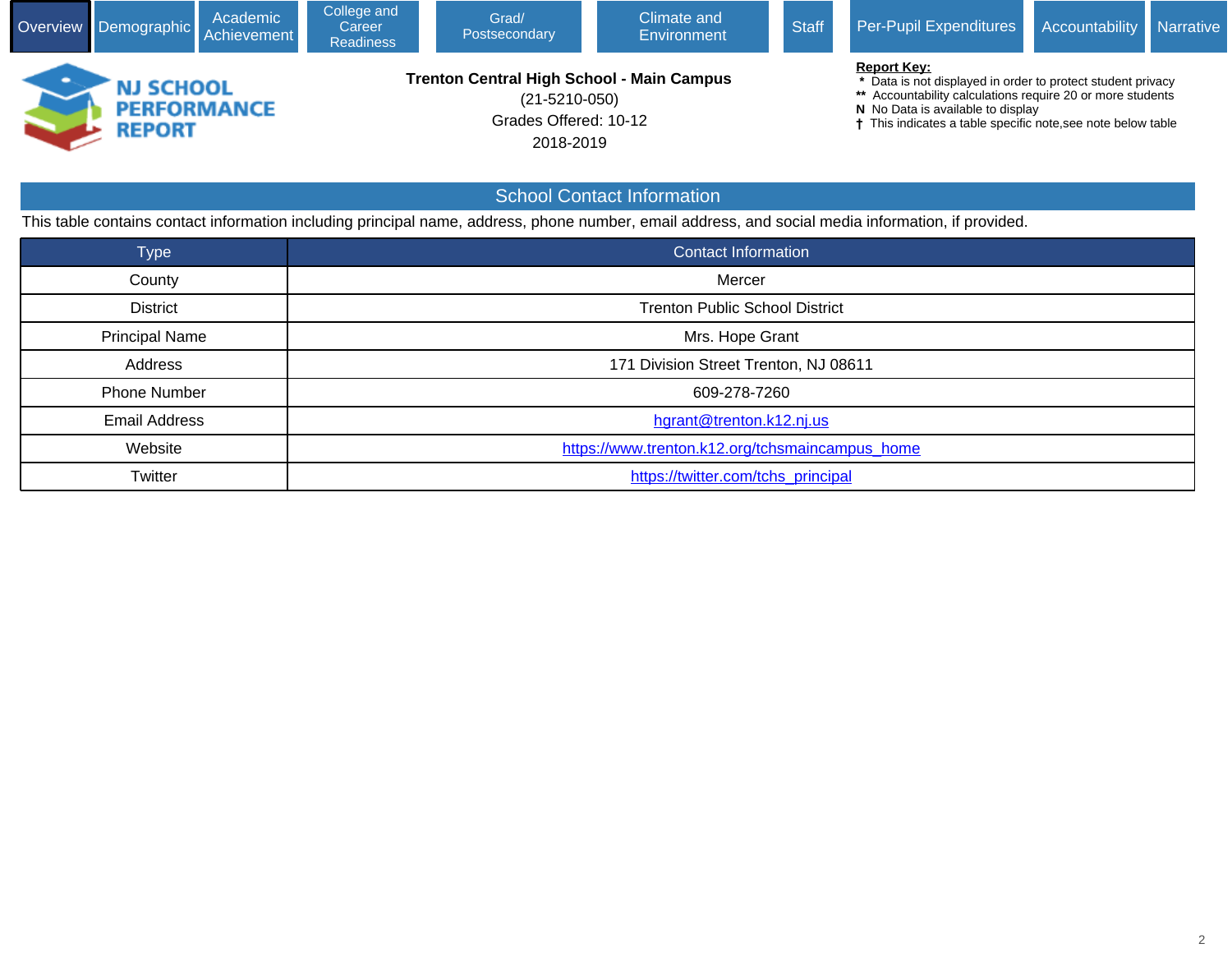| Academic<br>Overview Demographic Achievement |                            | College and<br>Career<br><b>Readiness</b> | Climate and<br>Grad/<br><b>Staff</b><br>Postsecondary<br>Environment |                                                                                                               |  | <b>Per-Pupil Expenditures</b> | Accountability Narrative                                                                                                                                                                                                                             |  |  |
|----------------------------------------------|----------------------------|-------------------------------------------|----------------------------------------------------------------------|---------------------------------------------------------------------------------------------------------------|--|-------------------------------|------------------------------------------------------------------------------------------------------------------------------------------------------------------------------------------------------------------------------------------------------|--|--|
|                                              | NJ SCHOOL<br><b>REPORT</b> | <b>PERFORMANCE</b>                        |                                                                      | <b>Trenton Central High School - Main Campus</b><br>$(21 - 5210 - 050)$<br>Grades Offered: 10-12<br>2018-2019 |  |                               | <b>Report Key:</b><br>* Data is not displayed in order to protect student privacy<br>** Accountability calculations require 20 or more students<br>N No Data is available to display<br>† This indicates a table specific note, see note below table |  |  |

Enrollment data reflects enrollment reported at the end of the school year and only includes students attending the school. Students that attend programs at other schools or outside of the district are not included in enrollment counts and percentages.

## Enrollment Trends by Grade

### Enrollment Trends by Student Group

This table shows the number of students enrolled by grade for the past three school years. Any students enrolled outside of the grades offered will be included in the total enrollment.

| This table shows the percentage of students by student |  |
|--------------------------------------------------------|--|
| group for the past three school years.                 |  |

| Grade | 2016-17 | $2017 - 18$ | 2018-19 |
|-------|---------|-------------|---------|
|       | 453     | 499         |         |
| 10    | 374     | 424         | 596     |
|       | 338     | 345         | 603     |
| 12    | 327     | 337         | 505     |
| Total | 493     | 1.605       | 1.709   |

| <b>Student Group</b>                          | $2016 - 17$ | 2017-18 | 2018-19 |
|-----------------------------------------------|-------------|---------|---------|
| Female                                        | 52.9%       | 52.0%   | 51.3%   |
| Male                                          | 47.1%       | 48.0%   | 48.7%   |
| Economically<br><b>Disadvantaged Students</b> | 72.7%       | 70.3%   | 48.2%   |
| <b>Students with Disabilities</b>             | 19.9%       | 19.2%   | 16.8%   |
| <b>English Learners</b>                       | 0.7%        | 1.4%    | 20.0%   |
| <b>Homeless Students</b>                      | 0.1%        | 0.2%    | 1.6%    |
| <b>Students in Foster Care</b>                | 0.6%        | 0.2%    | 0.2%    |
| <b>Military-Connected Students</b>            | 0.0%        | 0.0%    | 0.0%    |
| <b>Migrant Students</b>                       | 0.0%        | 0.0%    | 0.1%    |

# Enrollment by Racial and Ethnic Group

This table shows the percentage of students by racial and ethnic group for the past three school years.

| Racial and Ethnic Group             |         | 2016-17 2017-18 2018-19 |       |
|-------------------------------------|---------|-------------------------|-------|
| White                               | 1.4%    | 1.1%                    | 0.7%  |
| Hispanic                            | 45.0%   | 46.2%                   | 54.7% |
| <b>Black or African American</b>    | 52.7%   | 52.1%                   | 43.8% |
| Asian                               | 0.6%    | 0.4%                    | 0.4%  |
| Native Hawaiian or Pacific Islander | 0.0%    | 0.0%                    | 0.0%  |
| American Indian or Alaska Native    | $0.0\%$ | 0.0%                    | 0.1%  |
| Two or More Races                   | 0.3%    | 0.2%                    | 0.4%  |

# Enrollment Trends by Full and Shared Time Status

This table shows the number of full and shared time students for the last three years. The full time equivalent is the number of full time students plus half the number of shared time students.

| <b>Enrollment Status</b>    |       | 2016-17 2017-18 2018-19 |       |
|-----------------------------|-------|-------------------------|-------|
| <b>IFull Time Students</b>  | 1.487 | 1.600                   | 1.696 |
| <b>Shared Time Students</b> | 10    |                         | 24    |
| <b>Full Time Equivalent</b> | 1.492 | 1.605                   | 1.708 |

### Enrollment by Home Language

This table shows the percentage of students by primary home language. Only the top 5 languages with at least 1% of students are shown, and students with other home languages are included in the Other Languages total.

| Home Language          | % of Students |
|------------------------|---------------|
| English                | 66.7%         |
| Spanish                | 31.4%         |
| <b>Other Languages</b> | 18%           |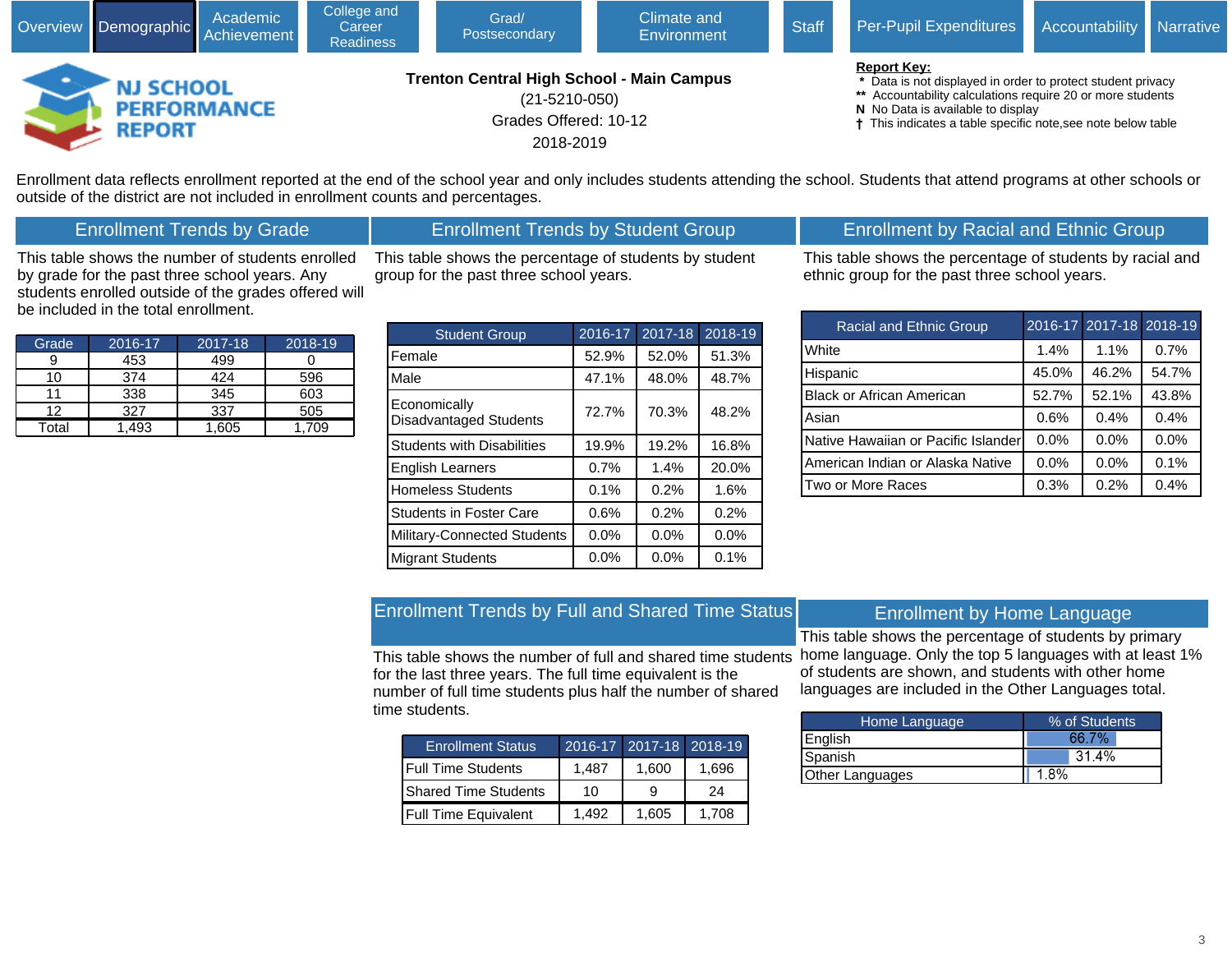| Academic<br>Overview Demographic Achievement |                                                         | College and<br>Career<br><b>Readiness</b> | Climate and<br>Grad/<br><b>Staff</b><br>Postsecondary<br>Environment |                                                                                                               |  | Per-Pupil Expenditures | Accountability Narrative                                                                                                                                                                                                                           |  |  |
|----------------------------------------------|---------------------------------------------------------|-------------------------------------------|----------------------------------------------------------------------|---------------------------------------------------------------------------------------------------------------|--|------------------------|----------------------------------------------------------------------------------------------------------------------------------------------------------------------------------------------------------------------------------------------------|--|--|
|                                              | <b>NJ SCHOOL</b><br><b>PERFORMANCE</b><br><b>REPORT</b> |                                           |                                                                      | <b>Trenton Central High School - Main Campus</b><br>$(21 - 5210 - 050)$<br>Grades Offered: 10-12<br>2018-2019 |  |                        | <b>Report Key:</b><br>* Data is not displayed in order to protect student privacy<br>** Accountability calculations require 20 or more students<br>N No Data is available to display<br>This indicates a table specific note, see note below table |  |  |

### English Language Arts and Mathematics Performance Trends

These graphs show trends in the Proficiency Rate for Federal Accountability over the last three years. The data includes the results of students taking both the statewide assessment (NJSLA for 2018-19 and PARCC for 2016-17 and 2017-18) and the DLM alternate assessment. The Proficiency Rate for Federal Accountability measures the percentage of students that met or exceeded expectations on the assessments (NJSLA/PARCC or DLM) with an adjustment made if the participation rate is below 95% to ensure reporting on at least 95% of students. NJSLA/PARCC results include only students in grades 3 through 10. Students that were enrolled for less than half a school year are excluded from performance results. The table below provides participation rates, proficiency rates, annual targets and status in meeting the targets, and statewide proficiency rates.



**Math Proficiency Rate for Federal Accountability** 



| <b>Performance Measure</b>                               | 2016-17<br><b>ELA</b> | 2017-18<br>ELA | 2018-19<br><b>ELA</b> | 2016-17<br><b>Math</b> | 2017-18<br><b>Math</b> | 2018-19<br><b>Math</b> |
|----------------------------------------------------------|-----------------------|----------------|-----------------------|------------------------|------------------------|------------------------|
| <b>Participation Rate</b>                                | 91.9%                 | 86.9%          | 89.4%                 | 91.1%                  | 86.2%                  | 90.4%                  |
| Proficiency Rate for Federal Accountability              | 20.4%                 | 18.2%          | 20.5%                 | $\star$                | $\star$                | $\star$                |
| Annual Target                                            | 17.6%                 | 20.9%          | 24.2%                 | 8.3%                   | 12.0%                  | 15.8%                  |
| Met Annual Target?                                       | <b>Met Target</b>     | Not Met        | Not Met               | <b>Not Met</b>         | <b>Not Met</b>         | <b>Not Met</b>         |
| Statewide Proficiency Rate for Federal<br>Accountability | 54.9%                 | 56.7%          | 57.9%                 | 43.5%                  | 45.0%                  | 44.5%                  |

† Target was met within a confidence interval.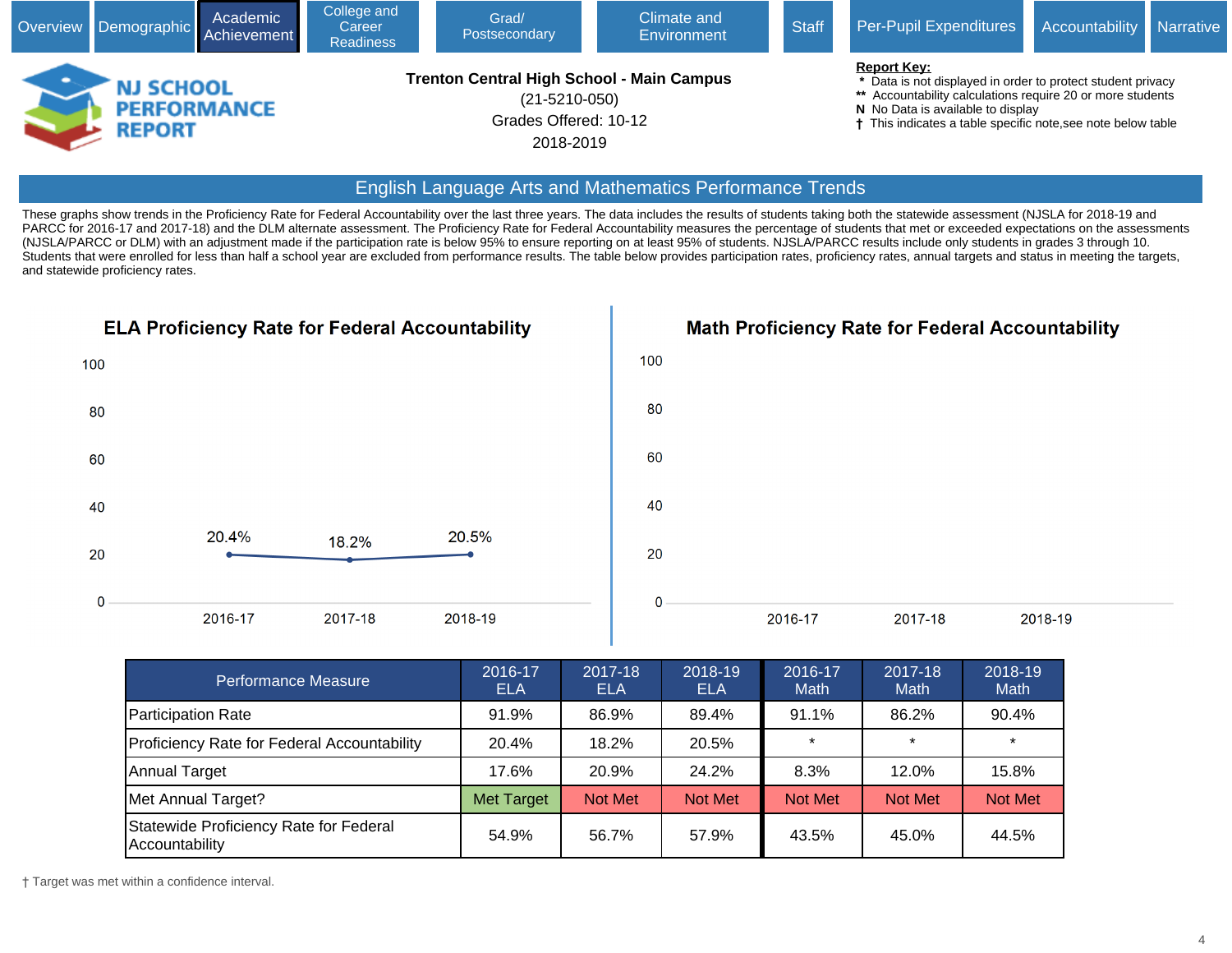|   | Overview Demographic Achievement                        | Academic | College and<br>Career<br><b>Readiness</b> | Grad/<br>Postsecondary                                                                                        | Climate and<br>Environment | <b>Staff</b> | Per-Pupil Expenditures                                                                                                                                                                                                                             | Accountability Narrative |  |
|---|---------------------------------------------------------|----------|-------------------------------------------|---------------------------------------------------------------------------------------------------------------|----------------------------|--------------|----------------------------------------------------------------------------------------------------------------------------------------------------------------------------------------------------------------------------------------------------|--------------------------|--|
| - | <b>NJ SCHOOL</b><br><b>PERFORMANCE</b><br><b>REPORT</b> |          |                                           | <b>Trenton Central High School - Main Campus</b><br>$(21 - 5210 - 050)$<br>Grades Offered: 10-12<br>2018-2019 |                            |              | <b>Report Key:</b><br>* Data is not displayed in order to protect student privacy<br>** Accountability calculations require 20 or more students<br>N No Data is available to display<br>This indicates a table specific note, see note below table |                          |  |

# English Language Arts Assessment - Participation and Performance

This table shows performance on statewide assessments for English Language Arts both overall and by student group. It includes the results of students taking both the NJSLA and DLM assessments. NJSLA results include only students in grades 3 through 10. Students that were enrolled for less than half a school year are excluded from performance results. A student is considered to have met or exceeded expectations if he/she scores at Level 4 or 5 on the NJSLA assessment or at Level 3 or 4 on the DLM assessment.

This table shows both the percentage of students that met or exceeded expectations and a proficiency rate used for federal accountability. The proficiency rate for federal accountability will be lower if the participation rate is below 95%. This table also shows progress towards meeting the state's long term goal of 80% proficiency by 2030. Annual targets are specific to each subgroup, school, and district and represent the expected proficiency needed to stay on track to meet the state's long term goal. Student groups where the annual target fields are grayed out are not required to meet annual targets under ESSA accountability. For more details on New Jersey's accountability system, see our [accountability resources.](javascript:void(window.open() More information and additional data can also be found on the [NJDOE Academic Achievement page.](javascript:void(window.open()

| <b>Student Group</b>                        | <b>Valid Scores</b> | % of students<br><b>Taking Test</b> | School:<br>% of Testers<br>Met/Exceeded<br><b>Expectations</b> | <b>District:</b><br>% of Testers<br>Met/Exceeded<br><b>Expectations</b> | State:<br>% of Testers<br>Met/Exceeded<br><b>Expectations</b> | <b>Proficiency Rate</b><br>for Federal<br><b>Accountability</b> | 2018-19 Annual<br><b>Target</b> | Met 2018-19<br><b>Annual Target</b> |
|---------------------------------------------|---------------------|-------------------------------------|----------------------------------------------------------------|-------------------------------------------------------------------------|---------------------------------------------------------------|-----------------------------------------------------------------|---------------------------------|-------------------------------------|
| Schoolwide                                  | 440                 | 89.4                                | 21.4                                                           | $\star$                                                                 | 57.9                                                          | 20.5                                                            | 24.2                            | Not Met                             |
| White                                       | $\star$             | $\star$                             | $\star$                                                        | 20.0                                                                    | 66.9                                                          | $\star$                                                         | $**$                            | $***$                               |
| Hispanic                                    | 209                 | 93.8                                | 30.1                                                           | 22.7                                                                    | 43.9                                                          | 30.1                                                            | 29.5                            | Met Target                          |
| Black or African American                   | 225                 | 85.5                                | 12.4                                                           | $\star$                                                                 | 38.5                                                          | 11.4                                                            | 19.7                            | Not Met                             |
| Asian, Native Hawaiian, or Pacific Islander | $\star$             | $\star$                             | $\star$                                                        | 29.0                                                                    | 82.9                                                          | $\star$                                                         | $***$                           | $**$                                |
| American Indian or Alaska Native            | N                   | N                                   | N                                                              | $\star$                                                                 | 56.0                                                          | N                                                               | $**$                            | $***$                               |
| Two or More Races                           | $\star$             | $\star$                             | $\star$                                                        | $\star$                                                                 | 64.4                                                          | $\star$                                                         | $***$                           | $***$                               |
| <b>Female</b>                               | 211                 | 86.7                                | 27.5                                                           | 24.5                                                                    | 64.8                                                          | 25.7                                                            |                                 |                                     |
| Male                                        | 229                 | 91.9                                | 15.7                                                           | 15.9                                                                    | 51.3                                                          | 15.5                                                            |                                 |                                     |
| Economically Disadvantaged Students         | 237                 | 88.2                                | 18.6                                                           | 19.2                                                                    | 40.0                                                          | $\star$                                                         | 24.2                            | Not Met                             |
| Non-Economically Disadvantaged Students     | 203                 | 90.8                                | 24.6                                                           | 22.2                                                                    | 67.9                                                          | $\star$                                                         |                                 |                                     |
| <b>Students with Disabilities</b>           | 85                  | 85.1                                | $\star$                                                        | $\star$                                                                 | 22.7                                                          | $\star$                                                         | 17.2                            | Not Met                             |
| Students without Disabilities               | 355                 | 90.4                                | $\star$                                                        | $\star$                                                                 | 65.1                                                          | $\star$                                                         |                                 |                                     |
| English Learners                            | 10                  | 91.7                                | 10.0                                                           | 13.9                                                                    | 29.3                                                          | 10.0                                                            | $**$                            | $***$                               |
| Non-English Learners                        | 430                 | 89.3                                | 21.6                                                           | 22.2                                                                    | 60.6                                                          | 20.7                                                            |                                 |                                     |
| Homeless Students                           | $\star$             | $\star$                             | $\star$                                                        | 15.4                                                                    | 29.1                                                          | $\star$                                                         |                                 |                                     |
| <b>Students In Foster Care</b>              | $\star$             | $\star$                             | $\star$                                                        | 10.8                                                                    | 27.6                                                          | $\star$                                                         |                                 |                                     |
| Military-Connected Students                 | N                   | N                                   | N                                                              | N                                                                       | 57.8                                                          | N                                                               |                                 |                                     |
| Migrant Students                            | N                   | N                                   | N                                                              | N                                                                       | 30.4                                                          | N                                                               |                                 |                                     |

† Target was met within a confidence interval.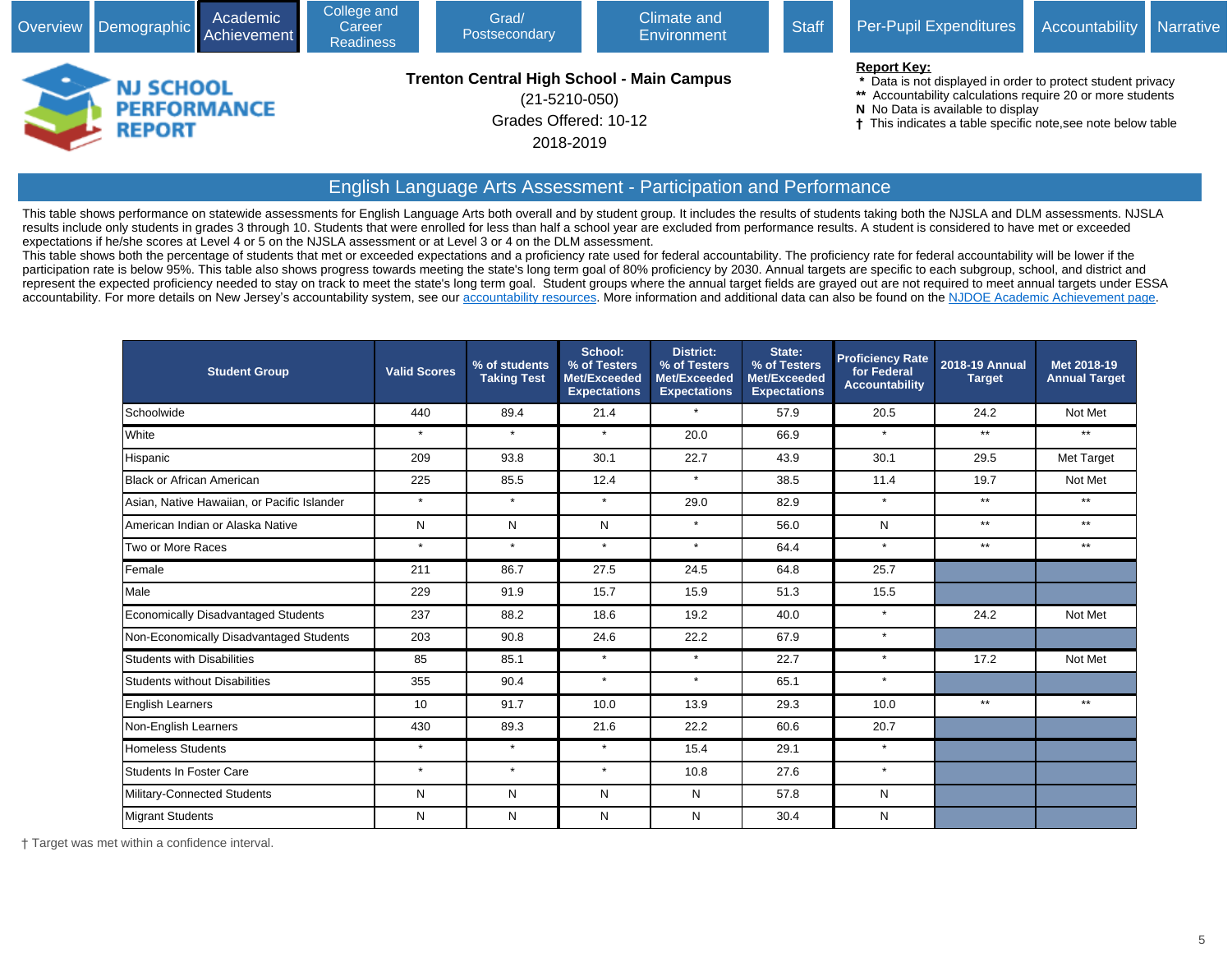| Overview Demographic Achievement                        | Academic | College and<br>Career<br><b>Readiness</b> | Grad/<br>Postsecondary                                                                                 | Per-Pupil Expenditures | Accountability Narrative |                                                                                                                                                                                                                                                                 |  |  |
|---------------------------------------------------------|----------|-------------------------------------------|--------------------------------------------------------------------------------------------------------|------------------------|--------------------------|-----------------------------------------------------------------------------------------------------------------------------------------------------------------------------------------------------------------------------------------------------------------|--|--|
| <b>NJ SCHOOL</b><br><b>PERFORMANCE</b><br><b>REPORT</b> |          |                                           | Trenton Central High School - Main Campus<br>$(21 - 5210 - 050)$<br>Grades Offered: 10-12<br>2018-2019 |                        |                          | <b>Report Key:</b><br>* Data is not displayed in order to protect student privacy<br>** Accountability calculations require 20 or more students<br>N No Data is available to display<br><sup>†</sup> This indicates a table specific note, see note below table |  |  |

# English Language Arts Assessment - Performance Trends

This graph shows the percentage of students who met or exceeded expectations on each grade level exam on the statewide assessment for English Language Arts (ELA) for the past three years. 2018-19 data is from the New Jersey Student Learning Assessment (NJSLA) and 2016-17 and 2017-18 data is from the PARCC assessment.

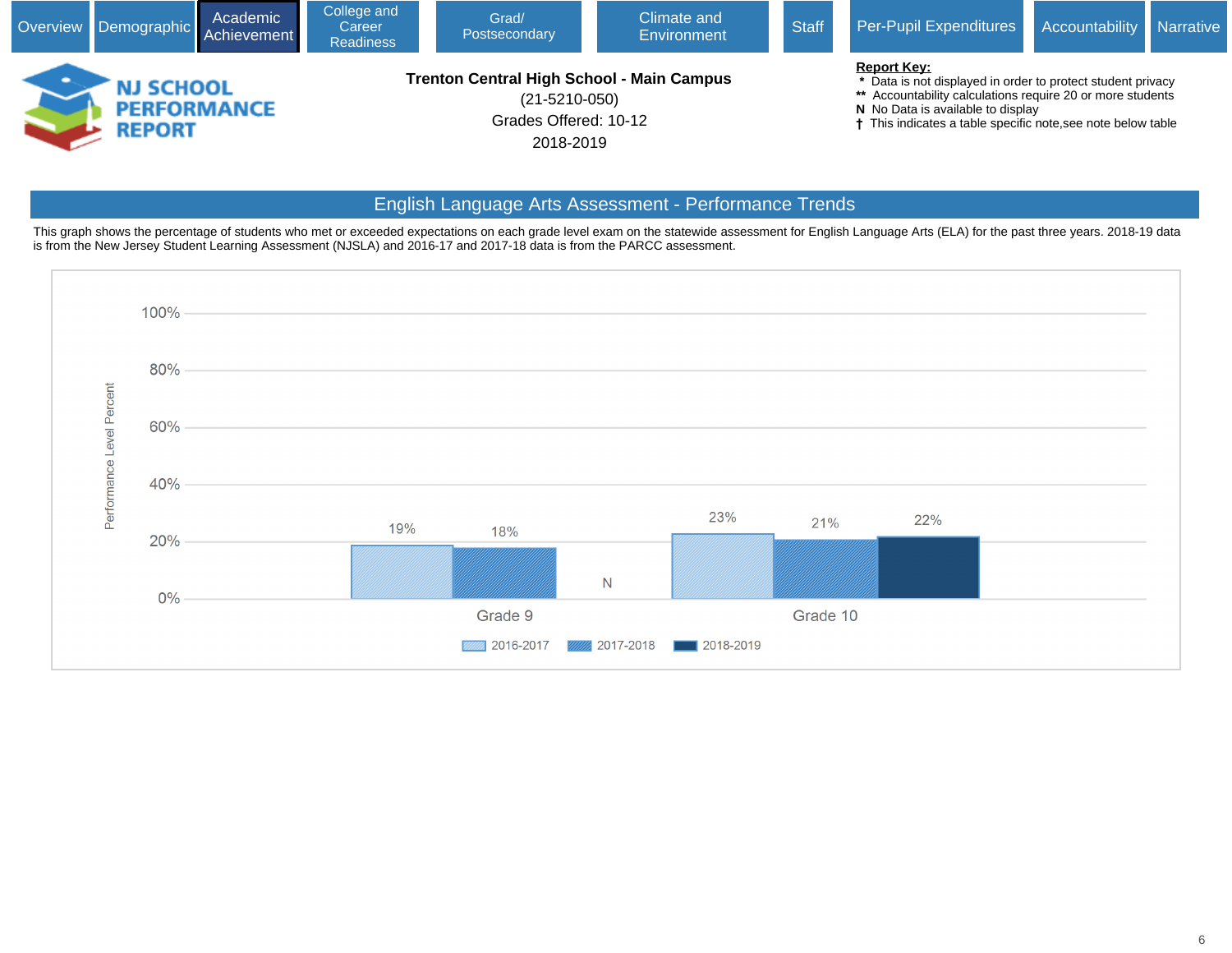| Overview Demographic Achievement                        | Academic | College and<br>Career<br><b>Readiness</b> | Grad/<br>Postsecondary                                                                                        | Climate and<br>Environment | Per-Pupil Expenditures | Accountability Narrative                                                                                                                                                                                                                             |  |  |
|---------------------------------------------------------|----------|-------------------------------------------|---------------------------------------------------------------------------------------------------------------|----------------------------|------------------------|------------------------------------------------------------------------------------------------------------------------------------------------------------------------------------------------------------------------------------------------------|--|--|
| <b>NJ SCHOOL</b><br><b>PERFORMANCE</b><br><b>REPORT</b> |          |                                           | <b>Trenton Central High School - Main Campus</b><br>$(21 - 5210 - 050)$<br>Grades Offered: 10-12<br>2018-2019 |                            |                        | <b>Report Key:</b><br>* Data is not displayed in order to protect student privacy<br>** Accountability calculations require 20 or more students<br>N No Data is available to display<br>† This indicates a table specific note, see note below table |  |  |

# English Language Arts Assessment - Performance by Grade: Grade 10

This table shows performance on the English Language Arts (ELA) section of the New Jersey Student Learning Assessment (NJSLA). The performance results in this table include all students that took the NJSLA assessment, which includes students that were enrolled less than half a year.

| <b>Student Group</b>                        | <b>Valid</b><br><b>Scores</b> | Mean Scale<br><b>Score</b> | <b>District</b><br><b>Mean Scale</b><br><b>Score</b> | <b>State Mean</b><br><b>Scale</b><br><b>Score</b> | % Level 1:<br><b>Did Not Yet</b><br><b>Meet</b><br><b>Expectations</b> | % Level 2:<br><b>Partially Met</b><br><b>Expectations</b> | % Level 3:<br><b>Approached</b><br><b>Expectations</b> | % Level 4: Met<br><b>Expectations</b> | % Level 5:<br><b>Exceeded</b><br><b>Expectations</b> | % of Testers<br>Met/<br><b>Exceeded</b><br><b>Expectations</b> | State % of<br><b>Testers Met</b><br>/Exceeded<br><b>Expectation</b> |
|---------------------------------------------|-------------------------------|----------------------------|------------------------------------------------------|---------------------------------------------------|------------------------------------------------------------------------|-----------------------------------------------------------|--------------------------------------------------------|---------------------------------------|------------------------------------------------------|----------------------------------------------------------------|---------------------------------------------------------------------|
| Schoolwide                                  | 451                           | 713                        | 710                                                  | 757                                               | 40%                                                                    | 20%                                                       | 18%                                                    | 18%                                   | 3%                                                   | 22%                                                            | 58%                                                                 |
| White                                       | $\star$                       | $\star$                    | $\star$                                              | 767                                               | $\star$                                                                | $\star$                                                   | $\star$                                                | $\star$                               | $\star$                                              | $\star$                                                        | 67%                                                                 |
| Hispanic                                    | 211                           | 725                        | $\star$                                              | 738                                               | 29%                                                                    | 19%                                                       | 22%                                                    | 25%                                   | 5%                                                   | 30%                                                            | 43%                                                                 |
| <b>Black or African American</b>            | 234                           | 702                        | $\star$                                              | 733                                               | 50%                                                                    | 22%                                                       | 14%                                                    | $\star$                               | $\star$                                              | 13%                                                            | 38%                                                                 |
| Asian, Native Hawaiian, or Pacific Islander | $\star$                       | $\star$                    | $\star$                                              | 792                                               | $\star$                                                                | $\star$                                                   | $\star$                                                | $\star$                               | $\star$                                              | $\star$                                                        | 84%                                                                 |
| American Indian or Alaska Native            | N                             | N                          | N                                                    | 754                                               | N                                                                      | N                                                         | N                                                      | N                                     | N                                                    | N                                                              | 56%                                                                 |
| Two or More Races                           | $\star$                       | $\star$                    | $\star$                                              | 766                                               | $\star$                                                                | $\star$                                                   | $\star$                                                | $\star$                               | $\star$                                              | $\star$                                                        | 65%                                                                 |
| Female                                      | 215                           | 720                        | 717                                                  | 766                                               | 33%                                                                    | 20%                                                       | 20%                                                    | $\star$                               | $\star$                                              | 28%                                                            | 66%                                                                 |
| Male                                        | 236                           | 707                        | 704                                                  | 749                                               | 47%                                                                    | 21%                                                       | 17%                                                    | $\star$                               | $\star$                                              | 16%                                                            | 51%                                                                 |
| <b>Economically Disadvantaged Students</b>  | 245                           | 712                        | 708                                                  | 735                                               | 42%                                                                    | 20%                                                       | 19%                                                    | $\star$                               | $\star$                                              | 20%                                                            | 40%                                                                 |
| Non-Economically Disadvantaged Students     | 206                           | 716                        | 713                                                  | 767                                               | 38%                                                                    | 21%                                                       | 17%                                                    | $\star$                               | $\star$                                              | 24%                                                            | 67%                                                                 |
| <b>Students with Disabilities</b>           | 83                            | 684                        | 679                                                  | 711                                               | $\star$                                                                | $\star$                                                   | $\star$                                                | $\star$                               | $\star$                                              | $\star$                                                        | 19%                                                                 |
| <b>Students without Disabilities</b>        | 368                           | 720                        | 718                                                  | 765                                               | $\star$                                                                | $\star$                                                   | $\star$                                                | $\star$                               | $\star$                                              | $\star$                                                        | 65%                                                                 |
| <b>English Learners</b>                     | $\star$                       | $\star$                    | $\star$                                              | 687                                               | $\star$                                                                | $\star$                                                   | $\star$                                                | $\star$                               | $\star$                                              | $\star$                                                        | $\star$                                                             |
| Non-English Learners                        | $\star$                       | $\star$                    | $\star$                                              | 760                                               | $\star$                                                                | $\star$                                                   | $\star$                                                | $\star$                               | $\star$                                              | $\star$                                                        | $\star$                                                             |
| <b>Homeless Students</b>                    | $\star$                       | $\star$                    | $\star$                                              | 723                                               | $\star$                                                                | $\star$                                                   | $\star$                                                | $\star$                               | $\star$                                              | $\star$                                                        | 32%                                                                 |
| <b>Students in Foster Care</b>              | $\star$                       | $\star$                    | $\star$                                              | 710                                               | $\star$                                                                | $\star$                                                   | $\star$                                                | $\star$                               | $\star$                                              | $\star$                                                        | 22%                                                                 |
| Military-Connected Students                 | N                             | N                          | N                                                    | 754                                               | N                                                                      | N                                                         | N                                                      | N                                     | N                                                    | N                                                              | 56%                                                                 |
| <b>Migrant Students</b>                     | N                             | N                          | N                                                    | 710                                               | N                                                                      | N                                                         | N                                                      | N                                     | N                                                    | Ν                                                              | 10%                                                                 |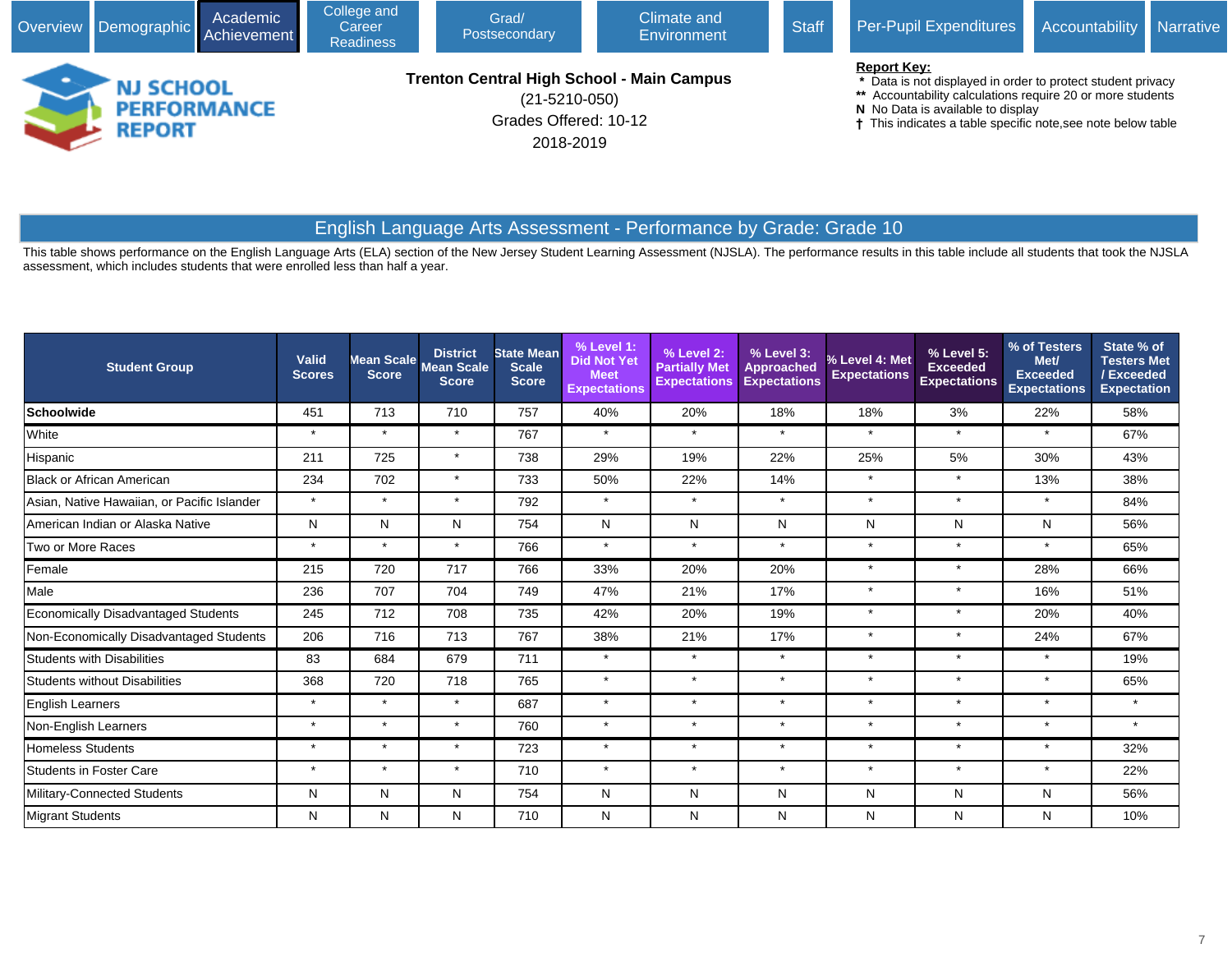|   | Overview Demographic              | Academic<br>Achievement | College and<br>Career<br><b>Readiness</b> | Grad/<br>Postsecondary                                                                                        | Climate and<br>Environment | Per-Pupil Expenditures | Accountability Narrative                                                                                                                                                                                                                           |  |  |
|---|-----------------------------------|-------------------------|-------------------------------------------|---------------------------------------------------------------------------------------------------------------|----------------------------|------------------------|----------------------------------------------------------------------------------------------------------------------------------------------------------------------------------------------------------------------------------------------------|--|--|
| - | <b>NJ SCHOOL</b><br><b>REPORT</b> | <b>PERFORMANCE</b>      |                                           | <b>Trenton Central High School - Main Campus</b><br>$(21 - 5210 - 050)$<br>Grades Offered: 10-12<br>2018-2019 |                            |                        | <b>Report Key:</b><br>* Data is not displayed in order to protect student privacy<br>** Accountability calculations require 20 or more students<br>N No Data is available to display<br>This indicates a table specific note, see note below table |  |  |

### Mathematics Assessment - Participation and Performance

This table shows performance on statewide assessments for Mathematics both overall and by student group. It includes the results of students taking both the NJSLA and DLM assessments. NJSLA results include only students in grades 3 through 10. Students that were enrolled for less than half a school year are excluded from performance results. A student is considered to have met or exceeded expectations if he/she scores at Level 4 or 5 on the NJSLA assessment or at Level 3 or 4 on the DLM assessment.

This table shows both the percentage of students that met or exceeded expectations and a proficiency rate used for federal accountability. The proficiency rate for federal accountability will be lower if the participation rate is below 95%. This table also shows progress towards meeting the state's long term goal of 80% proficiency by 2030. Annual targets are specific to each subgroup, school, and district and represent the expected proficiency needed to stay on track to meet the state's long term goal. Student groups where the annual target fields are grayed out are not required to meet annual targets under ESSA accountability. For more details on New Jersey's accountability system, see our [accountability resources](javascript:void(window.open(). More information and additional data can also be found on the [NJDOE Academic Achievement page.](javascript:void(window.open()

| <b>Student Group</b>                        | <b>Valid Scores</b> | % of students<br><b>Taking Test</b> | School:<br>% of Testers<br>Met/Exceeded<br><b>Expectations</b> | <b>District:</b><br>% of Testers<br>Met/Exceeded<br><b>Expectations</b> | State:<br>% of Testers<br>Met/Exceeded<br><b>Expectations</b> | for Federal<br><b>Accountability</b> | Proficiency Rate 2018-19 Annual<br><b>Target</b> | Met 2018-19<br><b>Annual Target</b> |
|---------------------------------------------|---------------------|-------------------------------------|----------------------------------------------------------------|-------------------------------------------------------------------------|---------------------------------------------------------------|--------------------------------------|--------------------------------------------------|-------------------------------------|
| Schoolwide                                  | 543                 | 90.4                                | $\star$                                                        | 10.9                                                                    | 44.5                                                          | $\star$                              | 15.8                                             | Not Met                             |
| White                                       | $\star$             | $\star$                             | $\star$                                                        | 13.8                                                                    | 54.1                                                          | $\star$                              | $***$                                            | $***$                               |
| Hispanic                                    | 304                 | 95.2                                | $\star$                                                        | 12.5                                                                    | 28.8                                                          | $\star$                              | 17.2                                             | Not Met                             |
| Black or African American                   | 232                 | 85.2                                | $\star$                                                        | $\star$                                                                 | 23.0                                                          | $\star$                              | 14.5                                             | Not Met                             |
| Asian, Native Hawaiian, or Pacific Islander | $\star$             | $\star$                             | $\star$                                                        | 16.1                                                                    | 76.5                                                          | $\star$                              | $**$                                             | $***$                               |
| American Indian or Alaska Native            | N                   | N                                   | N                                                              | $\star$                                                                 | 42.7                                                          | N                                    | $***$                                            | $***$                               |
| Two or More Races                           | $\star$             | $\star$                             | $\star$                                                        | $\star$                                                                 | 53.3                                                          | $\star$                              | $**$                                             | $**$                                |
| Female                                      | 268                 | 89.2                                | $\star$                                                        | 10.1                                                                    | 44.9                                                          | $\star$                              |                                                  |                                     |
| Male                                        | 275                 | 91.7                                | $\star$                                                        | 11.7                                                                    | 44.2                                                          | $\star$                              |                                                  |                                     |
| Economically Disadvantaged Students         | 275                 | 87.9                                | $\star$                                                        | 11.2                                                                    | 26.3                                                          | $\star$                              | 16.2                                             | Not Met                             |
| Non-Economically Disadvantaged Students     | 268                 | 93.3                                | $\star$                                                        | 10.3                                                                    | 54.9                                                          | $\star$                              |                                                  |                                     |
| Students with Disabilities                  | 29                  | 87.9                                | $\star$                                                        | $\star$                                                                 | 17.4                                                          | $\star$                              | 14.8                                             | Met Target†                         |
| Students without Disabilities               | 514                 | 90.6                                | $\star$                                                        | $\star$                                                                 | 50.0                                                          | $\star$                              |                                                  |                                     |
| <b>English Learners</b>                     | 70                  | 97.5                                | $\star$                                                        | $\star$                                                                 | 25.0                                                          | $\star$                              | 10.2                                             | Not Met                             |
| Non-English Learners                        | 473                 | 89.4                                | $\star$                                                        | $\star$                                                                 | 46.5                                                          | $\star$                              |                                                  |                                     |
| Homeless Students                           | $\star$             | $\star$                             | $\star$                                                        | $\star$                                                                 | 17.1                                                          | $\star$                              |                                                  |                                     |
| Students In Foster Care                     | $\star$             | $\star$                             | $\star$                                                        | 16.2                                                                    | 17.1                                                          | $\star$                              |                                                  |                                     |
| Military-Connected Students                 | N                   | N                                   | N                                                              | N                                                                       | 46.4                                                          | N                                    |                                                  |                                     |
| Migrant Students                            | N                   | N                                   | N                                                              | N                                                                       | 23.3                                                          | N                                    |                                                  |                                     |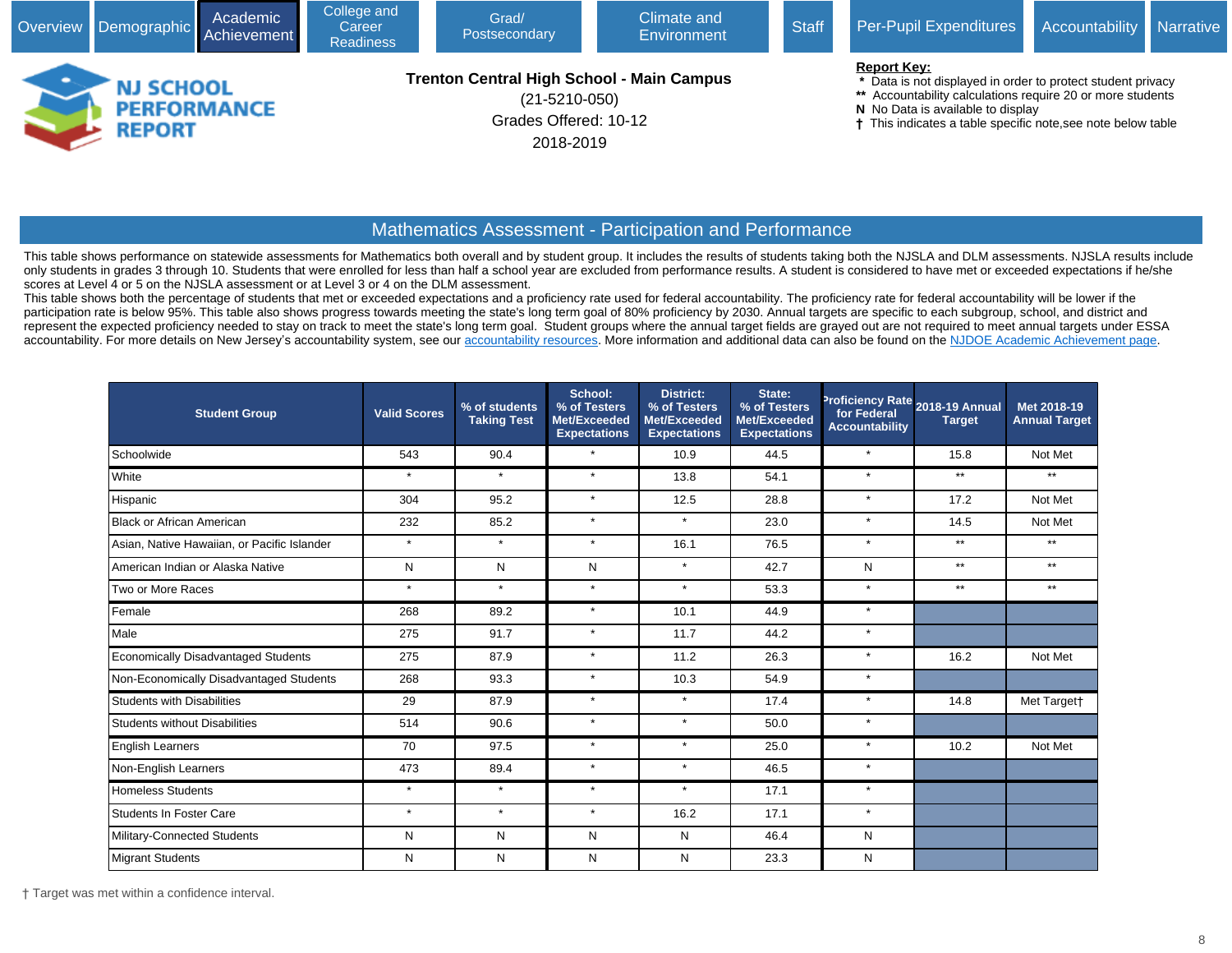| Overview Demographic Achievement  | Academic           | College and<br>Career<br><b>Readiness</b> | Grad/<br>Postsecondary                                                                                        | Climate and<br>Environment | Per-Pupil Expenditures | Accountability Narrative                                                                                                                                                                                                                                      |  |  |
|-----------------------------------|--------------------|-------------------------------------------|---------------------------------------------------------------------------------------------------------------|----------------------------|------------------------|---------------------------------------------------------------------------------------------------------------------------------------------------------------------------------------------------------------------------------------------------------------|--|--|
| <b>NJ SCHOOL</b><br><b>REPORT</b> | <b>PERFORMANCE</b> |                                           | <b>Trenton Central High School - Main Campus</b><br>$(21 - 5210 - 050)$<br>Grades Offered: 10-12<br>2018-2019 |                            |                        | <b>Report Key:</b><br>Data is not displayed in order to protect student privacy<br>** Accountability calculations require 20 or more students<br>N No Data is available to display<br><sup>†</sup> This indicates a table specific note, see note below table |  |  |

### Mathematics Assessment – Performance Trends

This graph shows the percentage of students who met or exceeded expectations on each grade level or end-of-course exam on the statewide assessment for Mathematics for the past three years. 2018-19 data is from the New Jersey Student Learning Assessment (NJSLA) and 2016-17 and 2017-18 data is from the PARCC assessment.



† 2018-19 results for Algebra I, Geometry, and Algebra II do not include students in grade 11, but 2016-17 and 2017-18 results do include students in grade 11. Therefore, trend data for these assessments may not be comparable.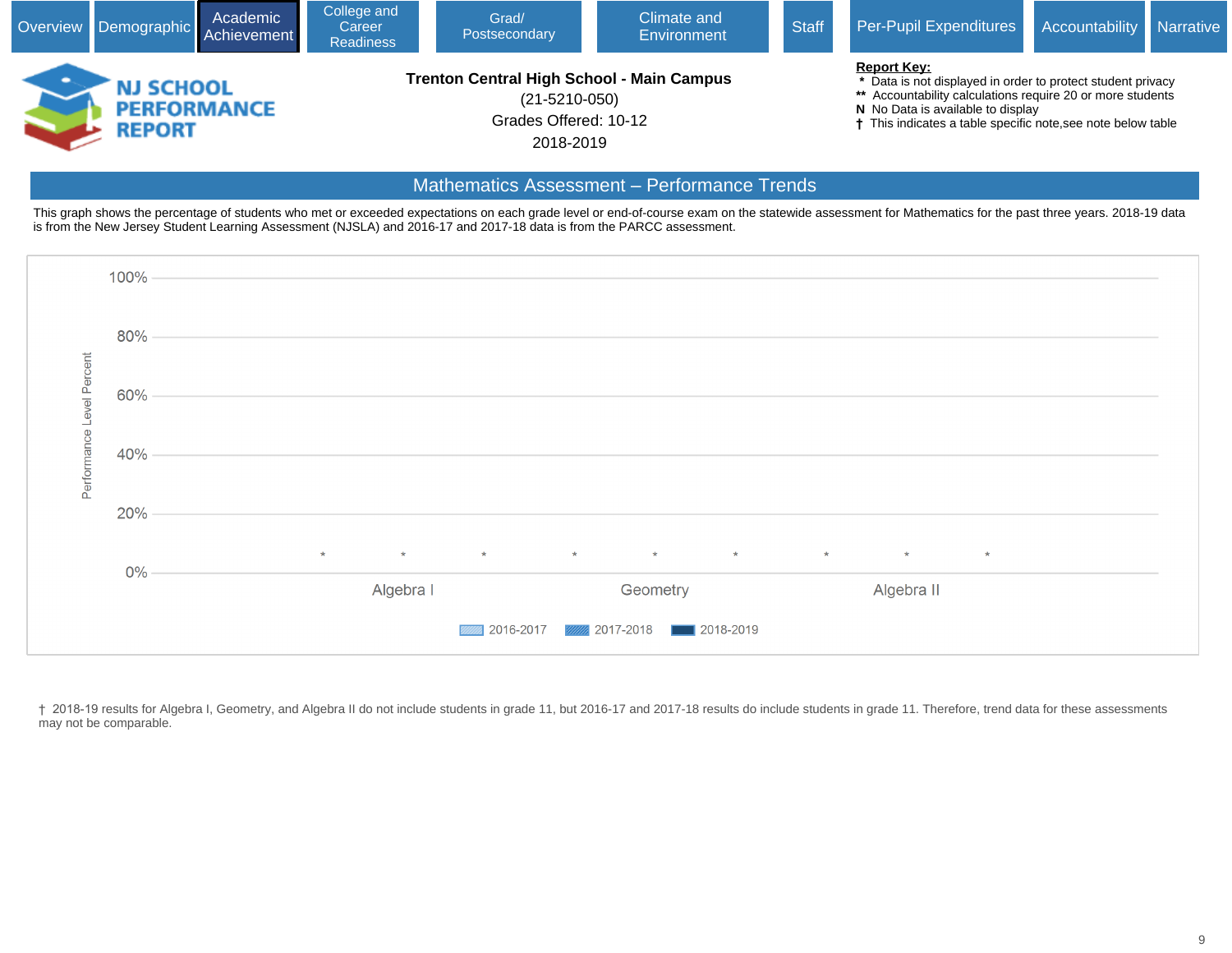|                                   | Academic<br>Overview Demographic Achievement | College and<br>Career<br><b>Readiness</b> | Grad/<br>Postsecondary                                                                                        | Climate and<br>Environment | Per-Pupil Expenditures | <b>Accountability</b> Narrative                                                                                                                                                                                                                    |  |  |
|-----------------------------------|----------------------------------------------|-------------------------------------------|---------------------------------------------------------------------------------------------------------------|----------------------------|------------------------|----------------------------------------------------------------------------------------------------------------------------------------------------------------------------------------------------------------------------------------------------|--|--|
| <b>NJ SCHOOL</b><br><b>REPORT</b> | <b>PERFORMANCE</b>                           |                                           | <b>Trenton Central High School - Main Campus</b><br>$(21 - 5210 - 050)$<br>Grades Offered: 10-12<br>2018-2019 |                            |                        | <b>Report Key:</b><br>Data is not displayed in order to protect student privacy<br>** Accountability calculations require 20 or more students<br>N No Data is available to display<br>† This indicates a table specific note, see note below table |  |  |

# Mathematics Assessment - Performance by Test: Algebra I

This table shows performance on the Mathematics section of the New Jersey Student Learning Assessment (NJSLA). The performance results in this table include all students that took the NJSLA assessment, it does not exclude students that were enrolled less than half a year.

Note: 2018-19 results do not include students in grade 11, therefore results may not be comparable to prior years when students in grade 11 were included.

| <b>Student Group</b>                        | Valid<br><b>Scores</b> | <b>Score</b> | <b>District</b><br>Mean Scale Mean Scale<br><b>Score</b> | <b>State Mean</b><br><b>Scale</b><br><b>Score</b> | % Level 1:<br><b>Did Not Yet</b><br><b>Meet</b><br><b>Expectations</b> | % Level 2:<br><b>Partially Met</b><br><b>Expectations</b> | % Level 3:<br><b>Approached</b><br><b>Expectations</b> | % Level 4: Met<br><b>Expectations</b> | % Level 5:<br><b>Exceeded</b><br><b>Expectations</b> | % of Testers<br>Met/<br><b>Exceeded</b><br><b>Expectations</b> | State % of<br><b>Testers Met</b><br>/Exceeded<br><b>Expectation</b> |
|---------------------------------------------|------------------------|--------------|----------------------------------------------------------|---------------------------------------------------|------------------------------------------------------------------------|-----------------------------------------------------------|--------------------------------------------------------|---------------------------------------|------------------------------------------------------|----------------------------------------------------------------|---------------------------------------------------------------------|
| Schoolwide                                  | 17                     | 699          | 708                                                      | 744                                               | $\star$                                                                | $\star$                                                   | $\star$                                                | $\star$                               | $\star$                                              | $\star$                                                        | 42%                                                                 |
| White                                       | $\star$                | $\star$      | $\star$                                                  | 752                                               | $\star$                                                                | $\star$                                                   | $\star$                                                | $\star$                               | $\star$                                              | $\star$                                                        | 53%                                                                 |
| Hispanic                                    | $\star$                | $\star$      | $\star$                                                  | 728                                               | $\star$                                                                | $\star$                                                   | $\star$                                                | $\star$                               | $\star$                                              | $\star$                                                        | 24%                                                                 |
| Black or African American                   | $\star$                | $\star$      | 709                                                      | 725                                               | $\star$                                                                | $\star$                                                   | $\star$                                                | $\star$                               | $\star$                                              | $\star$                                                        | 20%                                                                 |
| Asian, Native Hawaiian, or Pacific Islander | N                      | N            | $\star$                                                  | 775                                               | N                                                                      | N                                                         | N                                                      | N                                     | N                                                    | N                                                              | 76%                                                                 |
| American Indian or Alaska Native            | N                      | N            | N                                                        | 744                                               | N                                                                      | N                                                         | N                                                      | N                                     | N                                                    | N                                                              | 42%                                                                 |
| Two or More Races                           | N                      | N            | $\star$                                                  | 752                                               | N                                                                      | N                                                         | N                                                      | N                                     | N                                                    | N                                                              | 51%                                                                 |
| Female                                      | $\star$                | $\star$      | 710                                                      | 745                                               | $\star$                                                                | $\star$                                                   | $\star$                                                | $\star$                               | $\star$                                              | $\star$                                                        | 44%                                                                 |
| Male                                        | $\star$                | $\star$      | 707                                                      | 743                                               | $\star$                                                                | $\star$                                                   | $\star$                                                | $\star$                               | $\star$                                              | $\star$                                                        | 41%                                                                 |
| Economically Disadvantaged Students         | $\star$                | $\star$      | 709                                                      | 727                                               | $\star$                                                                | $\star$                                                   | $\star$                                                | $\star$                               | $\star$                                              | $\star$                                                        | 23%                                                                 |
| Non-Economically Disadvantaged Students     | $\star$                | $\star$      | 707                                                      | 752                                               | $\star$                                                                | $\star$                                                   | $\star$                                                | $\star$                               | $\star$                                              | $\star$                                                        | 52%                                                                 |
| Students with Disabilities                  | $\star$                | $\star$      | 698                                                      | 717                                               | $\star$                                                                | $\star$                                                   | $\star$                                                | $\star$                               | $\star$                                              | $\star$                                                        | 12%                                                                 |
| Students without Disabilities               | $\star$                | $\star$      | 710                                                      | 748                                               | $\star$                                                                | $\star$                                                   | $\star$                                                | $\star$                               | $\star$                                              | $\star$                                                        | 47%                                                                 |
| <b>English Learners</b>                     | $\star$                | $\star$      | 698                                                      | 710                                               | $\star$                                                                | $\star$                                                   | $\star$                                                | $\star$                               | $\star$                                              | $\star$                                                        | $\star$                                                             |
| Non-English Learners                        | $\star$                | $\star$      | 711                                                      | 745                                               | $\star$                                                                | $\star$                                                   | $\star$                                                | $\star$                               | $\star$                                              | $\star$                                                        | $\star$                                                             |
| <b>Homeless Students</b>                    | N                      | N            | $\star$                                                  | 718                                               | N                                                                      | N                                                         | N                                                      | N                                     | N                                                    | N                                                              | 14%                                                                 |
| <b>Students in Foster Care</b>              | N                      | N            | $\star$                                                  | 717                                               | N                                                                      | N                                                         | N                                                      | N                                     | N                                                    | N                                                              | 11%                                                                 |
| Military-Connected Students                 | $\mathsf{N}$           | N            | N                                                        | 744                                               | N                                                                      | N                                                         | N                                                      | N                                     | N                                                    | N                                                              | 43%                                                                 |
| Migrant Students                            | N                      | N            | N                                                        | 707                                               | N                                                                      | N                                                         | N                                                      | N                                     | N                                                    | N                                                              | 12%                                                                 |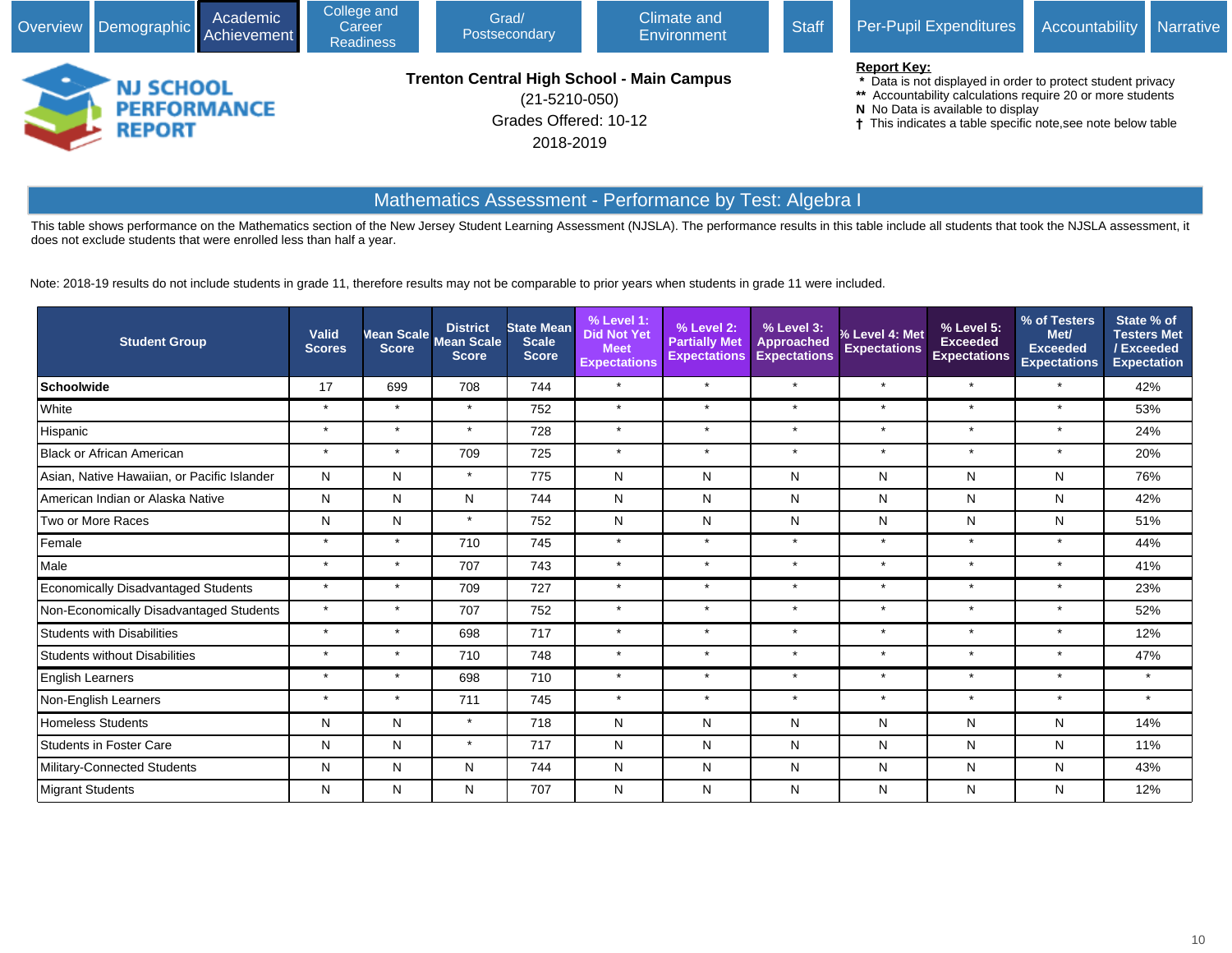| Academic<br>Overview Demographic Achievement |                                                         | College and<br>Career<br><b>Readiness</b> | Grad/<br>Postsecondary | Climate and<br><b>Environment</b>                                                                             | <b>Staff</b> | Per-Pupil Expenditures | Accountability                                                                                                                                                                                                                                                  | <b>Narrative</b> |  |
|----------------------------------------------|---------------------------------------------------------|-------------------------------------------|------------------------|---------------------------------------------------------------------------------------------------------------|--------------|------------------------|-----------------------------------------------------------------------------------------------------------------------------------------------------------------------------------------------------------------------------------------------------------------|------------------|--|
|                                              | <b>NJ SCHOOL</b><br><b>PERFORMANCE</b><br><b>REPORT</b> |                                           |                        | <b>Trenton Central High School - Main Campus</b><br>$(21 - 5210 - 050)$<br>Grades Offered: 10-12<br>2018-2019 |              |                        | <b>Report Key:</b><br>* Data is not displayed in order to protect student privacy<br>** Accountability calculations require 20 or more students<br>N No Data is available to display<br><sup>†</sup> This indicates a table specific note, see note below table |                  |  |

# Mathematics Assessment - Performance by Test: Geometry

This table shows performance on the Mathematics section of the New Jersey Student Learning Assessment (NJSLA). The performance results in this table include all students that took the NJSLA assessment, it does not exclude students that were enrolled less than half a year.

Note: 2018-19 results do not include students in grade 11, therefore results may not be comparable to prior years when students in grade 11 were included.

| <b>Student Group</b>                        | Valid<br><b>Scores</b> | <b>Score</b> | <b>District</b><br>Mean Scale Mean Scale<br><b>Score</b> | <b>State Mean</b><br><b>Scale</b><br><b>Score</b> | % Level 1:<br><b>Did Not Yet</b><br><b>Meet</b><br><b>Expectations</b> | % Level 2:<br><b>Partially Met</b><br><b>Expectations</b> | % Level 3:<br>Approached<br><b>Expectations</b> | % Level 4: Met<br><b>Expectations</b> | % Level 5:<br><b>Exceeded</b><br><b>Expectations</b> | % of Testers<br>Met/<br><b>Exceeded</b><br><b>Expectations</b> | State % of<br><b>Testers Met</b><br>/Exceeded<br><b>Expectation</b> |
|---------------------------------------------|------------------------|--------------|----------------------------------------------------------|---------------------------------------------------|------------------------------------------------------------------------|-----------------------------------------------------------|-------------------------------------------------|---------------------------------------|------------------------------------------------------|----------------------------------------------------------------|---------------------------------------------------------------------|
| Schoolwide                                  | 473                    | 706          | 708                                                      | 737                                               | $\star$                                                                | $\star$                                                   | $\star$                                         | $\star$                               | $\star$                                              | $\star$                                                        | 35%                                                                 |
| White                                       | $\star$                | $\star$      | $\star$                                                  | 743                                               | $\star$                                                                | $\star$                                                   | $\star$                                         | $\star$                               | $\star$                                              | $\star$                                                        | 43%                                                                 |
| Hispanic                                    | 260                    | 707          | 708                                                      | 724                                               | $\star$                                                                | $\star$                                                   | $\star$                                         | $\star$                               | $\star$                                              | $\star$                                                        | 17%                                                                 |
| Black or African American                   | 209                    | 705          | 706                                                      | 720                                               | $\star$                                                                | $\star$                                                   | $\star$                                         | $\star$                               | $\star$                                              | $\star$                                                        | 14%                                                                 |
| Asian, Native Hawaiian, or Pacific Islander | N                      | N            | $\star$                                                  | 762                                               | N                                                                      | N                                                         | $\mathsf{N}$                                    | N                                     | N                                                    | N                                                              | 70%                                                                 |
| American Indian or Alaska Native            | N                      | N            | N                                                        | 736                                               | N                                                                      | N                                                         | N                                               | N                                     | N                                                    | N                                                              | 37%                                                                 |
| Two or More Races                           | $\star$                | $\star$      | $\star$                                                  | 745                                               | $\star$                                                                | $\star$                                                   | $\star$                                         | $\star$                               | $\star$                                              | $\star$                                                        | 46%                                                                 |
| Female                                      | 233                    | 705          | $\star$                                                  | 738                                               | $\star$                                                                | $\star$                                                   | $\star$                                         | $\star$                               | $\star$                                              | $\star$                                                        | 36%                                                                 |
| Male                                        | 240                    | 708          | $\star$                                                  | 736                                               | $\star$                                                                | $\star$                                                   | $\star$                                         | $\star$                               | $\star$                                              | $\star$                                                        | 34%                                                                 |
| Economically Disadvantaged Students         | 247                    | 707          | $\star$                                                  | 722                                               | $\star$                                                                | $\star$                                                   | $\star$                                         | $\star$                               | $\star$                                              | $\star$                                                        | 16%                                                                 |
| Non-Economically Disadvantaged Students     | 226                    | 705          | $\star$                                                  | 743                                               | $\star$                                                                | $\star$                                                   | $\star$                                         | $\star$                               | $\star$                                              | $\star$                                                        | 43%                                                                 |
| Students with Disabilities                  | 16                     | 698          | $\star$                                                  | 712                                               | $\star$                                                                | $\star$                                                   | $\star$                                         | $\star$                               | $\star$                                              | $\star$                                                        | $\star$                                                             |
| Students without Disabilities               | 457                    | 706          | $\star$                                                  | 741                                               | $\star$                                                                | $\star$                                                   | $\star$                                         | $\star$                               | $\star$                                              | $\star$                                                        | $\star$                                                             |
| <b>English Learners</b>                     | 67                     | 698          | $\star$                                                  | 708                                               | $\star$                                                                | $\star$                                                   | $\star$                                         | $\star$                               | $\star$                                              | $\star$                                                        | $\star$                                                             |
| Non-English Learners                        | 406                    | 708          | $\star$                                                  | 738                                               | $\star$                                                                | $\star$                                                   | $\star$                                         | $\star$                               | $\star$                                              | $\star$                                                        | $\star$                                                             |
| <b>Homeless Students</b>                    | $\star$                | $\star$      | $\star$                                                  | 717                                               | $\star$                                                                | $\star$                                                   | $\star$                                         | $\star$                               | $\star$                                              | $\star$                                                        | $\star$                                                             |
| <b>Students in Foster Care</b>              | $\star$                | $\star$      | $\star$                                                  | 713                                               | $\star$                                                                | $\star$                                                   | $\star$                                         | $\star$                               | $\star$                                              | $\star$                                                        | $\star$                                                             |
| Military-Connected Students                 | N                      | N            | N                                                        | 739                                               | N                                                                      | N                                                         | N                                               | N                                     | N                                                    | Ν                                                              | 35%                                                                 |
| <b>Migrant Students</b>                     | Ν                      | N            | ${\sf N}$                                                | 711                                               | N                                                                      | N                                                         | Ν                                               | N                                     | N                                                    | N                                                              | 19%                                                                 |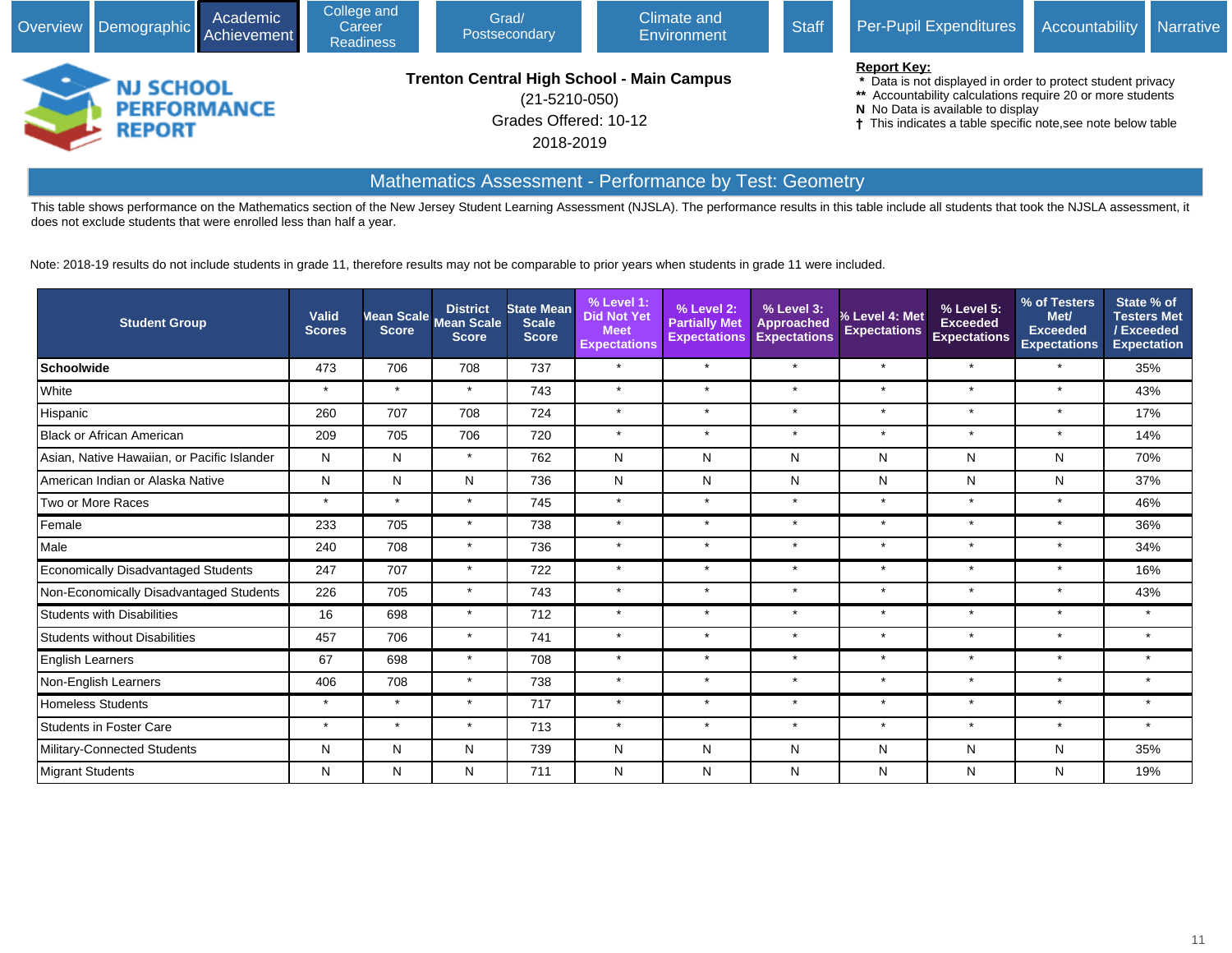| Overview Demographic Achievement |                                                         | Academic | College and<br>Career<br><b>Readiness</b> | Grad/<br>Postsecondary                                                                                 | Climate and<br>Environment | <b>Staff</b> | Per-Pupil Expenditures                                                                                                                                                                                                                               | <b>Accountability</b> | <b>Narrative</b> |
|----------------------------------|---------------------------------------------------------|----------|-------------------------------------------|--------------------------------------------------------------------------------------------------------|----------------------------|--------------|------------------------------------------------------------------------------------------------------------------------------------------------------------------------------------------------------------------------------------------------------|-----------------------|------------------|
|                                  | <b>NJ SCHOOL</b><br><b>PERFORMANCE</b><br><b>REPORT</b> |          |                                           | Trenton Central High School - Main Campus<br>$(21 - 5210 - 050)$<br>Grades Offered: 10-12<br>2018-2019 |                            |              | <b>Report Key:</b><br>* Data is not displayed in order to protect student privacy<br>** Accountability calculations require 20 or more students<br>N No Data is available to display<br>† This indicates a table specific note, see note below table |                       |                  |

# Mathematics Assessment - Performance by Test: Algebra II

This table shows performance on the Mathematics section of the New Jersey Student Learning Assessment (NJSLA). The performance results in this table include all students that took the NJSLA assessment, it does not exclude students that were enrolled less than half a year.

Note: 2018-19 results do not include students in grade 11, therefore results may not be comparable to prior years when students in grade 11 were included.

| <b>Student Group</b>                        | <b>Valid</b><br><b>Scores</b> |         | <b>District</b><br>Mean Scale Mean Scale<br><b>Score</b> | <b>State Mean</b><br><b>Scale</b><br><b>Score</b> | % Level 1:<br><b>Did Not Yet</b><br><b>Meet</b><br><b>Expectations</b> | % Level 2:<br><b>Partially Met</b><br><b>Expectations</b> | % Level 3:<br><b>Approached</b><br><b>Expectations</b> | % Level 4: Met<br><b>Expectations</b> | % Level 5:<br><b>Exceeded</b><br><b>Expectations</b> | % of Testers<br>Met/<br><b>Exceeded</b><br><b>Expectations</b> | State % of<br><b>Testers Met</b><br>/Exceeded<br><b>Expectation</b> |
|---------------------------------------------|-------------------------------|---------|----------------------------------------------------------|---------------------------------------------------|------------------------------------------------------------------------|-----------------------------------------------------------|--------------------------------------------------------|---------------------------------------|------------------------------------------------------|----------------------------------------------------------------|---------------------------------------------------------------------|
| Schoolwide                                  | 74                            | 711     | 716                                                      | 755                                               | $\star$                                                                | $\star$                                                   | $\star$                                                | $\star$                               | $\star$                                              | $\star$                                                        | 58%                                                                 |
| <b>White</b>                                | N                             | N       | N                                                        | 758                                               | N                                                                      | N                                                         | N                                                      | N                                     | N                                                    | N                                                              | 62%                                                                 |
| Hispanic                                    | 47                            | 715     | 720                                                      | 731                                               | $\star$                                                                | $\star$                                                   | $\star$                                                | $\star$                               | $\star$                                              | $\star$                                                        | 34%                                                                 |
| Black or African American                   | $\star$                       | $\star$ | $\star$                                                  | 725                                               | $\star$                                                                | $\star$                                                   | $\star$                                                | $\star$                               | $\star$                                              | $\star$                                                        | 27%                                                                 |
| Asian, Native Hawaiian, or Pacific Islander | $\star$                       | $\star$ | $\star$                                                  | 777                                               | $\star$                                                                | $\star$                                                   | $\star$                                                | $\star$                               | $\star$                                              | $\star$                                                        | 80%                                                                 |
| American Indian or Alaska Native            | N                             | N       | N                                                        | 753                                               | N                                                                      | N                                                         | N                                                      | N                                     | N                                                    | Ν                                                              | 55%                                                                 |
| Two or More Races                           | N                             | N       | N                                                        | 761                                               | N                                                                      | N                                                         | N                                                      | N                                     | N                                                    | N                                                              | 65%                                                                 |
| Female                                      | 40                            | 713     | $\star$                                                  | 752                                               | $\star$                                                                | $\star$                                                   | $\star$                                                | $\star$                               | $\star$                                              | $\star$                                                        | 55%                                                                 |
| Male                                        | 34                            | 710     | 713                                                      | 758                                               | $\star$                                                                | $\star$                                                   | $\star$                                                | $\star$                               | $\star$                                              | $\star$                                                        | 62%                                                                 |
| Economically Disadvantaged Students         | 36                            | 709     | 715                                                      | 729                                               | $\star$                                                                | $\star$                                                   | $\star$                                                | $\star$                               | $\star$                                              | $\star$                                                        | 32%                                                                 |
| Non-Economically Disadvantaged Students     | 38                            | 714     | 717                                                      | 761                                               | $\star$                                                                | $\star$                                                   | $\star$                                                | $\star$                               | $\star$                                              | $\star$                                                        | 65%                                                                 |
| Students with Disabilities                  | $\star$                       | $\star$ | $\star$                                                  | 715                                               | $\star$                                                                | $\star$                                                   | $\star$                                                | $\star$                               | $\star$                                              | $\star$                                                        | 25%                                                                 |
| Students without Disabilities               | $\star$                       | $\star$ | $\star$                                                  | 756                                               | $\star$                                                                | $\star$                                                   | $\star$                                                | $\star$                               | $\star$                                              | $\star$                                                        | 60%                                                                 |
| <b>English Learners</b>                     | $\star$                       | $\star$ | $\star$                                                  | 696                                               | $\star$                                                                | $\star$                                                   | $\star$                                                | $\star$                               | $\star$                                              | $\star$                                                        | 11%                                                                 |
| Non-English Learners                        | $\star$                       | $\star$ | $\star$                                                  | 755                                               | $\star$                                                                | $\star$                                                   | $\star$                                                | $\star$                               | $\star$                                              | $\star$                                                        | 59%                                                                 |
| Homeless Students                           | N                             | N       | N                                                        | 717                                               | N                                                                      | N                                                         | N                                                      | N                                     | N                                                    | Ν                                                              | 23%                                                                 |
| Students in Foster Care                     | N                             | N       | N                                                        | 715                                               | N                                                                      | N                                                         | N                                                      | N                                     | N                                                    | N                                                              | 14%                                                                 |
| Military-Connected Students                 | N                             | N       | N                                                        | 742                                               | N                                                                      | N                                                         | N                                                      | N                                     | N                                                    | N                                                              | 39%                                                                 |
| <b>Migrant Students</b>                     | N                             | N       | N                                                        | $\star$                                           | N                                                                      | N                                                         | N                                                      | N                                     | N                                                    | N                                                              | $\star$                                                             |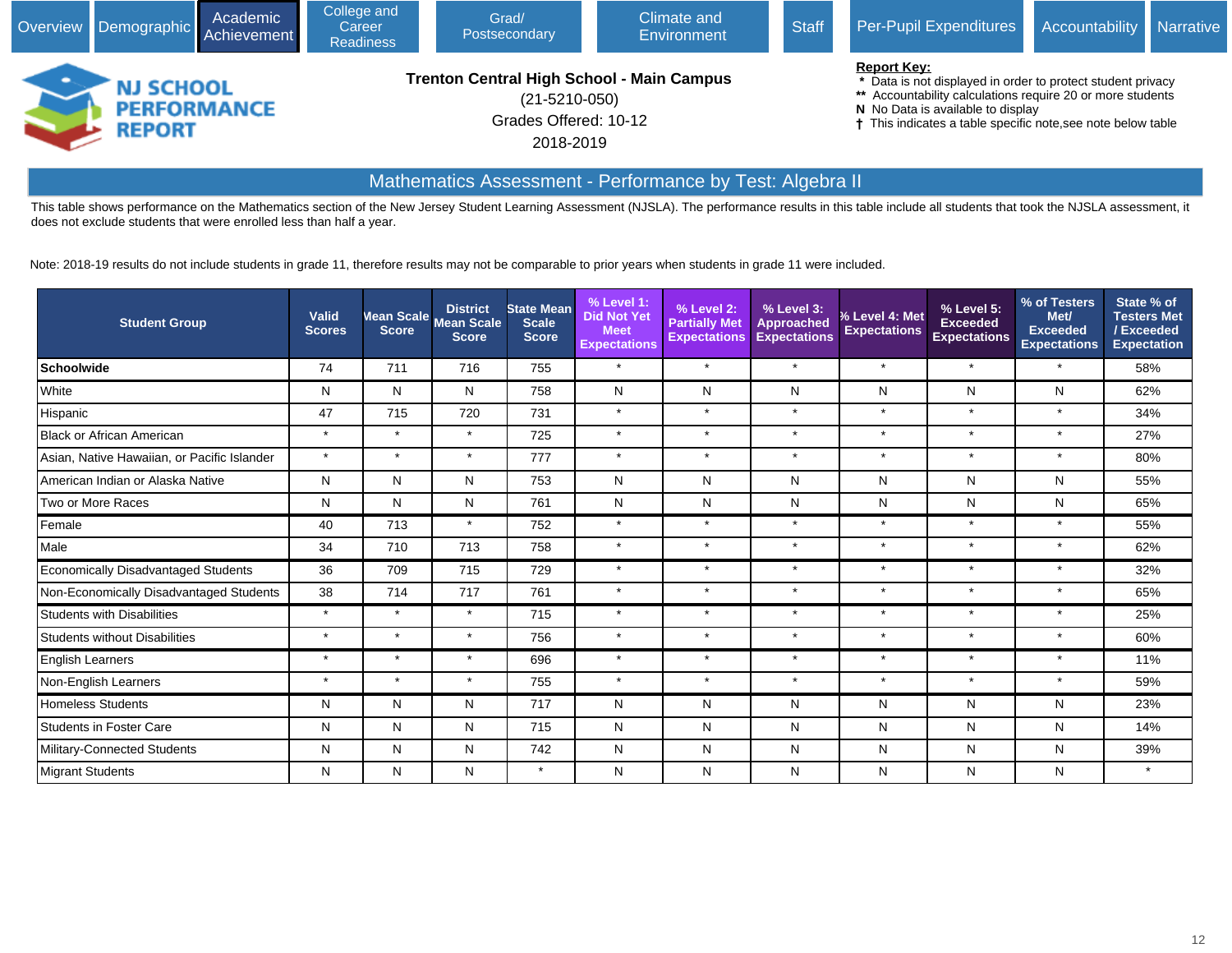|                                                  |  | Overview Demographic Achievement | Academic                                                                                                      | College and<br>Career<br><b>Readiness</b> | Grad/<br>Postsecondary | Climate and<br>Environment                                                                                                                                                                                                                         | <b>Staff</b> | Per-Pupil Expenditures Accountability Narrative |  |
|--------------------------------------------------|--|----------------------------------|---------------------------------------------------------------------------------------------------------------|-------------------------------------------|------------------------|----------------------------------------------------------------------------------------------------------------------------------------------------------------------------------------------------------------------------------------------------|--------------|-------------------------------------------------|--|
| <b>NJ SCHOOL</b><br><b>PERFORMANCE</b><br>REPORT |  |                                  | <b>Trenton Central High School - Main Campus</b><br>$(21 - 5210 - 050)$<br>Grades Offered: 10-12<br>2018-2019 |                                           |                        | <b>Report Key:</b><br>Data is not displayed in order to protect student privacy<br>** Accountability calculations require 20 or more students<br>N No Data is available to display<br>† This indicates a table specific note, see note below table |              |                                                 |  |

This table shows the number of students taking the Dynamic Learning Maps (DLM) alternate assessment, which tests academic progress in English Language Arts (ELA) and Mathematics for students with different types of significant cognitive disabilities.

| Grade | ELA: | Math:<br># Students Tested # Students Tested |
|-------|------|----------------------------------------------|
| 10    |      |                                              |
| 11    | ×    | $\star$                                      |

#### DLM Alternate Assessment - Participation English Language Progress to Proficiency

This table shows the percentage of English Learners who demonstrated the expected amount of growth on the ACCESS for ELLs 2.0 Assessment for English Language proficiency. A student's expected growth is based on the student's initial year proficiency level and student growth expectations are increased by equal intervals each year so that the student meets the proficiency cut score of 4.5 within five years. The table shows the annual target for the percentage of students making expected growth and whether that target was met.

| Student Group               | Percent of English<br><b>Learners Making</b><br><b>Expected Growth to</b><br>Proficiency | 2018-19<br>Target | Met Target? |
|-----------------------------|------------------------------------------------------------------------------------------|-------------------|-------------|
| Schoolwide/English Learners | 19.8%                                                                                    | 40.9%             | Not Met     |

† Target was met within one standard deviation

#### English Language Proficiency Test - Participation and Performance

This table shows, by years in district, the number of English learner students taking the ACCESS for ELLs 2.0 Assessment for English language proficiency and the percentage of students tested that received an overall score of 4.5 or above. Students must receive a score of 4.5 or higher to be considered for proficient status.

| Years in District | # Students<br><b>Tested</b> | % Students with % Students with<br>Overall Score<br>Below 4.5 | <b>Overall Score of</b><br>4.5 and above |
|-------------------|-----------------------------|---------------------------------------------------------------|------------------------------------------|
| $0 - 2$           | 109                         | $\star$                                                       | *                                        |
| $3-4$             | 124                         | $\star$                                                       | $\star$                                  |
| 5 or more         | 50                          | 90.0%                                                         | 10.0%                                    |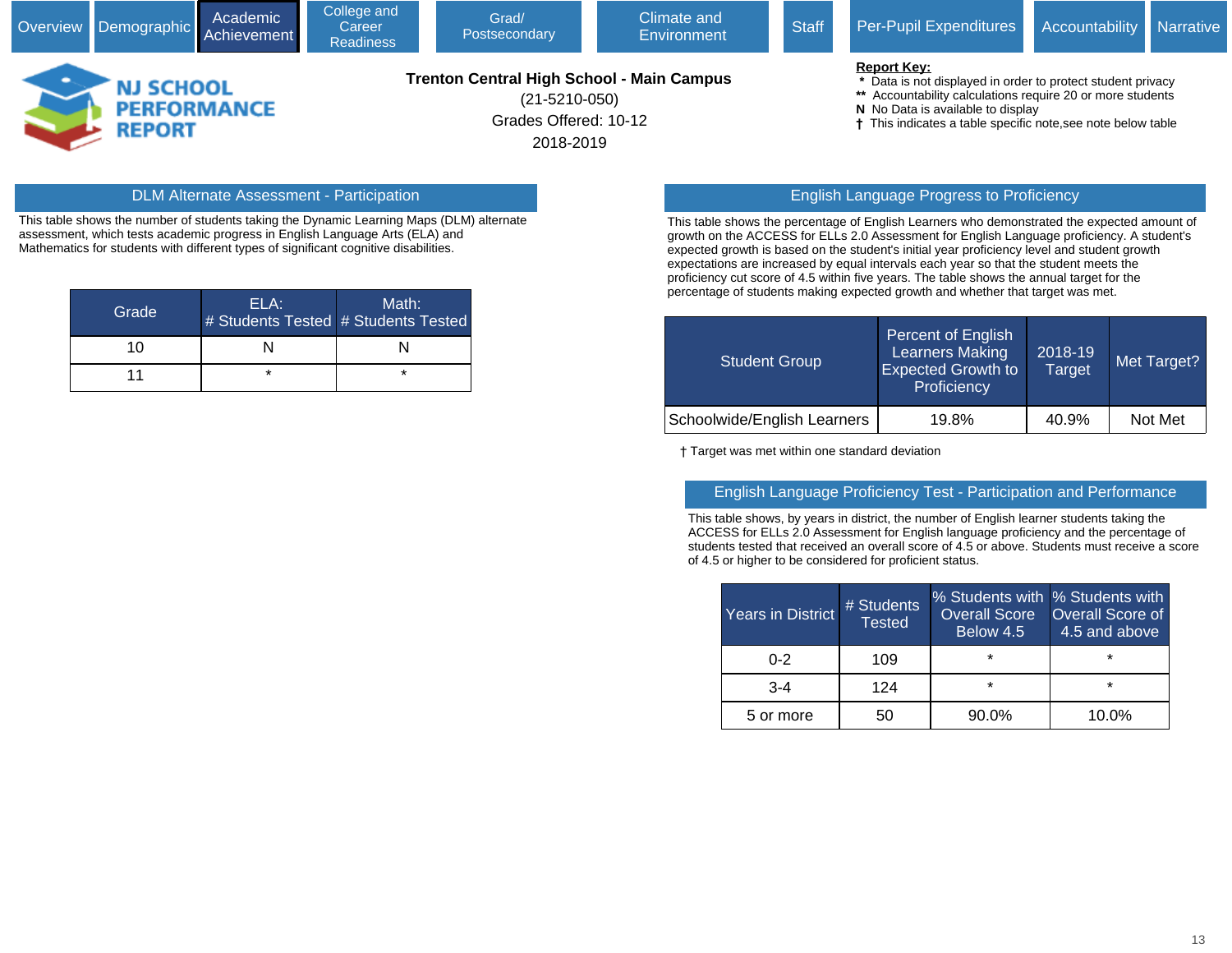

The New Jersey Student Learning Assessment for Science (NJSLA-S) measures student proficiency with the New Jersey Student Learning Standards for Science. All students in grades 5, 8, and 11 will take the NJSLA-Science assessment. Students receive a score of Level 1, 2, 3, or 4 where levels 3 and 4 represent proficiency. Visit the [NJSLA-Science website](javascript:void(window.open() for more information about NJSLA-S. These results do not include students that took the Dynamic Learning Maps (DLM) Science assessment, visit the [assessment reports page](javascript:void(window.open() for DLM results.



This table shows how students performed this year on the NJSLA Science assessment. Students scoring at Level 3 or 4 are considered proficient.

NJSLA Science Assessment: Grade 11 Summary

# NJSLA Science Assessment: Grade 11

This table shows how students performed this year on the NJSLA Science assessment, both overall and by student group. Students scoring at Level 3 or 4 are considered proficient.

| <b>Student Group</b>                        | % Level 1 | % Level 2 | % Level 3      | % Level 4 |
|---------------------------------------------|-----------|-----------|----------------|-----------|
| <b>Schoolwide</b>                           | 85        | 13        | 2              | 0         |
| White                                       | $\star$   | $\star$   | $\star$        | $\star$   |
| Hispanic                                    | 83        | 14        | 3              | 1         |
| <b>Black or African American</b>            | 88        | 11        | 1              | $\Omega$  |
| Asian, Native Hawaiian, or Pacific Islander | $\star$   | $\star$   | $\star$        | ÷         |
| American Indian or Alaska Native            | $\star$   | $\star$   | $\star$        | $\star$   |
| Two or More Races                           | $\star$   | $\star$   | $\star$        | *         |
| Female                                      | 86        | 12        | 1              | $\Omega$  |
| Male                                        | 83        | 14        | $\overline{2}$ | $\Omega$  |
| <b>Economically Disadvantaged Students</b>  | 84        | 14        | 3              | 1         |
| Non-Economically Disadvantaged Students     | 86        | 13        | 1              | $\Omega$  |
| <b>Students with Disabilities</b>           | $\star$   | $\star$   | $\star$        | $\star$   |
| <b>Students without Disabilities</b>        | $\star$   | $\star$   | $\star$        | $\star$   |
| <b>English Learners</b>                     | $\star$   | $\star$   | $\star$        | $\star$   |
| Non-English Learners                        | $\star$   | $\star$   | $\star$        | $\star$   |
| <b>Homeless Students</b>                    | $^\star$  | $\star$   | $\star$        | $\star$   |
| <b>Students in Foster Care</b>              | $\star$   | $\star$   | $\star$        | $\star$   |
| Military-Connected Students                 | N         | N         | N              | N         |
| <b>Migrant Students</b>                     | N         | N         | N              | N         |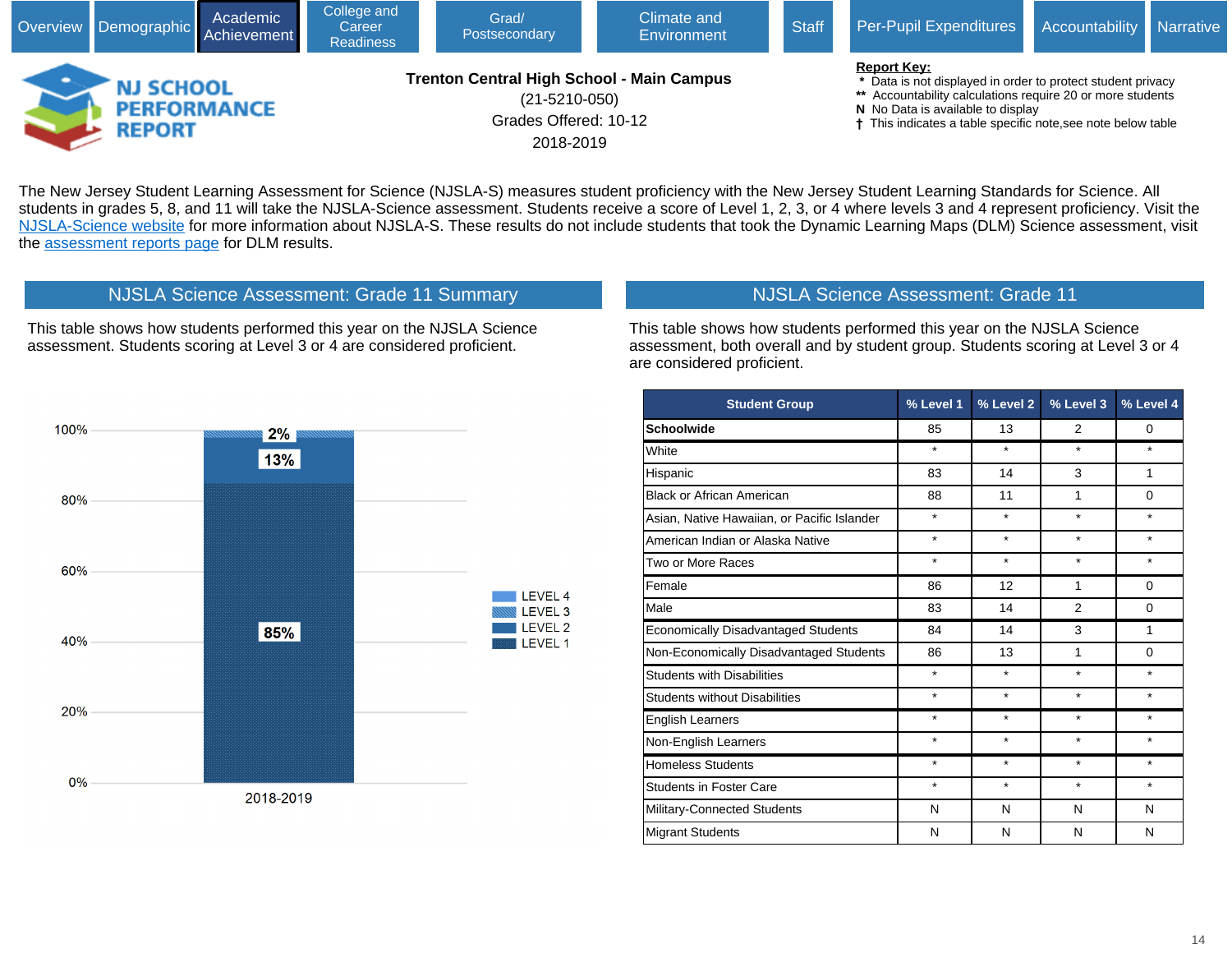

Information about participation and performance on the PSAT, SAT, and ACT exams comes directly from College Board and ACT.

# PSAT, SAT, & ACT - Participation

This table shows information about participation on the PSAT, SAT, and ACT exams. PSAT participation is the percentage of 10th and 11th graders that took the PSAT 10 or PSAT NMSQT exam in 2018-19. SAT and ACT participation rates show the percentage of 12th graders that have taken the SAT or ACT this year or in prior years.

| <b>Participation Type</b>                                | <b>School</b><br><b>Participation</b><br>Rate | <b>State</b><br><b>Participation</b><br>Rate |
|----------------------------------------------------------|-----------------------------------------------|----------------------------------------------|
| 10th and 11th graders taking PSAT 10/NMSQT<br>in 2018-19 | 73.3%                                         | 84.5%                                        |
| 12th graders taking SAT in 2018-19 or prior<br>years     | 93.1%                                         | 72.1%                                        |
| 12th graders taking ACT in 2018-19 or prior<br>vears     | 3.8%                                          | 19.6%                                        |

# PSAT, SAT, & ACT - Performance

This table shows how students performed on the PSAT, SAT, and ACT tests by subject area. The table includes average test scores, college readiness benchmarks, and the percentage of students that scored at or above these benchmarks. Benchmarks were defined by College Board and ACT and students that score at or above these benchmarks have a high chance of success in credit-bearing college courses.

| <b>Participation Type</b>              | <b>School</b><br>Average<br><b>Score</b> | <b>State</b><br>Average<br><b>Score</b> | <b>College</b><br><b>Readiness</b><br><b>Benchmarks</b> | School -<br><b>Students</b><br>Scores at or<br>above<br><b>Benchmark</b> | State -<br><b>Students</b><br><b>Scores at or</b><br>above<br><b>Benchmark</b> |
|----------------------------------------|------------------------------------------|-----------------------------------------|---------------------------------------------------------|--------------------------------------------------------------------------|--------------------------------------------------------------------------------|
| PSAT 10/NMSQT -<br>Reading and Writing | 378                                      | 476                                     | Grade 10: 430<br>Grade 11: 460                          | 17%                                                                      | 61%                                                                            |
| PSAT 10/NMSQT -<br>Math                | 383                                      | 477                                     | Grade 10: 480<br>Grade 11: 510                          | $\star$                                                                  | 43%                                                                            |
| SAT - Reading and<br>Writing           | 421                                      | 539                                     | 480                                                     | 20%                                                                      | 70%                                                                            |
| SAT - Math                             | 401                                      | 541                                     | 530                                                     | $\star$                                                                  | 53%                                                                            |
| <b>ACT - Reading</b>                   | 19                                       | 25                                      | 22                                                      | 37%                                                                      | 66%                                                                            |
| <b>ACT - English</b>                   | 20                                       | 24                                      | 18                                                      | 63%                                                                      | 81%                                                                            |
| <b>ACT - Math</b>                      | 20                                       | 24                                      | 22                                                      | 37%                                                                      | 65%                                                                            |
| <b>ACT - Science</b>                   | 20                                       | 24                                      | 23                                                      | 32%                                                                      | 57%                                                                            |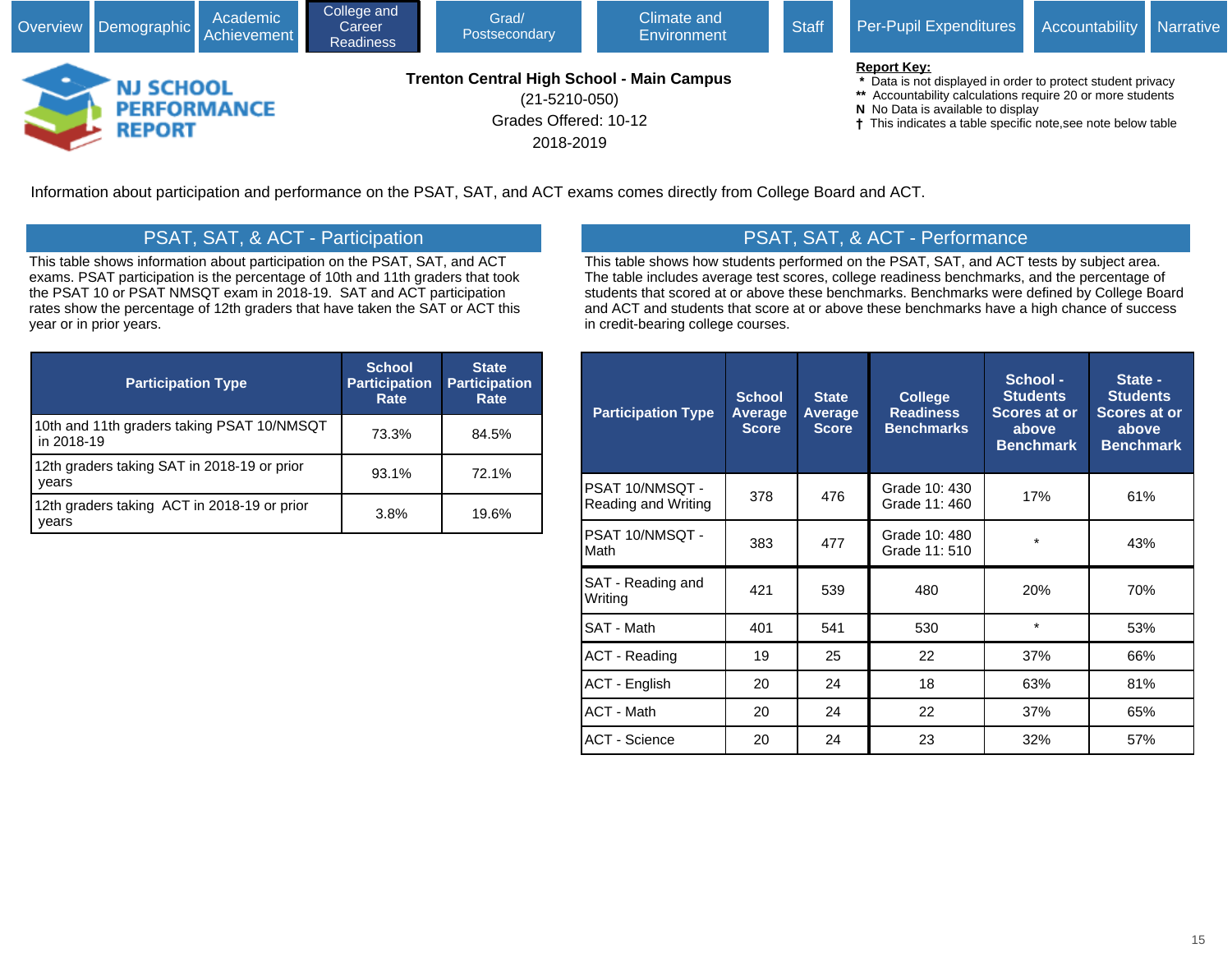

Students in high schools begin to demonstrate college readiness behaviors long before they actually graduate from high school. These include participating in advanced course work such as **Advanced Placement (AP)** or **International Baccalaureate (IB)** courses and exams and **dual enrollment** courses where high school students can enroll in college courses for credit.

AP/IB Coursework – Participation and Performance

This chart shows the percentage of 11th and 12th graders who enrolled in one or more AP or IB courses, who took one or more AP or IB exams, and who had one or more exams with an AP score of 3 or higher or IB score of 4 or higher.

# AP/ IB Courses Offered

This table shows the list of AP/IB Courses that were offered by the school or for which students took the corresponding AP/IB exam along with the number of students enrolled and the number of students taking the exam. Students do not need to take a course to take the exam and not all students enrolled in a course take the exam. The last two rows show the total number of exams taken and the number of exams with AP scores of 3 or higher or IB scores of 4 or higher. Students who take multiple examples are counted more than once in the last two rows.





### Dual Enrollment Coursework - Participation

This graph shows the percentage of 11th and 12th graders who were enrolled in at least one dual enrollment course during the school year. Dual enrollment courses allow high school students to enroll in college courses for credit prior to their high school graduation.

Students enrolled in one or more dual enrollment course



**State** 

| <b>AP/IB Course</b>                                             | <b>Students Enrolled</b> | <b>Students Tested</b> |
|-----------------------------------------------------------------|--------------------------|------------------------|
| AP Biology                                                      | 50                       | 39                     |
| AP Calculus AB                                                  | 0                        | 27                     |
| AP Calculus BC                                                  | 7                        | $\overline{7}$         |
| <b>AP Chemistry</b>                                             | 0                        | 9                      |
| AP English Language and Composition                             | 0                        | 21                     |
| AP English Literature and Composition                           | 0                        | 69                     |
| AP Human Geography                                              | 115                      | 0                      |
| AP Physics 1                                                    | 0                        | $\overline{2}$         |
| AP Spanish Language                                             | 0                        | 10                     |
| AP U.S. History                                                 | 46                       | 39                     |
| Total Exams taken                                               |                          | 223                    |
| Exams with scores of at least 3 on AP exams or 4 on<br>IB exams |                          | 29                     |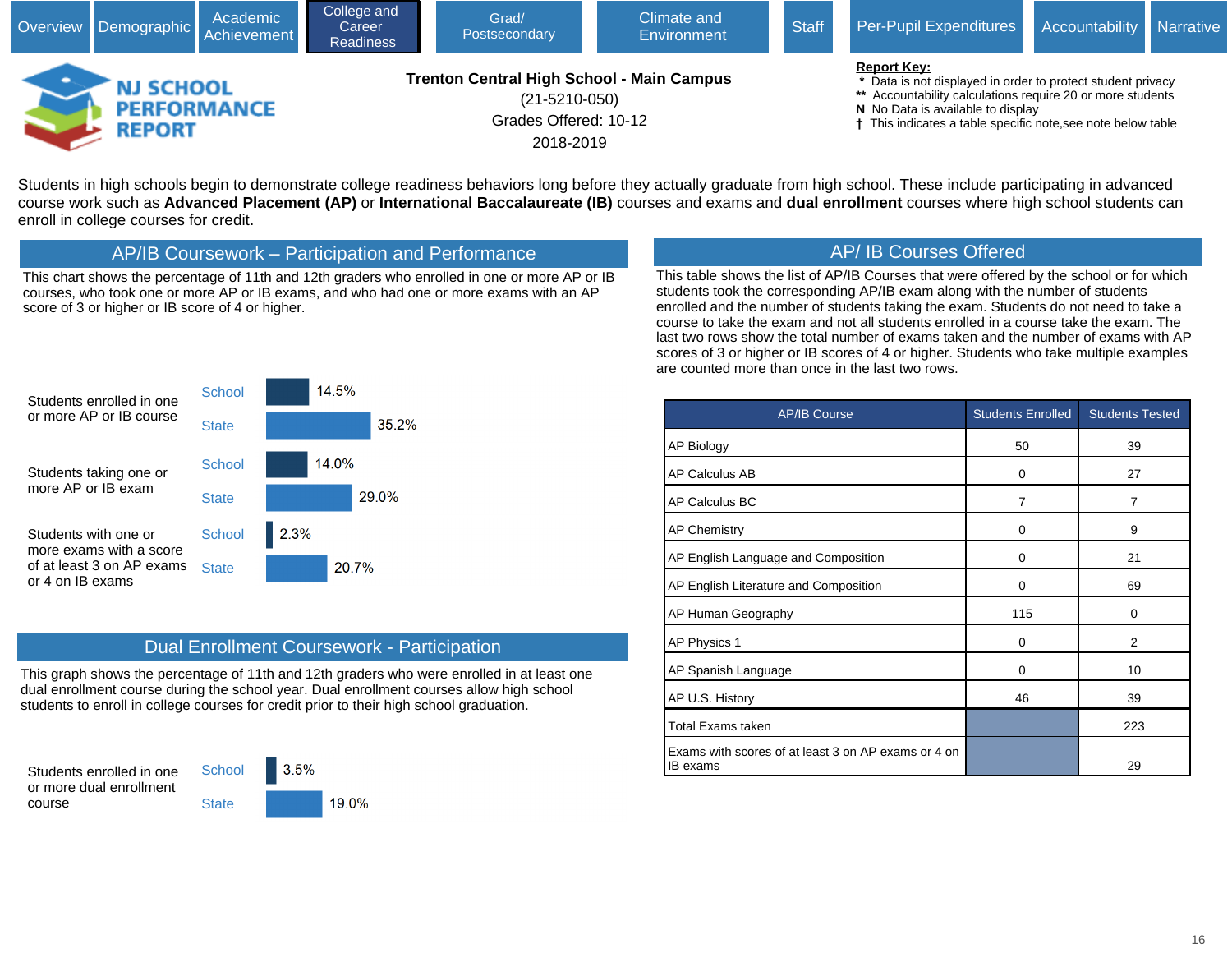

This section contains information about participation in approved Career and Technical Education (CTE) programs and Structured Learning Experiences and students earning Industry-Valued Credentials. For more information about Career and Technical Education in New Jersey, please visit the NJDOE's Career and Technical Education [website.](javascript:void(window.open()

### Career and Technical Education Participation

The graphs below show the percentage of students in grades 9 through 12 who were enrolled in courses in approved Career and Technical Education (CTE) programs. Students enrolled in shared-time Career and Technical Education programs in a county vocational school district are included in the percentages for both the county vocational school and their sending school.

#### **CTE Participants**

(completed only one course in an approved CTE program)



#### **CTE Concentrators**

(completed two or more courses in a single approved CTE program and/or completed the entire CTE program)



# Structured Learning Experiences Participation

The graph below shows the percentage of students in grades 9 through 12 who participated in Structured Learning Experiences during the school year. Structured Learning Experiences can include work-based learning programs, internships, apprenticeships, and service learning experiences and can be paid or unpaid.

#### **Structured Learning Experiences**

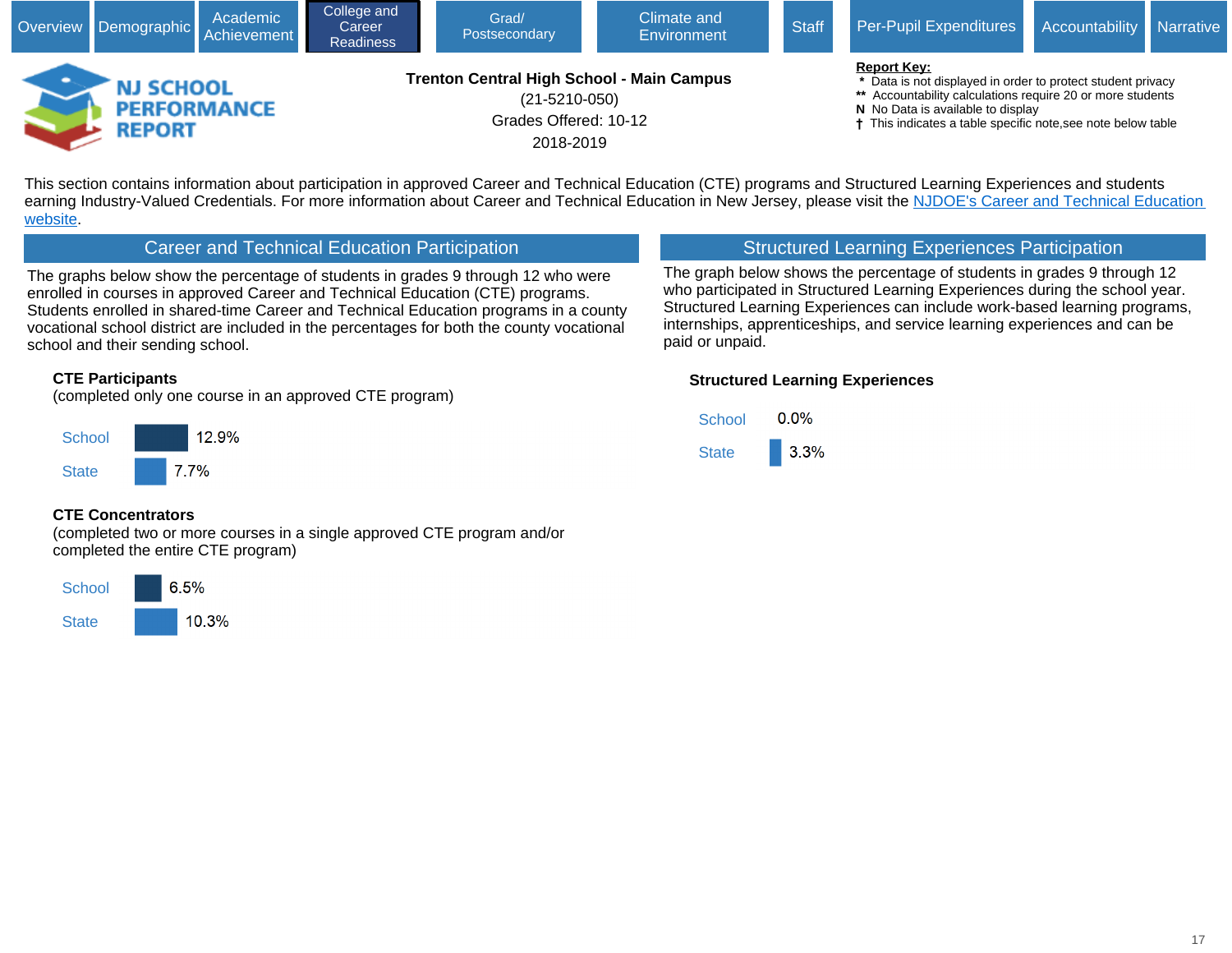

This section contains information about participation in approved Career and Technical Education (CTE) programs and Structured Learning Experiences and students earning Industry-Valued Credentials. For more information about Career and Technical Education in New Jersey, please visit the NJDOE's Career and Technical Education [website](javascript:void(window.open().

### Career and Technical Education Participation by Student Group

This table shows the percentage of students, both overall and by student group, in grades 9 through 12 who were enrolled in courses in approved Career and Technical Education (CTE) programs. CTE participants have completed only one course in an approved CTE program. CTE concentrators have completed two or more courses in a single approved CTE program and/or have completed the entire CTE program. Students enrolled in shared-time CTE programs in a county vocational school district are included in the percentages for both the county vocational school and their sending high school.

| <b>Student Group</b>                        | <b>School:</b><br>% CTE<br><b>Participants</b> | School:<br>% CTE<br><b>Concentrators</b> | State:<br>% CTE<br><b>Participants</b> | State:<br>% CTE<br><b>Concentrators</b> |
|---------------------------------------------|------------------------------------------------|------------------------------------------|----------------------------------------|-----------------------------------------|
| Schoolwide                                  | 12.9%                                          | 6.5%                                     | 7.7%                                   | 10.3%                                   |
| White                                       | $\star$                                        | $\star$                                  | 6.1%                                   | 9.6%                                    |
| Hispanic                                    | 12.5%                                          | 4.7%                                     | 10.3%                                  | 11.3%                                   |
| <b>Black or African American</b>            | 13.4%                                          | 9.0%                                     | 9.0%                                   | 11.2%                                   |
| Asian, Native Hawaiian, or Pacific Islander | $\star$                                        | $\star$                                  | 5.8%                                   | 9.3%                                    |
| American Indian or Alaska Native            | $\star$                                        | $\star$                                  | 10.3%                                  | 12.7%                                   |
| Two or More Races                           | $\star$                                        | $\star$                                  | 6.8%                                   | 12.1%                                   |
| Female                                      | 13.7%                                          | 7.1%                                     | 7.3%                                   | 10.6%                                   |
| Male                                        | 11.9%                                          | 5.9%                                     | 8.0%                                   | 10.1%                                   |
| <b>Economically Disadvantaged Students</b>  | 12.5%                                          | 6.9%                                     | 10.4%                                  | 11.8%                                   |
| <b>Students with Disabilities</b>           | 13.5%                                          | 8.1%                                     | 6.6%                                   | 9.2%                                    |
| <b>English Learners</b>                     | $\star$                                        | $\star$                                  | 8.7%                                   | 3.2%                                    |
| <b>Homeless Students</b>                    | $\star$                                        | $\star$                                  | 8.1%                                   | 6.6%                                    |
| <b>Students In Foster Care</b>              | $\star$                                        | $\star$                                  | 6.4%                                   | 5.0%                                    |
| Military-Connected Students                 | N                                              | N                                        | 9.7%                                   | 13.3%                                   |
| <b>Migrant Students</b>                     | $\star$                                        | $\star$                                  | 10.4%                                  | $\star$                                 |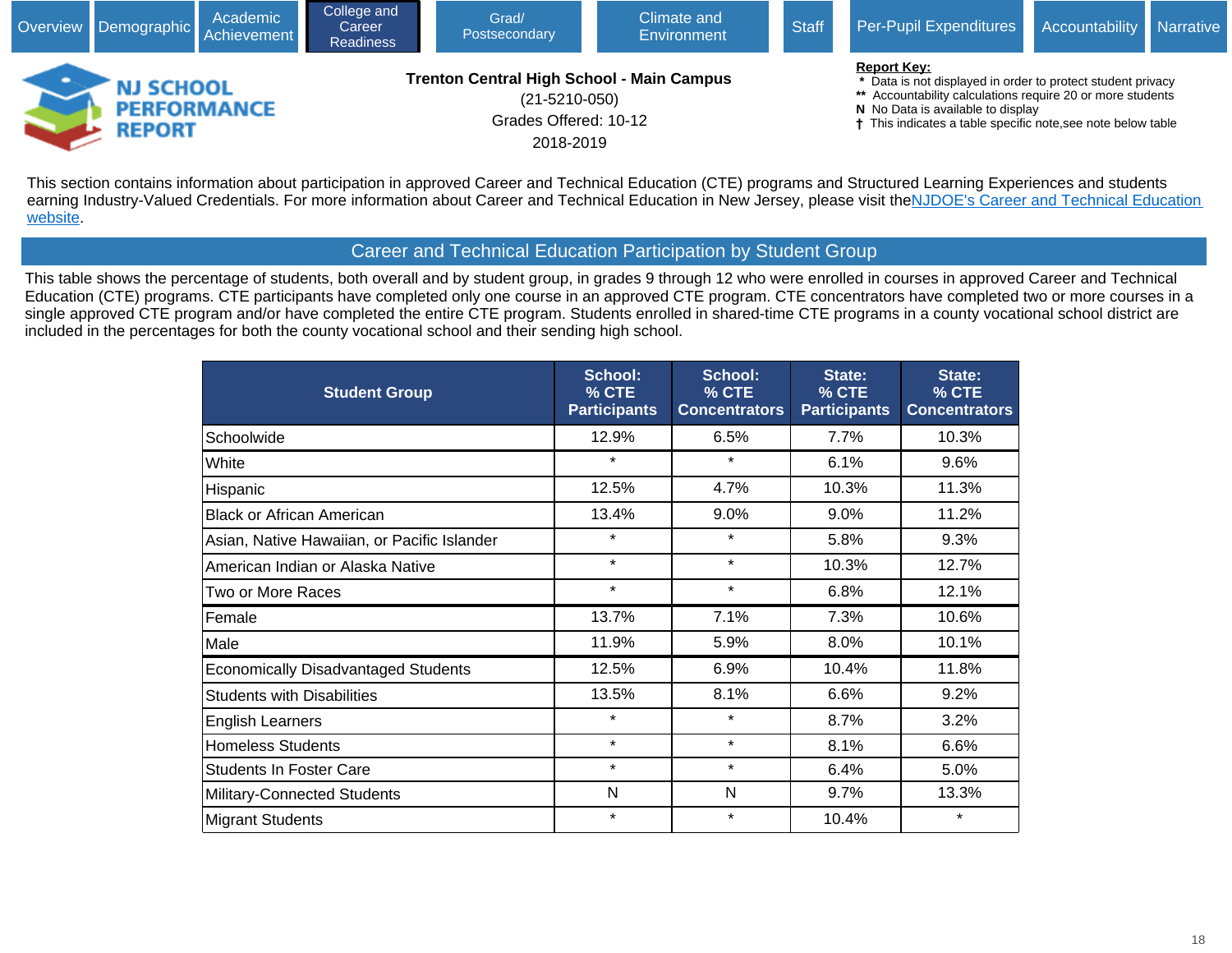|                                   | Academic<br>Overview Demographic Achievement | College and<br>Career<br><b>Readiness</b> | Grad/<br>Postsecondary                                                                                        | Climate and<br><b>Environment</b> | <b>Staff</b> | Per-Pupil Expenditures Accountability Narrative                                                                                                                                                                                                      |  |
|-----------------------------------|----------------------------------------------|-------------------------------------------|---------------------------------------------------------------------------------------------------------------|-----------------------------------|--------------|------------------------------------------------------------------------------------------------------------------------------------------------------------------------------------------------------------------------------------------------------|--|
| <b>NJ SCHOOL</b><br><b>REPORT</b> | <b>PERFORMANCE</b>                           |                                           | <b>Trenton Central High School - Main Campus</b><br>$(21 - 5210 - 050)$<br>Grades Offered: 10-12<br>2018-2019 |                                   |              | <b>Report Key:</b><br>* Data is not displayed in order to protect student privacy<br>** Accountability calculations require 20 or more students<br>N No Data is available to display<br>† This indicates a table specific note, see note below table |  |

This section contains information about participation in approved Career and Technical Education (CTE) programs and Structured Learning Experiences and students earning Industry-Valued Credentials. For more information about Career and Technical Education in New Jersey, please visit the NJDOE's Career and Technical Education **[website](javascript:void(window.open()** 

| <b>Industry-Valued Credentials</b>                                                                                                                   | Industry-Valued Credentials by Career Cluster                                                                                                                                                                                                                                                                                                                                                                                                                     |
|------------------------------------------------------------------------------------------------------------------------------------------------------|-------------------------------------------------------------------------------------------------------------------------------------------------------------------------------------------------------------------------------------------------------------------------------------------------------------------------------------------------------------------------------------------------------------------------------------------------------------------|
| The graph below shows the percentage of students in grades 9 through 12 who earned<br>one or more Industry-Valued Credential during the school year. | This table shows by Career Cluster the number of students enrolled in approved Career<br>and Technical Education programs, the number of students that earned one or more<br>industry-valued credential, and the total number of credentials earned. Students are only<br>enrolled in one career cluster, but they may earn credentials in multiple clusters or earn<br>multiple credentials within one cluster. Career Clusters without approved credentials are |
| <b>Students Earning Industry-Valued Credentials</b>                                                                                                  | grayed out. Career Cluster rows will be hidden if no students were enrolled and no<br>credentials were earned. The last row provides unique counts of students enrolled and<br>students earning one or more credentials across all clusters.                                                                                                                                                                                                                      |



| <b>Career Cluster</b>                      | <b>Students</b><br><b>Enrolled</b><br>in.<br>Program | <b>Students</b><br>Earning at least credentials<br>one Credential | <b>Total</b><br>earned |
|--------------------------------------------|------------------------------------------------------|-------------------------------------------------------------------|------------------------|
| <b>Architecture &amp; Construction</b>     | 25                                                   | $\star$                                                           | $\star$                |
| Arts, AV Technology & Communications       | 126                                                  |                                                                   |                        |
| Business Management & Administration       | $\star$                                              |                                                                   |                        |
| <b>Education and Training</b>              | 47                                                   |                                                                   |                        |
| Finance                                    | 18                                                   |                                                                   |                        |
| <b>Health Science</b>                      | $\star$                                              | $\star$                                                           | $\star$                |
| <b>Hospitality &amp; Tourism</b>           | 56                                                   |                                                                   |                        |
| Human Services                             | 48                                                   | $\star$                                                           | $\star$                |
| Law, Public Safety, Corrections & Security | $\star$                                              |                                                                   |                        |
| Marketing                                  | $\star$                                              |                                                                   |                        |
| Transportation, Distribution & Logistics   | $\star$                                              |                                                                   |                        |
| Total (All Clusters)                       | 341                                                  | $\star$                                                           | $\star$                |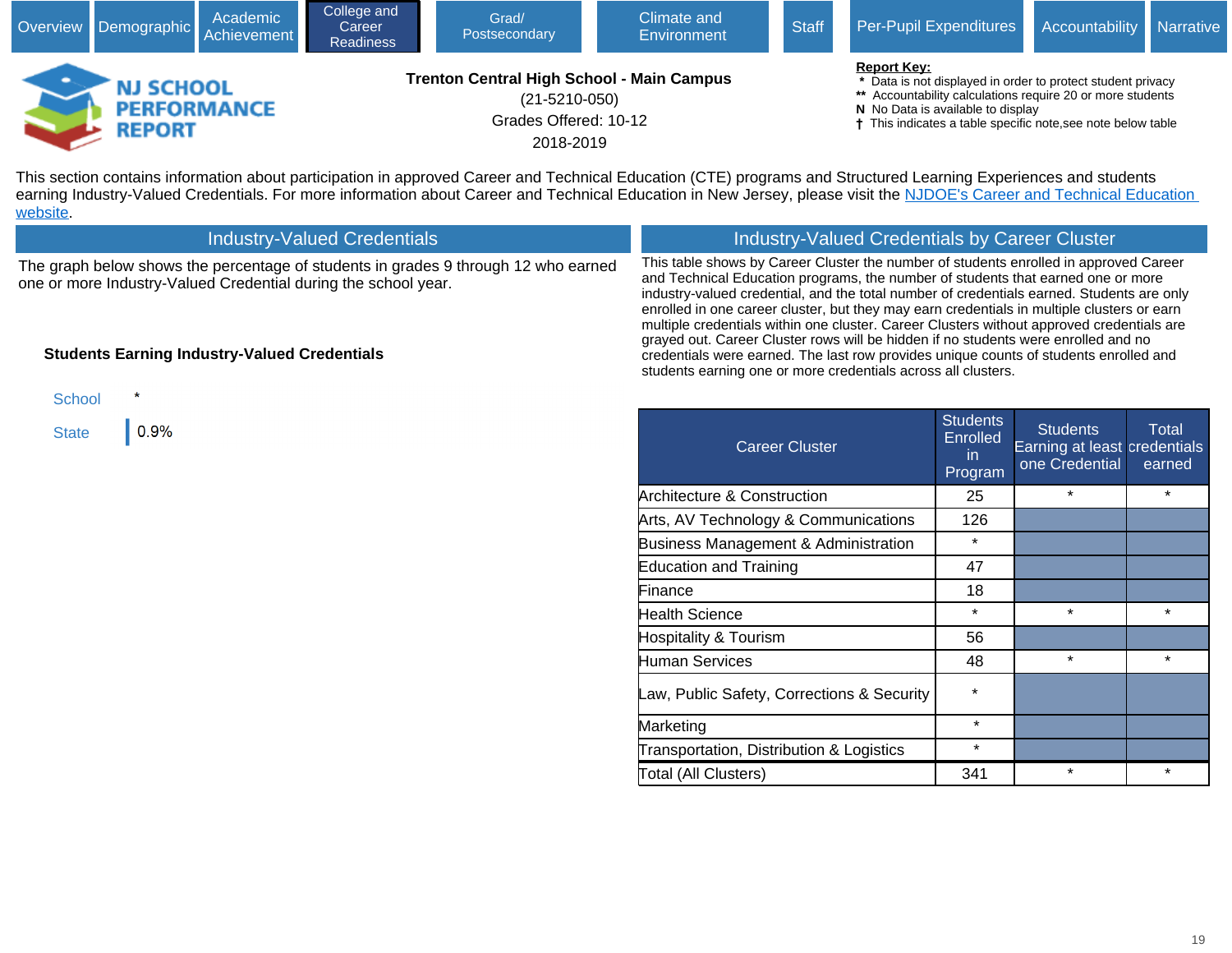

Information about [New Jersey Student Learning Standards](javascript:void(window.open() can be found on the NJDOE website. An English course participation table is not included below because students are required to take four years of English in high school. Detailed information about students enrolled in AP/IB courses in English Language Arts and other subject areas is available in the AP/IB Courses Offered table in the College and Career Readiness Section of this report.

# Mathematics - Course Participation

This table shows the number of students who were enrolled in Mathematics courses by grade and subject area. Students are counted more than once if they were enrolled in courses across multiple subject areas. The last two rows show the number of students enrolled in Advanced Placement (AP) or International Baccalaureate (IB) courses and Dual Enrollment courses by subject area. Subject areas where AP/IB courses are not offered are grayed out.

| Grade                              | Algebra I | Geometry | Algebra II | Pre-Calculus | <b>Calculus</b> | <b>Statistics</b> | <b>Other Math</b> |
|------------------------------------|-----------|----------|------------|--------------|-----------------|-------------------|-------------------|
| 10                                 |           | 463      | 73         |              |                 |                   |                   |
|                                    |           | 55       | 396        |              | 21              |                   | 66                |
|                                    | 14        | 30       | 72         |              | 31              |                   | 221               |
| Total                              | 22        | 548      | 541        |              | 52              |                   | 288               |
| Enrolled in AP/IB Course           |           |          |            |              |                 |                   |                   |
| Enrolled in Dual Enrollment Course |           |          |            |              |                 |                   |                   |

### Science - Course Participation

This table shows the number of students who were enrolled in Science courses by grade and subject area. Students are counted more than once if they were enrolled in courses across multiple subject areas. The last two rows show the number of students enrolled in Advanced Placement (AP) or International Baccalaureate (IB) courses and Dual Enrollment courses by subject area. Subject areas where AP/IB courses are not offered are grayed out.

| Grade                                     | <b>Biology</b> | Chemistry | Earth and<br>Space Science | <b>Environmental</b><br>Science | Physics | <b>Other Science</b> |
|-------------------------------------------|----------------|-----------|----------------------------|---------------------------------|---------|----------------------|
| 10                                        |                | 435       |                            |                                 |         | 22                   |
|                                           | 370            | 133       |                            | 10                              |         | 20                   |
|                                           | 96             | 82        |                            | 28                              |         | 22                   |
| Total                                     | 480            | 650       |                            | 43                              |         | 64                   |
| Enrolled in AP/IB Course                  | 50             |           |                            |                                 |         |                      |
| <b>Enrolled in Dual Enrollment Course</b> |                |           |                            |                                 |         |                      |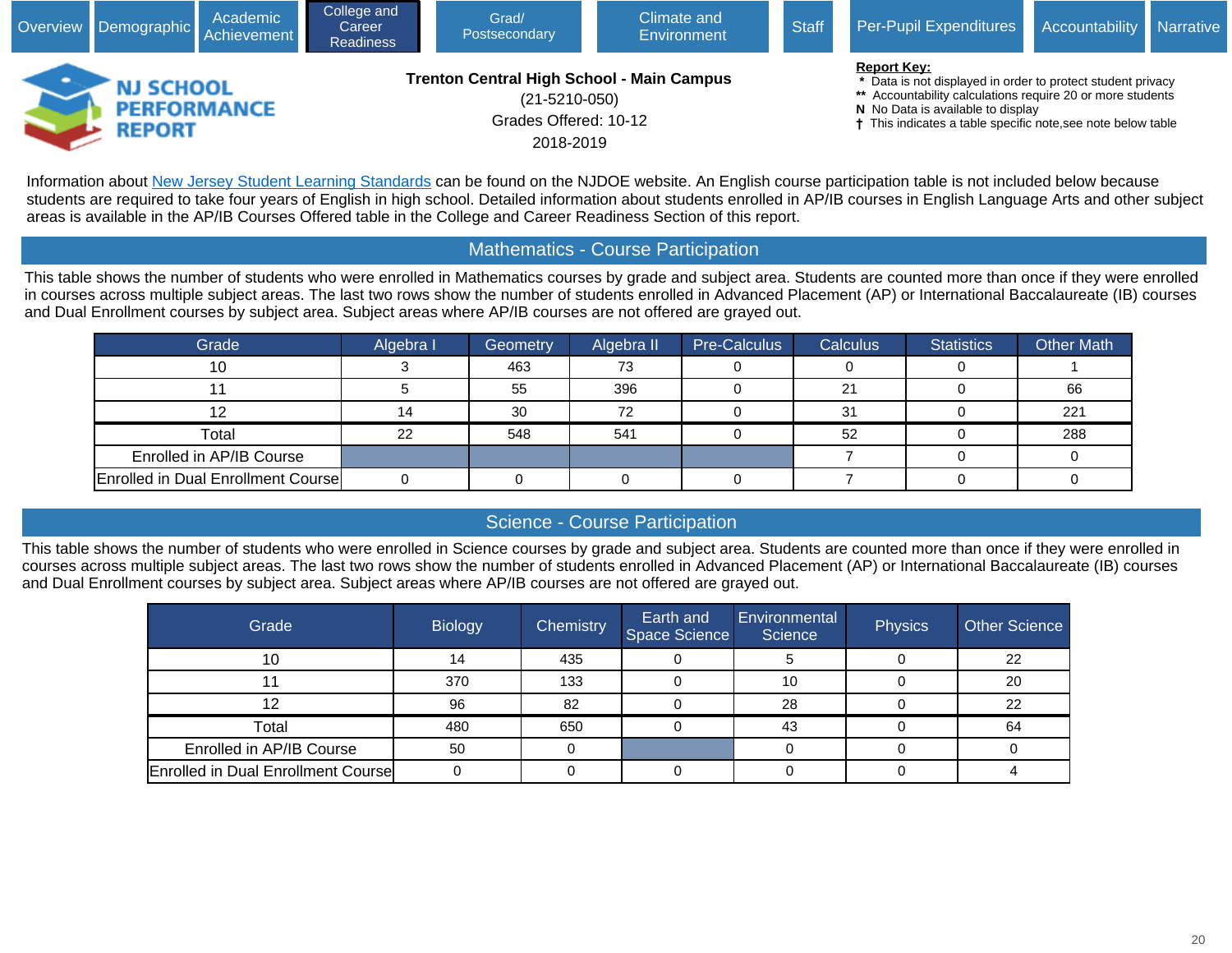

Information about [New Jersey Student Learning Standards](javascript:void(window.open() can be found on the NJDOE website. An English course participation table is not included below because students are required to take four years of English in high school. Detailed information about students enrolled in AP/IB courses in English Language Arts and other subject areas is available in the AP/IB Courses Offered table in the College and Career Readiness Section of this report.

### Social Studies and History - Course Participation

This table shows the number of students who were enrolled in Social Studies and History courses by grade and subject area. Students are counted more than once if they were enrolled in courses across multiple subject areas. The last two rows show the number of students enrolled in Advanced Placement (AP) or International Baccalaureate (IB) courses and Dual Enrollment courses by subject area. Subject areas where AP/IB courses are not offered are grayed out.

| Grade                              | <b>World History</b> | US History I & II | <b>Economics</b> | Psychology | Sociology | <b>Other Social</b><br>Studies or History |
|------------------------------------|----------------------|-------------------|------------------|------------|-----------|-------------------------------------------|
| 10                                 | 24                   | 526               |                  |            |           | 50                                        |
|                                    | 12                   | 522               |                  |            |           | 18                                        |
|                                    | 27                   | 202               |                  |            |           | 67                                        |
| Total                              | 63                   | 1250              |                  |            |           | 135                                       |
| Enrolled in AP/IB Course           |                      | 46                |                  |            |           | 114                                       |
| Enrolled in Dual Enrollment Course |                      |                   |                  |            |           |                                           |

# World Languages - Course Participation

This table shows the number of students who were enrolled in World Languages courses by grade and language. Students are counted more than once if they were enrolled in courses across multiple languages. The last three rows show the number of students enrolled in level 3 or higher courses (such as French II or IV), Advanced Placement (AP) or International Baccalaureate (IB) courses, and Dual Enrollment courses by language.

| Grade                              | Spanish | French | Italian | Latin | German | Chinese | <b>Other Languages</b> |
|------------------------------------|---------|--------|---------|-------|--------|---------|------------------------|
|                                    | 226     | 102    |         |       |        | 32      |                        |
|                                    | 69      | 18     |         |       |        | 33      |                        |
|                                    | 55      | 30     |         |       |        | 16      |                        |
| Total                              | 350     | 150    |         |       |        | 81      |                        |
| Enrolled in AP/IB Course           |         |        |         |       |        |         |                        |
| Enrolled in Dual Enrollment Course |         |        |         |       |        |         |                        |
| Enrolled in Level 3 or Higher      |         |        |         |       |        |         |                        |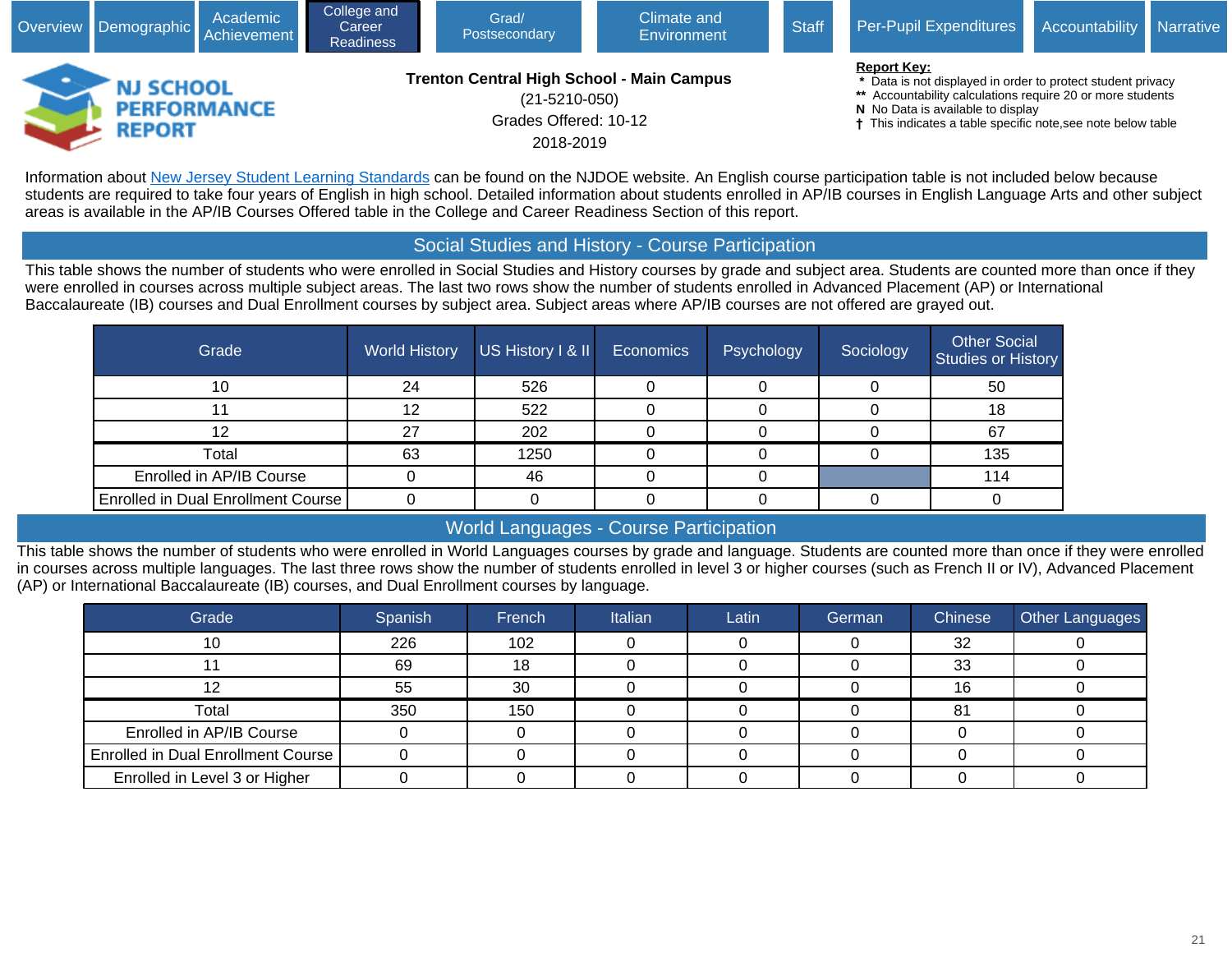

Information about [New Jersey Student Learning Standards](javascript:void(window.open() can be found on the NJDOE website. An English course participation table is not included below because students are required to take four years of English in high school. Detailed information about students enrolled in AP/IB courses in English Language Arts and other subject areas is available in the AP/IB Courses Offered table in the College and Career Readiness Section of this report.

### Computer Science and Information Technology – Course Participation

This table shows the number of students who were enrolled in Computer Science and Information Technology (IT) courses by grade and subject area. Students are counted more than once if they were enrolled in courses across multiple subject areas. The last two rows show the number of students enrolled in Advanced Placement (AP) or International Baccalaureate (IB) courses and Dual Enrollment courses by subject area. Subject areas where AP/IB courses are not offered are grayed out.

| Grade                                     | Computer<br><b>Programming</b> | <b>Computing</b><br><b>Systems</b> | Other<br><b>Computer</b><br>Science | Networking | Information<br><b>Systems</b> | Other IT |
|-------------------------------------------|--------------------------------|------------------------------------|-------------------------------------|------------|-------------------------------|----------|
| 10                                        | N                              | N                                  | N                                   | N          | N                             |          |
|                                           | N                              |                                    | N                                   | N          | N                             |          |
|                                           |                                |                                    |                                     |            |                               |          |
| Total                                     |                                |                                    |                                     |            |                               |          |
| Enrolled in AP/IB Course                  |                                |                                    |                                     |            |                               |          |
| <b>Enrolled in Dual Enrollment Course</b> |                                |                                    |                                     |            |                               |          |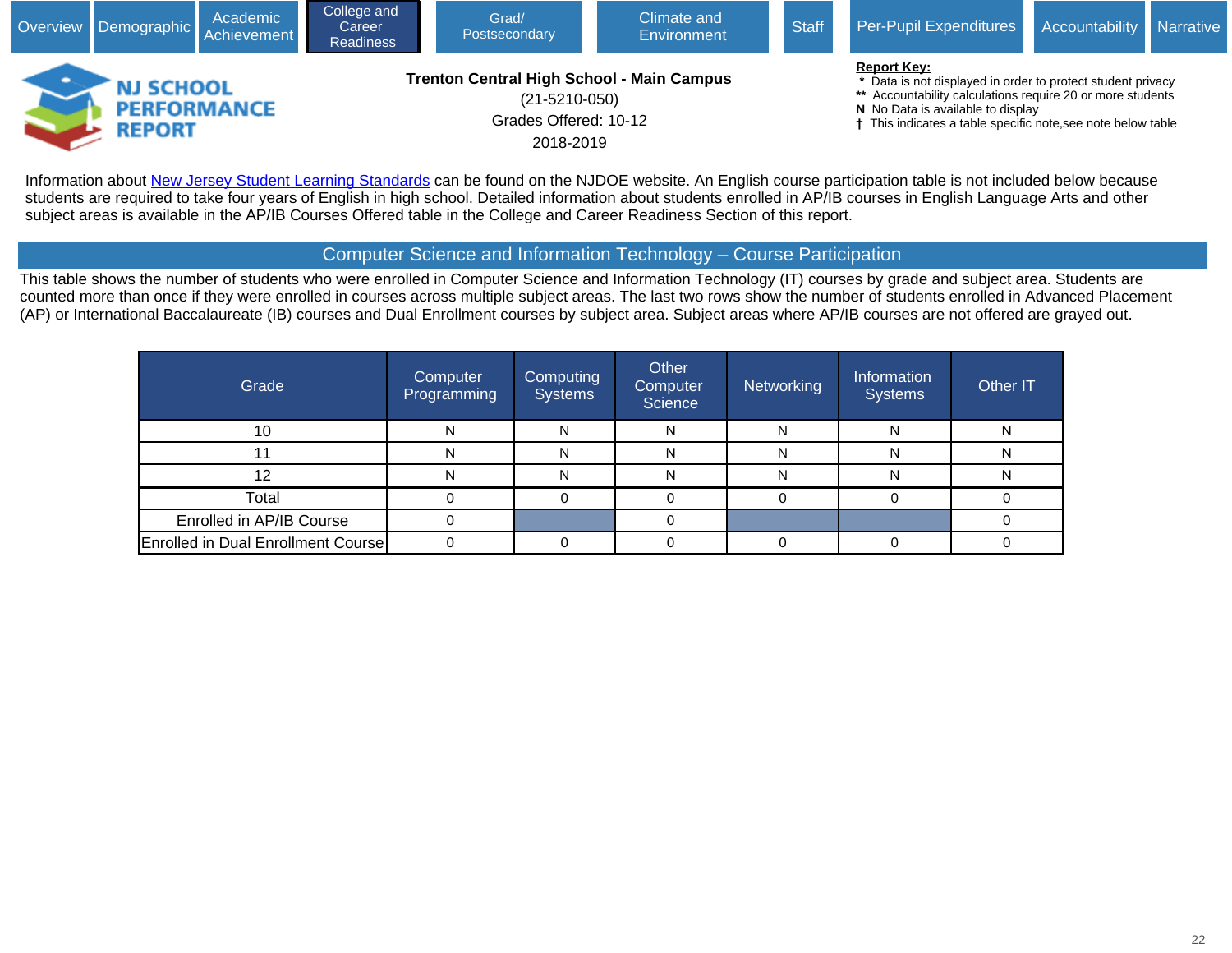|                                                         | Academic<br>Overview Demographic Achievement | College and<br>Career<br><b>Readiness</b> | Grad/<br>Postsecondary                                                                                        | Climate and<br><b>Environment</b> | <b>Staff</b> | Per-Pupil Expenditures                                                                                                                                                                                                                                          | Accountability | <b>Narrative</b> |
|---------------------------------------------------------|----------------------------------------------|-------------------------------------------|---------------------------------------------------------------------------------------------------------------|-----------------------------------|--------------|-----------------------------------------------------------------------------------------------------------------------------------------------------------------------------------------------------------------------------------------------------------------|----------------|------------------|
| <b>NJ SCHOOL</b><br><b>PERFORMANCE</b><br><b>REPORT</b> |                                              |                                           | <b>Trenton Central High School - Main Campus</b><br>$(21 - 5210 - 050)$<br>Grades Offered: 10-12<br>2018-2019 |                                   |              | <b>Report Key:</b><br>* Data is not displayed in order to protect student privacy<br>** Accountability calculations require 20 or more students<br>N No Data is available to display<br><sup>†</sup> This indicates a table specific note, see note below table |                |                  |

# Seal of Biliteracy

This table shows the number of Seals of Biliteracy earned by language. The New Jersey Department of Education State Seal of Biliteracy identifies graduating high school students who are able to demonstrate proficiency in English in addition to one or more languages. Students may be counted more than once if they earned Seals across more than one language. Visit the [NJDOE Seal of Biliteracy website](javascript:void(window.open() for more information.

| Language | Students Earning a<br>Seal of Biliteracy |
|----------|------------------------------------------|
| French   | $\star$                                  |
| Spanish  | 49                                       |
| Total    | $\star$                                  |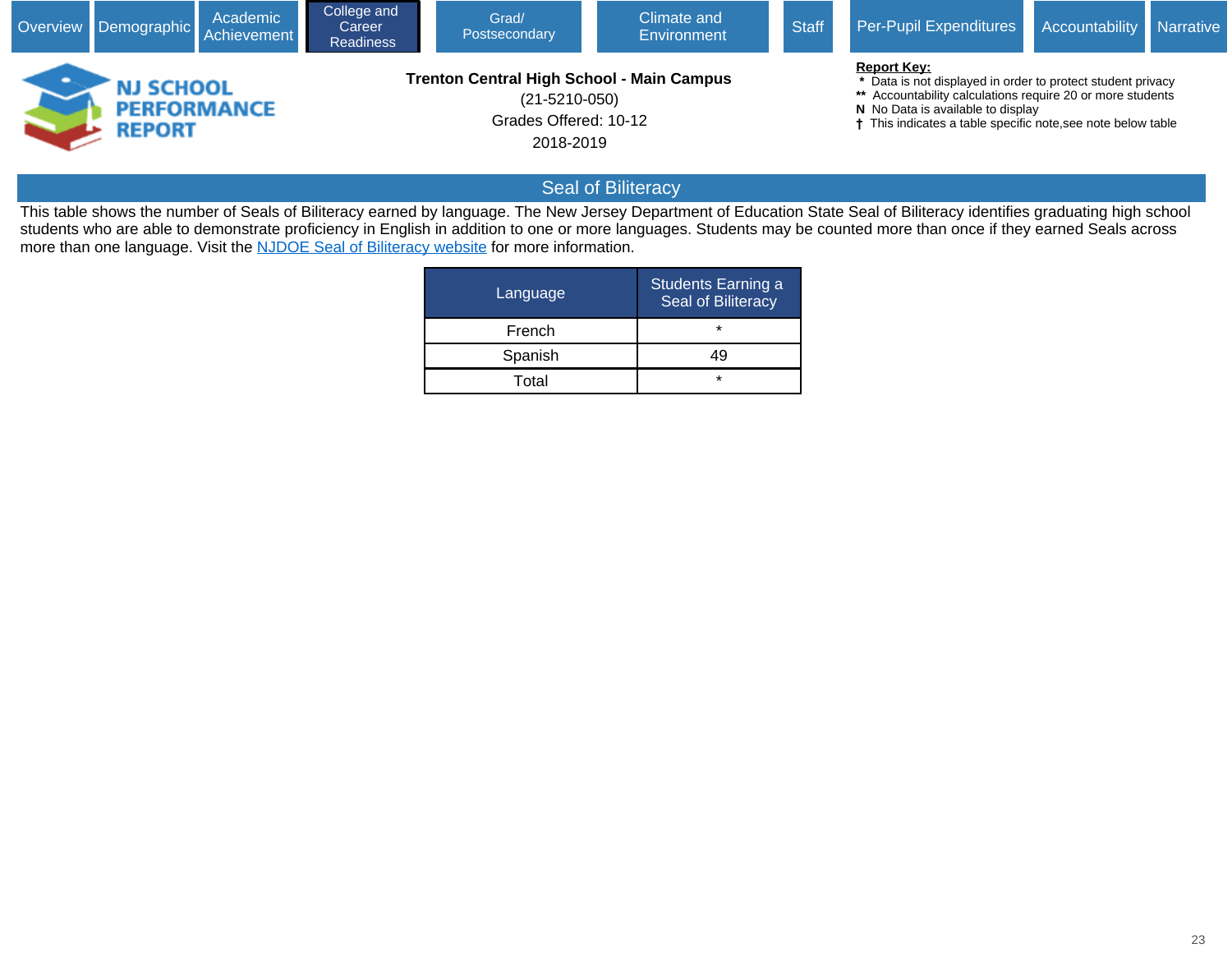

#### Visual and Performing Arts – Course Participation

The first set of graphs below show the percentages of students who were enrolled in any Visual and Performing Arts classes during the school year. The graphs at the bottom of the page show the percentages of students enrolled in at least one course within each of the four arts disciplines during the school year.



Students enrolled in one or more classes by discipline:

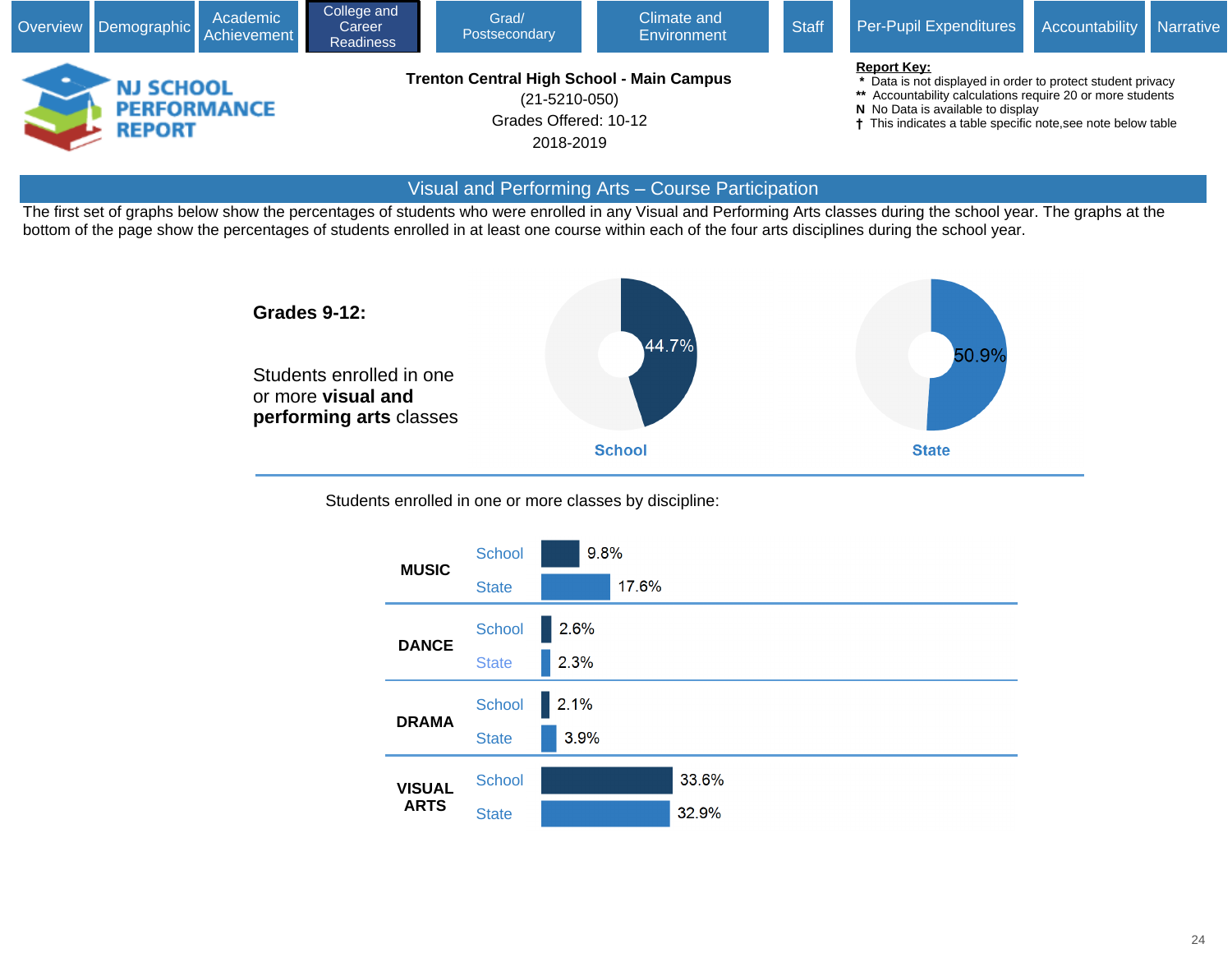

Graduation rates are calculated based on the adjusted cohort graduation rate calculation. More information and additional data can be found on the [NJDOE Graduation Rate page.](javascript:void(window.open()

#### Graduation Rate Trends and Progress

These graphs show the 4-year and 5-year adjusted cohort graduation rates for the most recent three cohorts of students. The table below shows whether annual targets were met for each cohort. Note that for accountability and annual targets, graduation data from the prior year is used, so annual target status for Cohort 2019 4-Year and Cohort 2018 5-Year are not provided.



| Performance Measure              | Cohort<br>2017<br>4-Year Rate | Cohort<br>2018<br>4-Year Rate | Cohort<br>2019<br>4-Year Rate <sup>1</sup> | Cohort<br>2016<br>5-Year Rate | Cohort<br>2017<br>5-Year Rate | Cohort<br>2018<br>5-Year Rate |
|----------------------------------|-------------------------------|-------------------------------|--------------------------------------------|-------------------------------|-------------------------------|-------------------------------|
| IGraduation Rate                 | 81.7%                         | 84.9%                         | 81.6%                                      | 87.3%                         | 83.0%                         | 87.0%                         |
| Annual Target                    | 81.2%                         | 82.0%                         |                                            | 76.7%                         | 77.8%                         |                               |
| Met Annual Target?               | <b>Met Target</b>             | <b>Met Target</b>             |                                            | <b>Met Target</b>             | Met Target                    |                               |
| <b>Statewide Graduation Rate</b> | 90.5%                         | 90.9%                         | 90.6%                                      | 91.8%                         | 92.4%                         | 92.5%                         |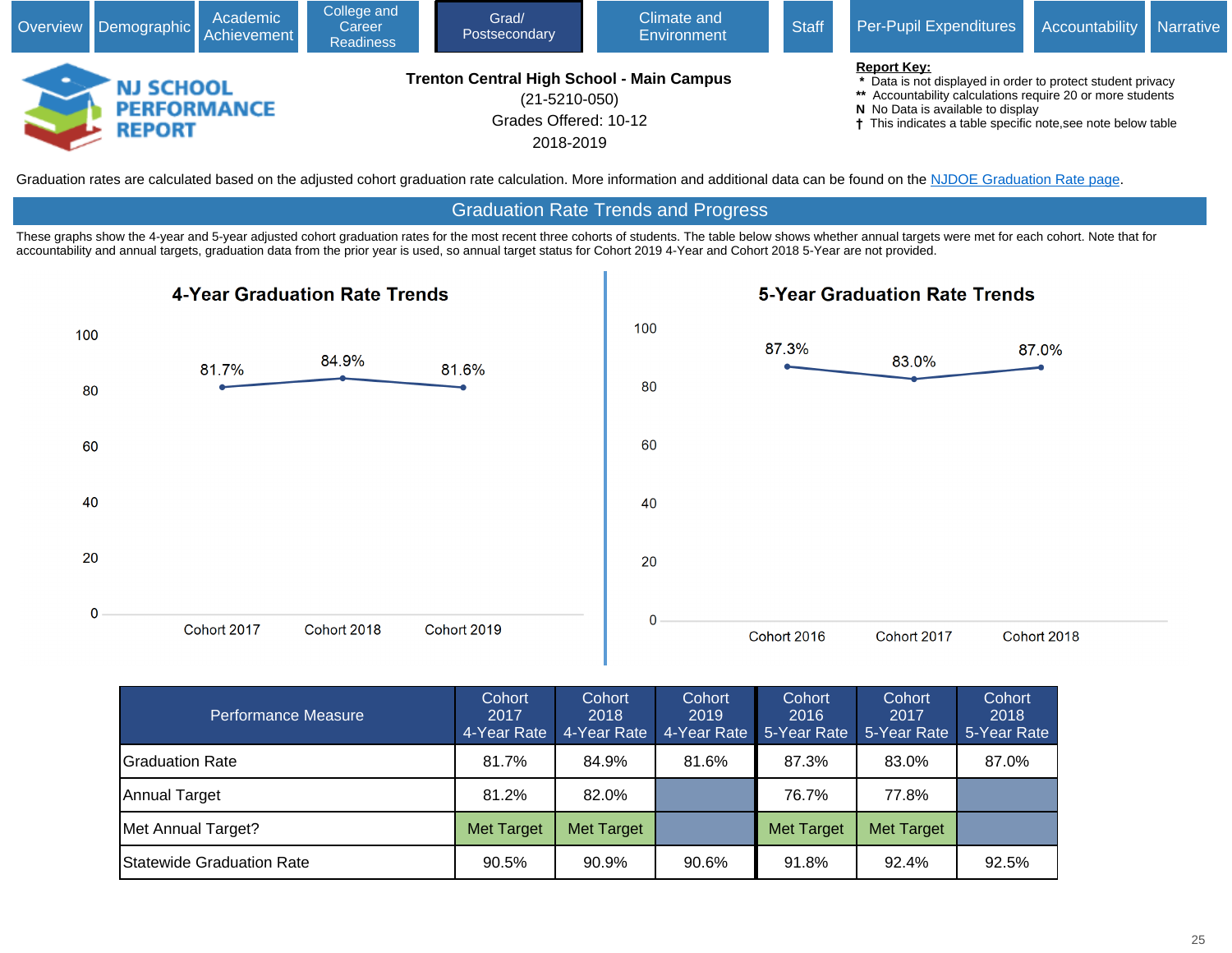|                                                         | Academic<br>Overview Demographic Achievement | College and<br>Career<br><b>Readiness</b> | Grad/<br>Postsecondary                                                                                 | Climate and<br>Environment | <b>Staff</b> | Per-Pupil Expenditures                                                                                                                                                                                                                                          | Accountability Narrative |  |
|---------------------------------------------------------|----------------------------------------------|-------------------------------------------|--------------------------------------------------------------------------------------------------------|----------------------------|--------------|-----------------------------------------------------------------------------------------------------------------------------------------------------------------------------------------------------------------------------------------------------------------|--------------------------|--|
| <b>NJ SCHOOL</b><br><b>PERFORMANCE</b><br><b>REPORT</b> |                                              |                                           | Trenton Central High School - Main Campus<br>$(21 - 5210 - 050)$<br>Grades Offered: 10-12<br>2018-2019 |                            |              | <b>Report Key:</b><br>* Data is not displayed in order to protect student privacy<br>** Accountability calculations require 20 or more students<br>N No Data is available to display<br><sup>†</sup> This indicates a table specific note, see note below table |                          |  |

Graduation rates are calculated based on the adjusted cohort graduation rate calculation. More information and additional data can be found on the the NJDOE Graduation [Rate page](javascript:void(window.open().

### Graduation Rates

This table shows 4-year and 5-year graduation rates both overall and by student group. Annual ESSA accountability targets for the Class of 2018 4-year rate and the Class of 2017 5-year rates are included with a flag for whether the annual targets were met. Student group rows where the annual target fields are grayed out are not required to meet annual targets under ESSA accountability. For more details on New Jersey's accountability system, see these [accountability resources.](javascript:void(window.open()

| <b>Student Group</b>                       | School -<br><b>Class of</b><br>2019:4<br><b>Year Rate</b> | State -<br><b>Class of</b><br>2019:4<br><b>Year Rate</b> | School -<br><b>Class of</b><br>2018:5<br><b>Year Rate</b> | State -<br><b>Class of</b><br>2018:5<br><b>Year Rate</b> | <b>Class of</b><br>2018:4<br><b>Year Rate</b> | <b>Class of</b><br>2018:4<br>Year Target | <b>Class of</b><br>2018: Met<br><b>Target</b> | <b>Class of</b><br>2017:5<br><b>Year Rate</b> | <b>Class of</b><br>2017:5<br><b>Year Target</b> | <b>Class of</b><br>2017: Met<br><b>Target</b> |
|--------------------------------------------|-----------------------------------------------------------|----------------------------------------------------------|-----------------------------------------------------------|----------------------------------------------------------|-----------------------------------------------|------------------------------------------|-----------------------------------------------|-----------------------------------------------|-------------------------------------------------|-----------------------------------------------|
| Schoolwide                                 | 81.6%                                                     | 90.6%                                                    | 87.0%                                                     | 92.5%                                                    | 84.9%                                         | 82.0%                                    | Met Target                                    | 83.0%                                         | 77.8%                                           | Met Target                                    |
| White                                      | $\star$                                                   | 94.9%                                                    | $\star$                                                   | 95.9%                                                    | $\star$                                       | $***$                                    | $***$                                         | $\star$                                       | $***$                                           | $***$                                         |
| Hispanic                                   | 83.6%                                                     | 84.5%                                                    | 91.1%                                                     | 87.3%                                                    | 87.6%                                         | 85.0%                                    | Met Target                                    | 88.4%                                         | 82.2%                                           | Met Target                                    |
| <b>Black or African American</b>           | 80.2%                                                     | 83.3%                                                    | 83.7%                                                     | 87.1%                                                    | 82.8%                                         | 81.2%                                    | Met Target                                    | 78.3%                                         | 78.1%                                           | Met Target                                    |
| Asian, Native Hawaiian or Pacific Islander | $\star$                                                   | 96.9%                                                    | $\ast$                                                    | 97.8%                                                    | $\star$                                       | $***$                                    | $***$                                         | $\star$                                       | $***$                                           | $***$                                         |
| American Indian or Alaska Native           | N                                                         | 92.2%                                                    | N                                                         | 88.9%                                                    | N                                             | N                                        | N                                             | N                                             | N                                               | N                                             |
| Two or More Races                          | $\star$                                                   | 91.4%                                                    | $\star$                                                   | 94.2%                                                    | $\star$                                       | $***$                                    | $***$                                         | $\star$                                       | $***$                                           | $^{\star\star}$                               |
| <b>Female</b>                              | 84.3%                                                     | 92.8%                                                    | 90.4%                                                     | 94.4%                                                    | 86.7%                                         |                                          |                                               | 87.2%                                         |                                                 |                                               |
| Male                                       | 79.0%                                                     | 88.5%                                                    | 83.4%                                                     | 90.8%                                                    | 83.0%                                         |                                          |                                               | 78.5%                                         |                                                 |                                               |
| <b>Economically Disadvantaged Students</b> | 81.4%                                                     | 84.0%                                                    | 87.0%                                                     | 87.3%                                                    | 84.8%                                         | 82.8%                                    | Met Target                                    | 84.7%                                         | 76.7%                                           | Met Target                                    |
| <b>Students with Disabilities</b>          | 70.8%                                                     | 79.2%                                                    | 73.6%                                                     | 83.8%                                                    | 71.1%                                         | 80.8%                                    | Not Met                                       | 68.1%                                         | 68.8%                                           | Not Met                                       |
| English Learners                           | 78.9%                                                     | 75.4%                                                    | 100.0%                                                    | 80.1%                                                    | $\star$                                       | $***$                                    | $***$                                         | 88.2%                                         | $***$                                           | $***$                                         |
| Homeless Students                          | $\star$                                                   | 74.6%                                                    | $\star$                                                   | 78.3%                                                    | $\star$                                       |                                          |                                               | $\star$                                       |                                                 |                                               |
| <b>Students in Foster Care</b>             | $\star$                                                   | 57.6%                                                    | $\star$                                                   | 82.5%                                                    | $\star$                                       |                                          |                                               | $\star$                                       |                                                 |                                               |
| Migrant Students                           | N                                                         | 83.3%                                                    | N                                                         | 85.0%                                                    | N                                             |                                          |                                               | N                                             |                                                 |                                               |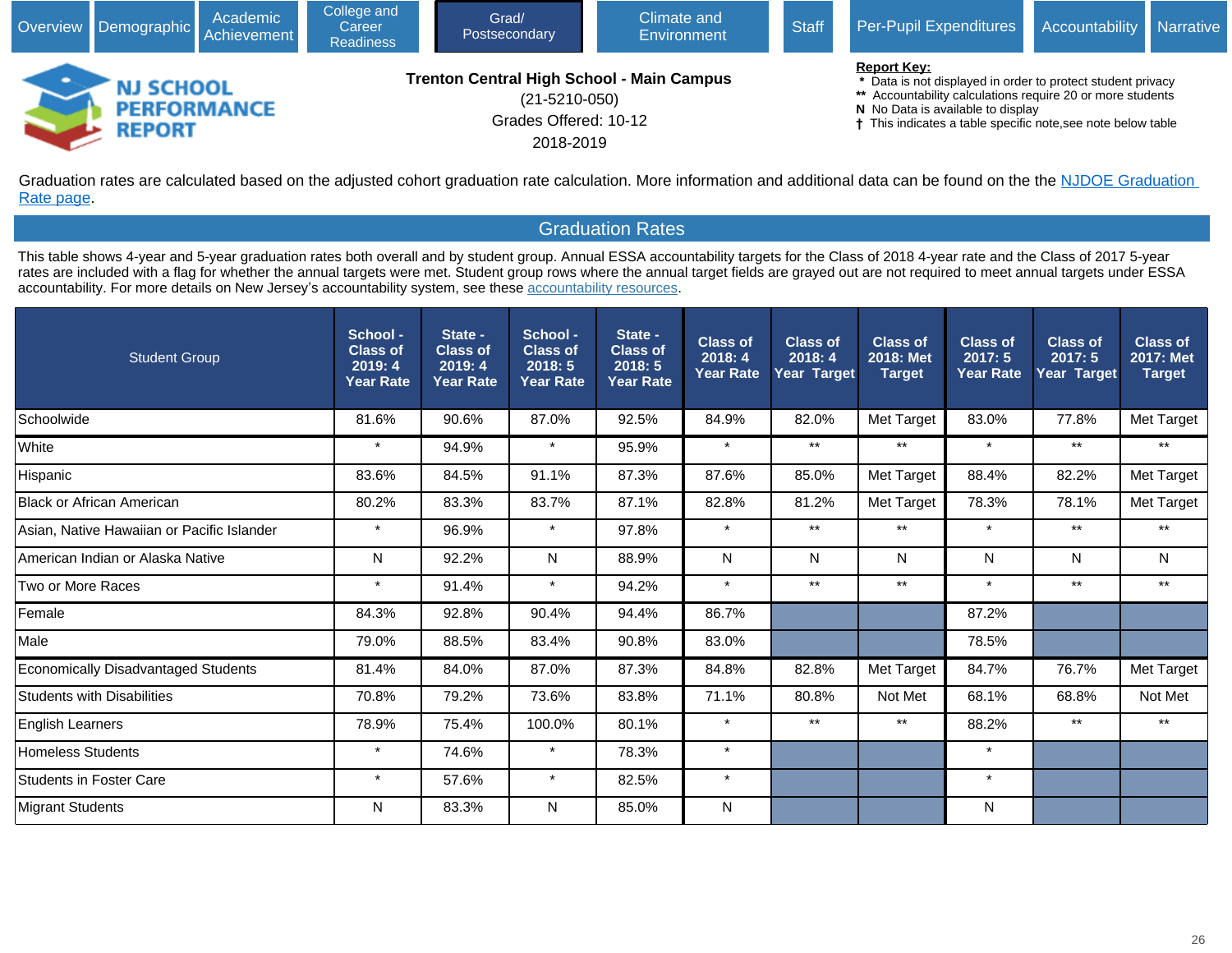| Overview Demographic Achievement |                                                         | Academic | College and<br>Career<br><b>Readiness</b> | Grad/<br>Postsecondary                                                                                        | <b>Climate and</b><br>Environment | <b>Staff</b> | Per-Pupil Expenditures                                                                                                                                                                                                                               | Accountability Narrative |  |
|----------------------------------|---------------------------------------------------------|----------|-------------------------------------------|---------------------------------------------------------------------------------------------------------------|-----------------------------------|--------------|------------------------------------------------------------------------------------------------------------------------------------------------------------------------------------------------------------------------------------------------------|--------------------------|--|
|                                  | <b>NJ SCHOOL</b><br><b>PERFORMANCE</b><br><b>REPORT</b> |          |                                           | <b>Trenton Central High School - Main Campus</b><br>$(21 - 5210 - 050)$<br>Grades Offered: 10-12<br>2018-2019 |                                   |              | <b>Report Key:</b><br>* Data is not displayed in order to protect student privacy<br>** Accountability calculations require 20 or more students<br>N No Data is available to display<br>† This indicates a table specific note, see note below table |                          |  |
|                                  |                                                         |          | ______                                    |                                                                                                               |                                   |              |                                                                                                                                                                                                                                                      |                          |  |

# Graduation Pathways

This table shows the percentage of Cohort 2019 graduates that met high school graduation requirements through each type of graduation pathway for both English Language Arts (ELA) and Math.

| <b>Graduation Pathway</b>               | <b>ELA Graduation Pathway</b> | <b>Math Graduation</b><br><b>Pathway</b> |
|-----------------------------------------|-------------------------------|------------------------------------------|
| Statewide Assessment                    | 25.8%                         | 13.1%                                    |
| Substitute Competency Test              | 27.5%                         | 32.6%                                    |
| Portfolio Appeals Process               | 28.1%                         | 37.0%                                    |
| Alternate Requirements specified in IEP | 18.6%                         | 17.3%                                    |
| <b>Unknown</b>                          | 0.0%                          | $0.0\%$                                  |

# Dropout Rate Trends

This table shows the percentage of students in grades 9 through 12 that dropped out during each of the past three school years.

| <b>School Year</b> | <b>School</b><br>Rate | <b>State Rate</b> |
|--------------------|-----------------------|-------------------|
| 2018-2019          | 5.5%                  | 1.2%              |
| 2017-2018          | 2.0%                  | 1.2%              |
| 2016-2017          | 1.7%                  | $1.1\%$           |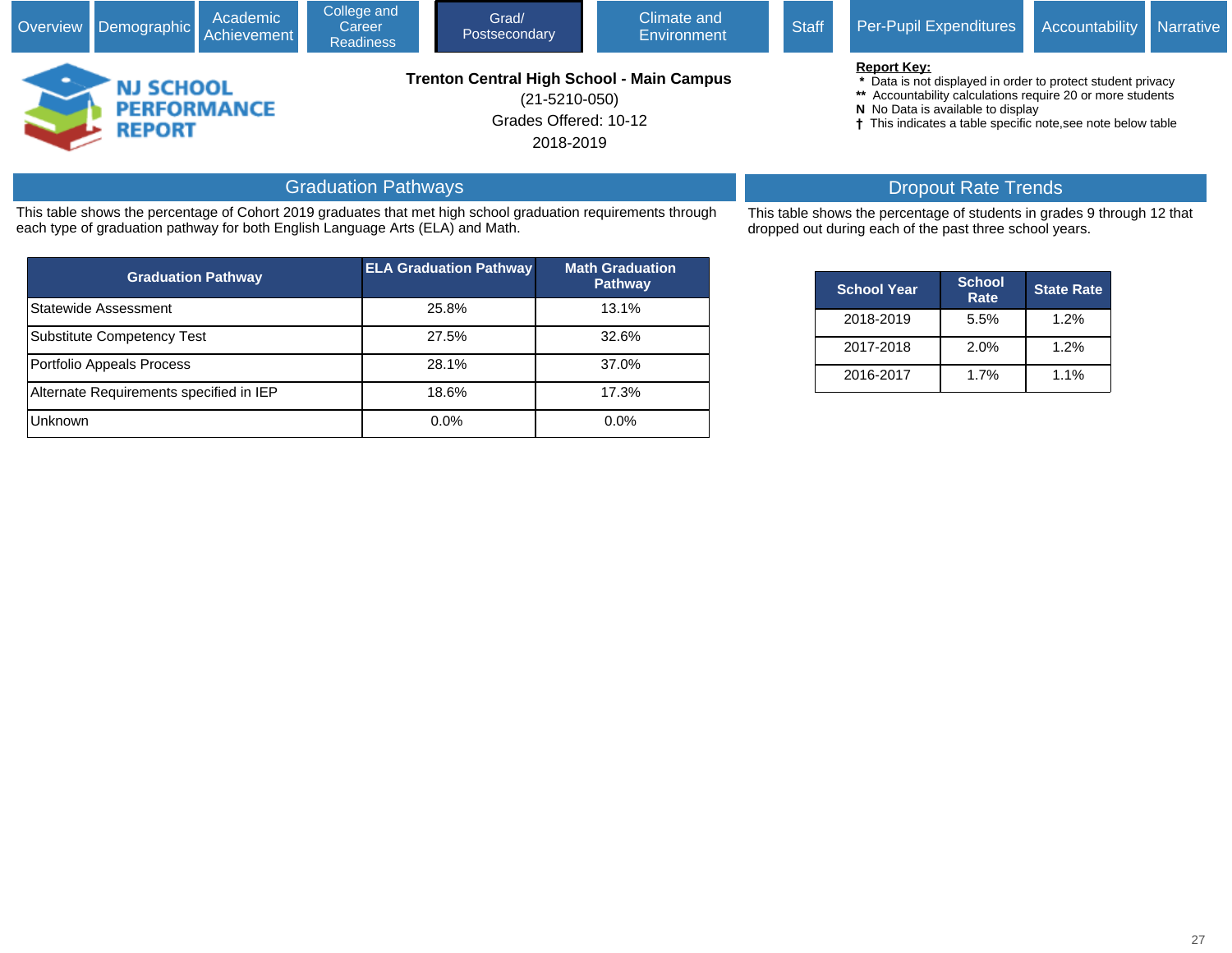| Overview Demographic Achievement                        | Academic | College and<br>Career<br><b>Readiness</b> | Grad/<br>Postsecondary                                                                                        | Climate and<br>Environment | <b>Staff</b> | Per-Pupil Expenditures                                                                                                                                                                                                                               | Accountability Narrative |  |
|---------------------------------------------------------|----------|-------------------------------------------|---------------------------------------------------------------------------------------------------------------|----------------------------|--------------|------------------------------------------------------------------------------------------------------------------------------------------------------------------------------------------------------------------------------------------------------|--------------------------|--|
| <b>NJ SCHOOL</b><br><b>PERFORMANCE</b><br><b>REPORT</b> |          |                                           | <b>Trenton Central High School - Main Campus</b><br>$(21 - 5210 - 050)$<br>Grades Offered: 10-12<br>2018-2019 |                            |              | <b>Report Key:</b><br>* Data is not displayed in order to protect student privacy<br>** Accountability calculations require 20 or more students<br>N No Data is available to display<br>† This indicates a table specific note, see note below table |                          |  |

Information about students enrolling in colleges and universities after graduation is collected from the National Student Clearinghouse, which collects data from at least 95% of higher education institutions nationwide.

# Postsecondary Enrollment Rate Summary

The graphs and tables below show the percentage of graduates that have enrolled in 2-year and 4-year institutions within 16 months of graduating from high school.



| <b>Performance Measure</b>                  | Class of<br>2018 |
|---------------------------------------------|------------------|
| % Enrolled in 2-Year Institution            | 30.6%            |
| % Enrolled in 4-Year Institution            | 20.9%            |
| % Enrolled in Any Postsecondary Institution | 51.5%            |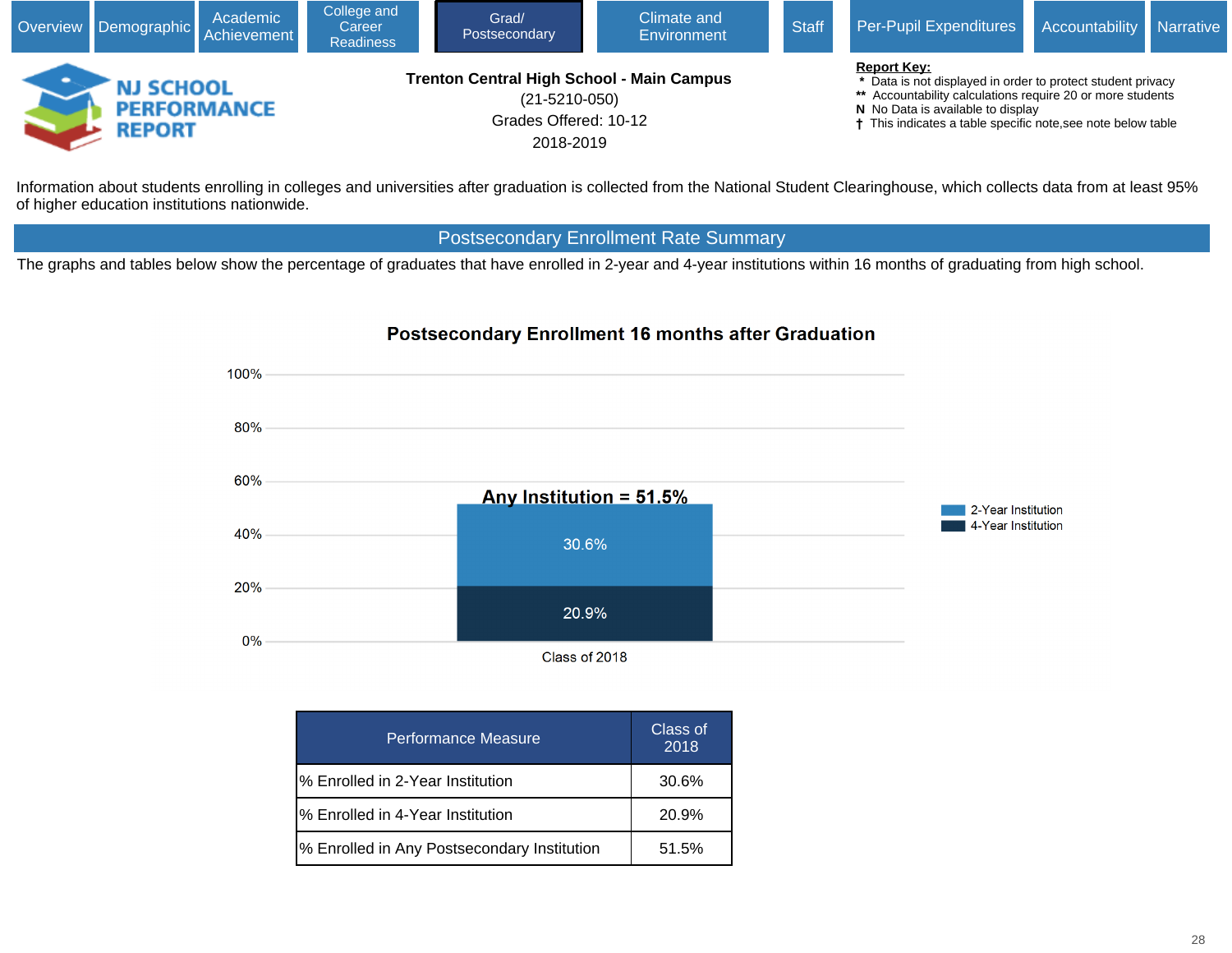

Information about students enrolling in colleges and universities after graduation is collected from the National Student Clearinghouse, which collects data from at least 95% of higher education institutions nationwide.

### Postsecondary Enrollment Rates: Fall

This table shows information about Class of 2019 high school graduates enrolled in postsecondary institutions by the fall of 2019. The first column shows the percentage of graduates enrolled in any postsecondary institution, and the next two columns show the percentage of those enrolled students that were enrolled in 2-year and 4-year institutions.

| <b>Student Group</b>                           | % Enrolled<br>in Any<br><b>Institution</b> | % Enrolled<br>in 2-Year<br><b>Institution</b> | % Enrolled<br>in 4-Year<br><b>Institution</b> |
|------------------------------------------------|--------------------------------------------|-----------------------------------------------|-----------------------------------------------|
| Statewide                                      | 72%                                        | 28.7%                                         | 71.3%                                         |
| Schoolwide                                     | 17.7%                                      | 64.7%                                         | 35.3%                                         |
| White                                          | $\star$                                    | $\star$                                       | ÷                                             |
| Hispanic                                       | 23.3%                                      | 71.4%                                         | 28.6%                                         |
| Black or African American                      | 12.9%                                      | 75%                                           | 25%                                           |
| Asian, Native Hawaiian, or<br>Pacific Islander | N                                          | N                                             | N                                             |
| American Indian or Alaska<br><b>Native</b>     | N                                          | N                                             | N                                             |
| Two or More Races                              | $\star$                                    | $\star$                                       | ÷                                             |
| Economically Disadvantaged<br><b>Students</b>  | 13.2%                                      | 71.4%                                         | 28.6%                                         |
| <b>Students with Disabilities</b>              | 6.8%                                       | 66.7%                                         | 33.3%                                         |
| <b>English Learners</b>                        | 7.1%                                       | 100%                                          | 0%                                            |

# Postsecondary Enrollment Rates: 16 month

This table shows information about Class of 2018 high school graduates enrolled in postsecondary institutions by the fall of 2019. The first column shows the percentage of graduates enrolled in any postsecondary institution, and the following sets of columns show the percentage of those enrolled students that were enrolled in 2-year and 4-year institutions, public or private institutions, and instate and out-of-state institutions.

| <b>Student Group</b>                           | % Enrolled<br>in Any<br><b>Institution</b> | % Enrolled<br><u>in 2-Year</u><br><b>Institution</b> | % Enrolled<br>in 4-Year<br><b>Institution</b> | % Enrolled<br>in Public<br><b>Institution</b> | % Enrolled<br>in Private<br><b>Institution</b> | % Enrolled<br>in In-State<br><b>Institution</b> | % Enrolled<br>in Out-of-<br><b>State</b><br><b>Institution</b> |
|------------------------------------------------|--------------------------------------------|------------------------------------------------------|-----------------------------------------------|-----------------------------------------------|------------------------------------------------|-------------------------------------------------|----------------------------------------------------------------|
| Statewide                                      | 77.8%                                      | 30.9%                                                | 69.1%                                         | 72.9%                                         | 27.1%                                          | 65.5%                                           | 34.5%                                                          |
| Schoolwide                                     | 51.5%                                      | 59.5%                                                | 40.5%                                         | 81.6%                                         | 18.4%                                          | 82.2%                                           | 17.8%                                                          |
| White                                          | $^\star$                                   | $^\star$                                             | $\star$                                       | $\star$                                       | $\star$                                        | $\star$                                         | $\star$                                                        |
| Hispanic                                       | 51.5%                                      | 69.3%                                                | 30.7%                                         | 83%                                           | 17%                                            | 84.1%                                           | 15.9%                                                          |
| <b>Black or African American</b>               | 51.7%                                      | 49.5%                                                | 50.5%                                         | 79.6%                                         | 20.4%                                          | 79.6%                                           | 20.4%                                                          |
| Asian, Native Hawaiian, or<br>Pacific Islander | $\star$                                    | $\star$                                              | $\star$                                       | $\star$                                       | $\star$                                        | $\star$                                         | $\star$                                                        |
| American Indian or Alaska<br>Native            | N                                          | N                                                    | N                                             | N                                             | N                                              | N                                               | N                                                              |
| Two or More Races                              | N                                          | N                                                    | N                                             | N                                             | N                                              | N                                               | N                                                              |
| Economically Disadvantaged<br><b>Students</b>  | 53.8%                                      | 56.7%                                                | 43.3%                                         | 80.8%                                         | 19.2%                                          | 81.7%                                           | 18.3%                                                          |
| <b>Students with Disabilities</b>              | 34.9%                                      | 65.5%                                                | 34.5%                                         | 89.7%                                         | 10.3%                                          | 93.1%                                           | 6.9%                                                           |
| English Learners                               | N                                          | N                                                    | N                                             | N                                             | N                                              | N                                               | N                                                              |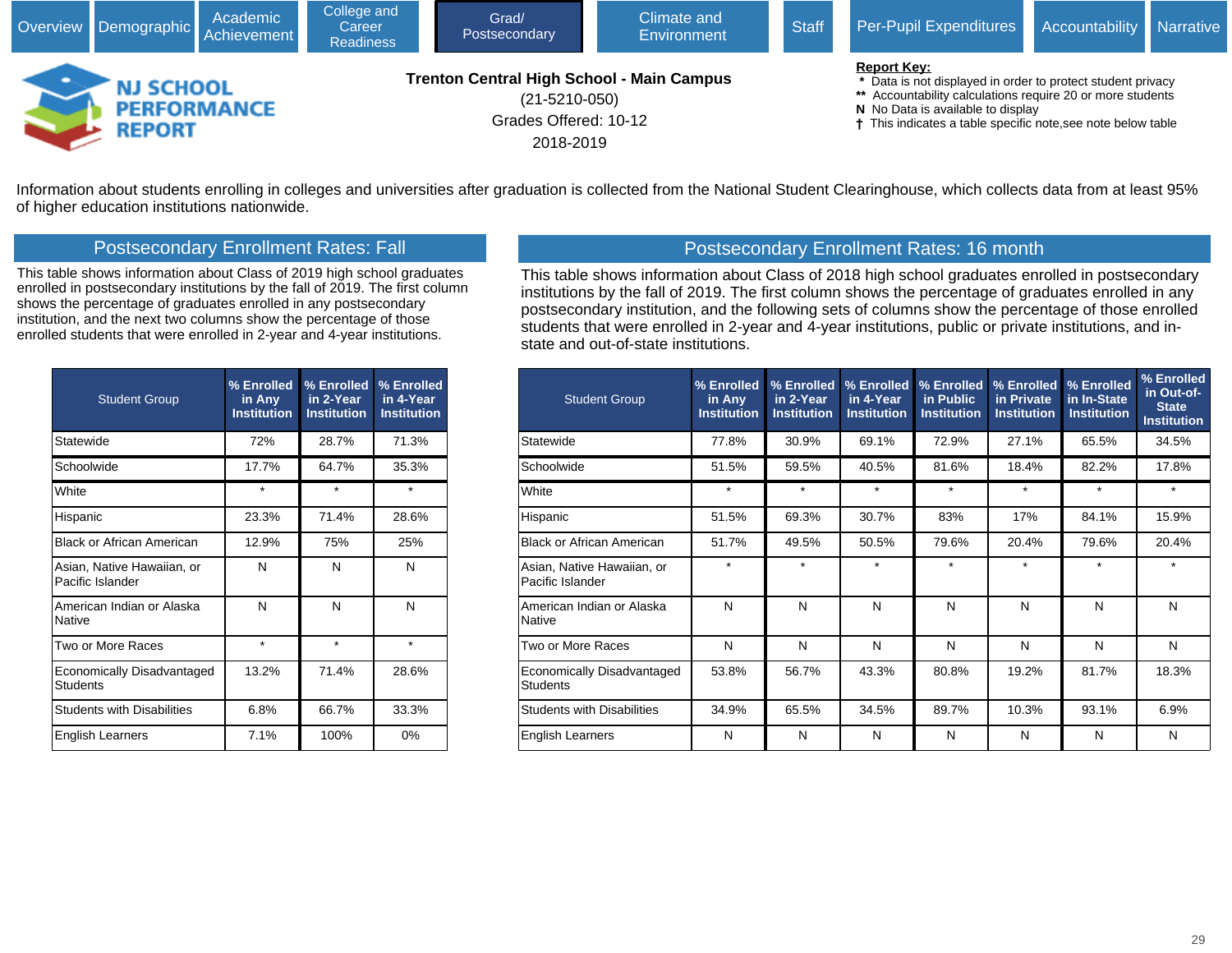|                                   | Academic<br>Overview Demographic Achievement | College and<br>Career<br><b>Readiness</b> | Grad/<br>Postsecondary                                                                                        | Climate and<br>Environment | <b>Staff</b> | Per-Pupil Expenditures                                                                                                                                                                                                                               | Accountability Narrative |  |
|-----------------------------------|----------------------------------------------|-------------------------------------------|---------------------------------------------------------------------------------------------------------------|----------------------------|--------------|------------------------------------------------------------------------------------------------------------------------------------------------------------------------------------------------------------------------------------------------------|--------------------------|--|
| <b>NJ SCHOOL</b><br><b>REPORT</b> | <b>PERFORMANCE</b>                           |                                           | <b>Trenton Central High School - Main Campus</b><br>$(21 - 5210 - 050)$<br>Grades Offered: 10-12<br>2018-2019 |                            |              | <b>Report Key:</b><br>* Data is not displayed in order to protect student privacy<br>** Accountability calculations require 20 or more students<br>N No Data is available to display<br>† This indicates a table specific note, see note below table |                          |  |

Student absences provide important information about a school's culture and climate. Research shows that absences impact a student's ability to succeed in school. The New Jersey Department of Education used input from New Jersey communities to select chronic absenteeism as its measure of school quality and student success for the ESSA accountability plan. **Chronic absenteeism** is defined as being absent for 10% or more of the days enrolled during the school year. A student who is not present for any reason, whether excused, unexcused, or for disciplinary action, is considered absent unless permitted by state statute or regulations. Students with fewer than 45 days in membership are excluded from attendance calculations.

This table shows the number and percentage of students in grades K-12 both overall and by student group who were chronically absent during the school year. The last two columns show the chronic absenteeism state average for students in the grades offered and whether the rate for each student group was above the state average ("Not Met") or less than or equal to the state average ("Met").

Chronic Absenteeism

| <b>Student Group</b>                       | Number of<br><b>Students</b><br>Chronically<br><b>Absent</b> | Percent of<br><b>Students</b><br>Chronically<br>Absent | <b>State</b><br>Average | <b>Met State</b><br>Average? |
|--------------------------------------------|--------------------------------------------------------------|--------------------------------------------------------|-------------------------|------------------------------|
| Schoolwide                                 | 673                                                          | 39.1                                                   | 15.2                    | Not Met                      |
| White                                      | 6                                                            | 46.2                                                   | $**$                    | **                           |
| Hispanic                                   | 324                                                          | 35.4                                                   | 15.2                    | Not Met                      |
| <b>Black or African American</b>           | 339                                                          | 43.4                                                   | 15.2                    | Not Met                      |
| Asian, Native Hawaiian, or Pacific         | $\star$                                                      | $\star$                                                | $***$                   | $***$                        |
| American Indian or Alaska Native           | *                                                            | $\star$                                                | $**$                    | $***$                        |
| Two or More Races                          | $\star$                                                      | $\star$                                                | $**$                    | $***$                        |
| Female                                     | 373                                                          | 43.1                                                   |                         |                              |
| Male                                       | 300                                                          | 35.0                                                   |                         |                              |
| <b>Economically Disadvantaged Students</b> | 373                                                          | 44.8                                                   | 15.2                    | Not Met                      |
| <b>Students with Disabilities</b>          | 175                                                          | 51.8                                                   | 15.2                    | Not Met                      |
| <b>English Learners</b>                    | 115                                                          | 36.1                                                   | 15.2                    | Not Met                      |
| <b>Homeless Students</b>                   | 22                                                           | 71.0                                                   |                         |                              |
| <b>Students in Foster Care</b>             | $\star$                                                      | $\star$                                                |                         |                              |
| Military-Connected Students                | N                                                            | N                                                      |                         |                              |
| <b>Migrant Students</b>                    | $\star$                                                      | $\star$                                                |                         |                              |

This graph shows the percentage of K-12 students by the number of days they were absent during the school year.

Days Absent

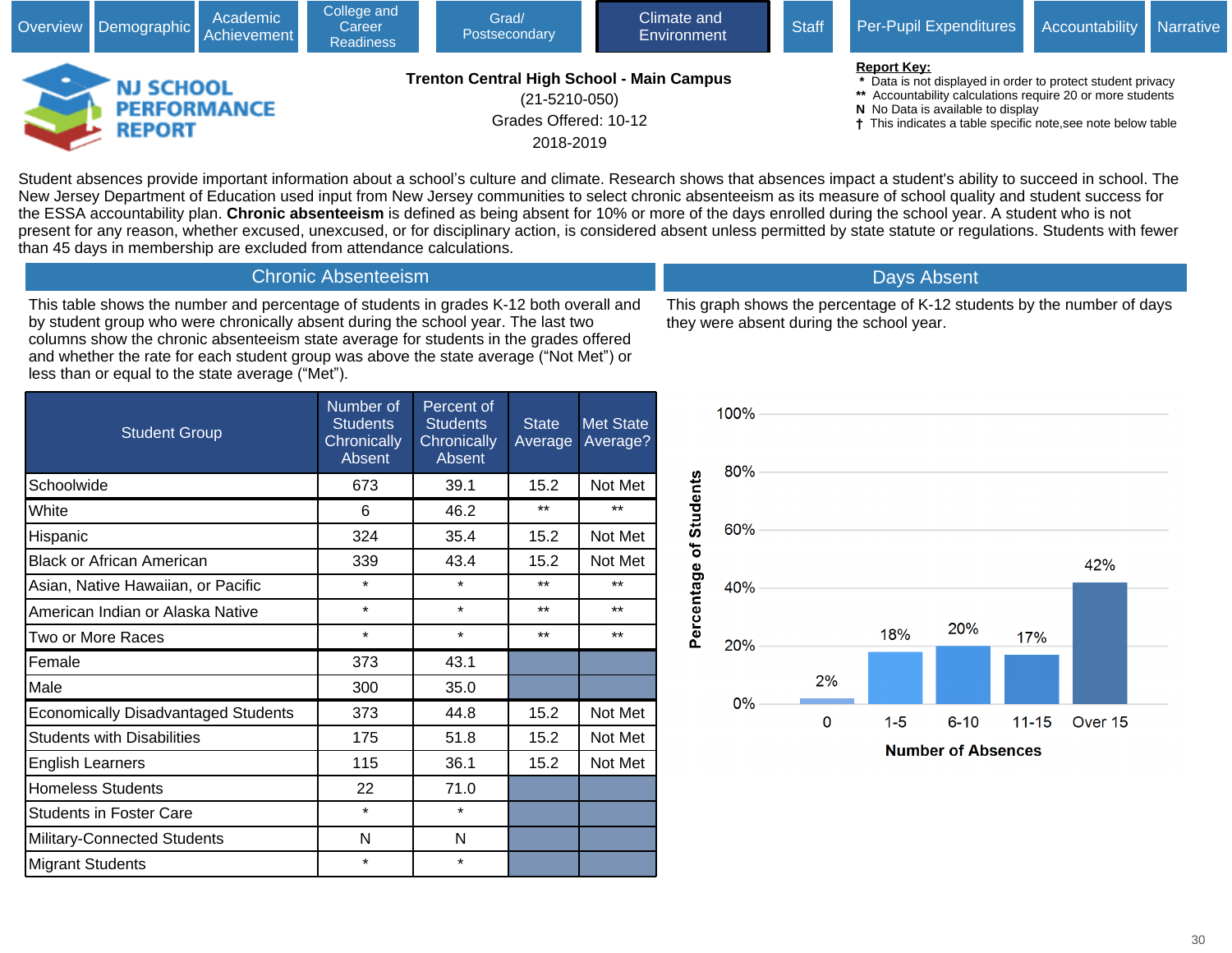

Student absences provide important information about a school's culture and climate. Research shows that absences impact a student's ability to succeed in school. The New Jersey Department of Education used input from New Jersey communities to select chronic absenteeism as its measure of school quality and student success for the ESSA accountability plan. **Chronic absenteeism** is defined as being absent for 10% or more of the days enrolled during the school year. A student who is not present for any reason, whether excused, unexcused, or for disciplinary action, is considered absent unless permitted by state statute or regulations. Students with fewer than 45 days in membership are excluded from attendance calculations.

Chronic Absenteeism by Grade

This graph shows the percentage of students by grade level who were chronically absent during the school year.

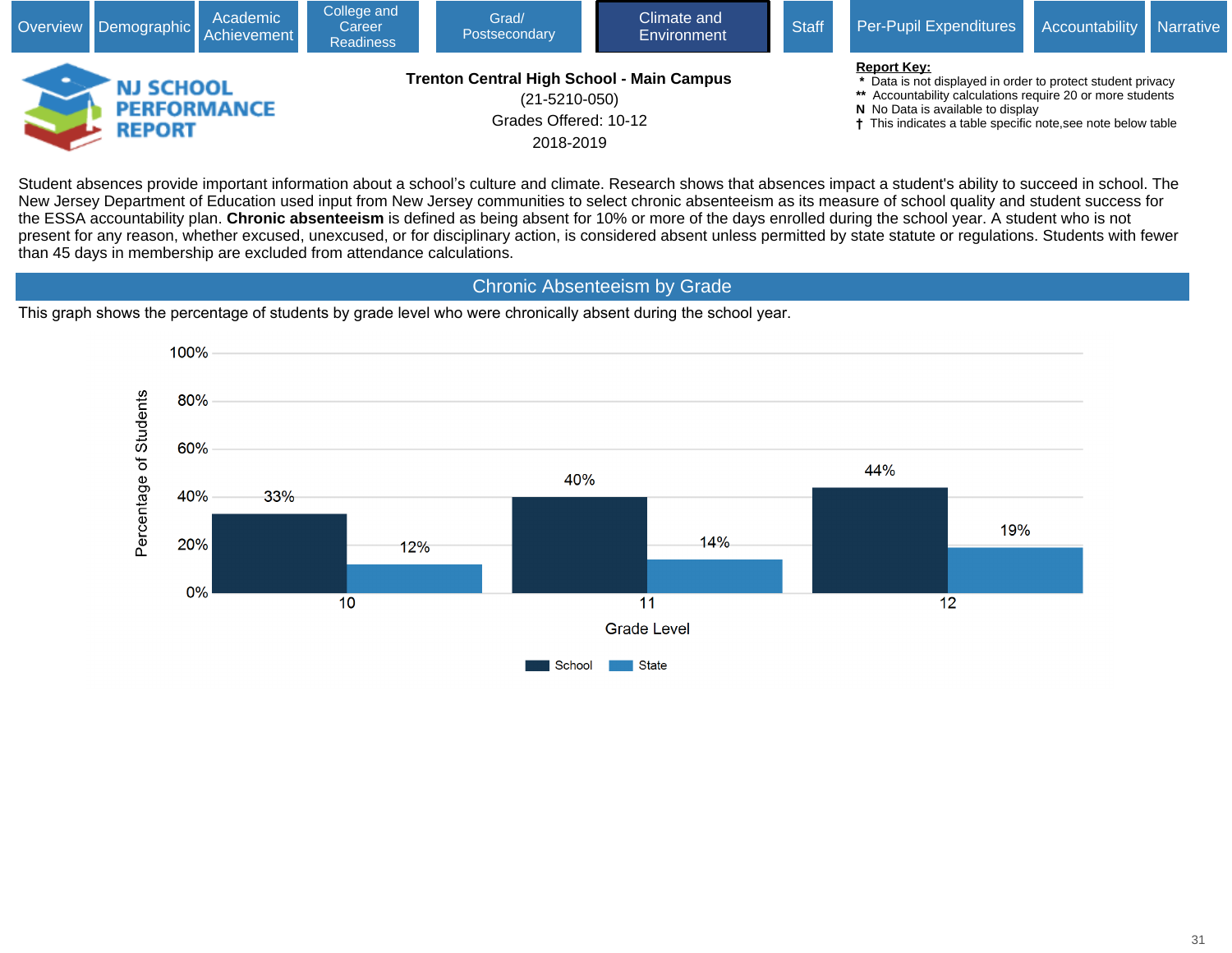|                                                  | Academic<br>Overview Demographic Achievement | College and<br>Career<br><b>Readiness</b> | Grad/<br>Postsecondary                                                                                        | Climate and<br>Environment | <b>Staff</b> | Per-Pupil Expenditures                                                                                                                                                                                                                               | Accountability Narrative |  |
|--------------------------------------------------|----------------------------------------------|-------------------------------------------|---------------------------------------------------------------------------------------------------------------|----------------------------|--------------|------------------------------------------------------------------------------------------------------------------------------------------------------------------------------------------------------------------------------------------------------|--------------------------|--|
| <b>NJ SCHOOL</b><br><b>PERFORMANCE</b><br>REPORT |                                              |                                           | <b>Trenton Central High School - Main Campus</b><br>$(21 - 5210 - 050)$<br>Grades Offered: 10-12<br>2018-2019 |                            |              | <b>Report Key:</b><br>* Data is not displayed in order to protect student privacy<br>** Accountability calculations require 20 or more students<br>N No Data is available to display<br>† This indicates a table specific note, see note below table |                          |  |

The New Jersey Department of Education migrated to a new reporting system, the Student Safety Data System (SSDS), starting in 2017-18, which includes improved definitions, new reporting fields, and updated guidance for reporting incidents. Comparing current data to data from 2016-17 and earlier could lead to inaccurate conclusions in many reporting categories. In addition to the 2018-19 data below, NJDOE is required, under ESSA, to report on the most recent, publicly-available CRDC data, which can be found on the [NJDOE School Performance webpage.](javascript:void(window.open() Please note that prior to school year 2017-2018, the CRDC and the State collection system, EVVRS did not collect the same data elements. In an effort to better align the State system with the CRDC, the new Student Safety Data System (SSDS) collects all the required CRDC data elements. NJDOE is in the process of developing a reporting function for the SSDS which will allow LEAs to use the same data for both submissions.

#### Violence, Vandalism, HIB, and Substance Offenses

This table shows the number of incidents reported by type. A single incident may be counted under multiple incident types. The total unique incidents row provides an unduplicated count of incidents. The last row shows the rate of incidents for every 100 students enrolled.

| <b>Incident Type</b>                     | Number of Incidents |
|------------------------------------------|---------------------|
| Violence                                 | 35                  |
| Weapons                                  |                     |
| Vandalism                                | 8                   |
| <b>Substances</b>                        | 11                  |
| Harassment, Intimidation, Bullying (HIB) |                     |
| <b>Total Unique Incidents</b>            | 55                  |
| Incidents Per 100 Students Enrolled      | 3.22                |

# Harassment, Intimidation, and Bullying (HIB) Investigations

This table shows, by the nature of the incident, the number of alleged and confirmed Harassment, Intimidation, and Bulling (HIB) investigations. The nature of an incident is based on the protected categories listed below, and the nature of a single HIB investigation may include multiple categories. All confirmed incidents must have an identified nature.

| <b>HIB Nature (Protected Category)</b> | <b>HIB Alleged</b> | <b>HIB Confirmed</b> | <b>Total HIB</b><br>Investigations |
|----------------------------------------|--------------------|----------------------|------------------------------------|
| Race                                   |                    |                      |                                    |
| Religion                               |                    |                      |                                    |
| Ancestry                               |                    |                      |                                    |
| Gender                                 |                    |                      |                                    |
| <b>Sexual Orientation</b>              | 2                  |                      |                                    |
| Disability                             |                    |                      |                                    |
| Other                                  |                    |                      |                                    |
| No Identified Nature                   |                    |                      |                                    |

### Police Notifications

This table shows, by incident type, the number of cases where an incident led to police notification.

| Incident Type                            | Incidents Reported to Police |
|------------------------------------------|------------------------------|
| Violence                                 | 19                           |
| Weapons                                  |                              |
| Vandalism                                |                              |
| Substances                               |                              |
| Harassment, Intimidation, Bullying (HIB) |                              |
| Other Incidents Leading to Removal       |                              |

### Student Disciplinary Removals

The first table shows, by removal type, the number and percentage of students who received disciplinary removals during the school year. Removal types include students receiving one or more in-school suspensions, one or more out-of-school suspensions, one or more suspension of any type, removal to another school or other educational program, expulsion with no further educational services, or arrest. The second table shows the total number of days missed due to out-of-school suspension for all students during the school year.

| <b>Removal Type</b>                   | Number of<br><b>Students</b> | Percent of<br><b>Students</b> | Sc<br>du |
|---------------------------------------|------------------------------|-------------------------------|----------|
| <b>In-School Suspensions</b>          |                              | $0.0\%$                       |          |
| Out-of-School Suspensions             | 112                          | $6.6\%$                       |          |
| Any Suspension                        | 112                          | 6.6%                          |          |
| Removal to other education<br>program | *                            | $\star$                       |          |
| Expulsion                             |                              | $0.0\%$                       |          |
| Arrest                                | $\star$                      | $\star$                       |          |

chool Days Missed e to Out-of-School **Suspensions** 

380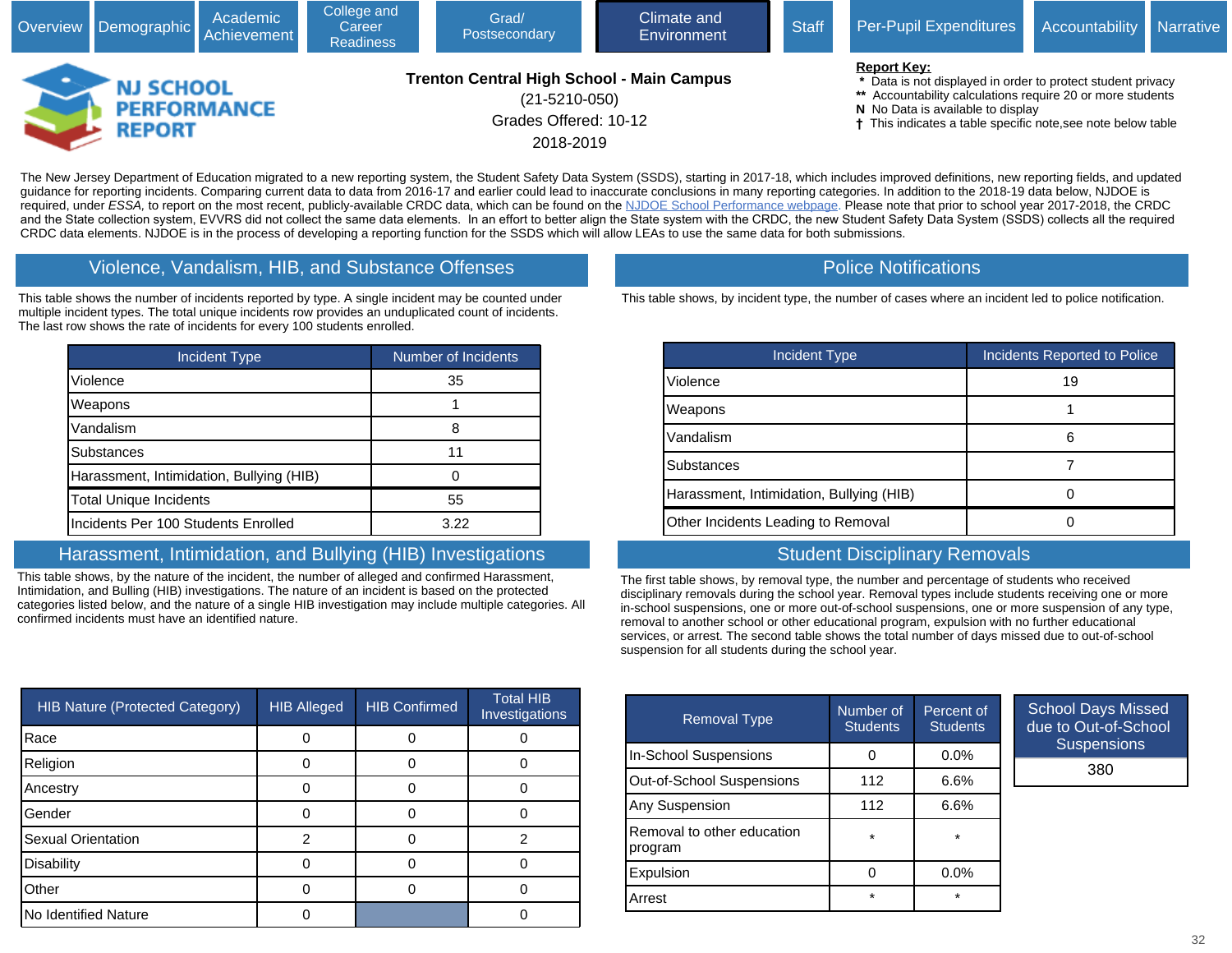|                                   | Academic<br>Overview Demographic Achievement | College and<br>Career<br><b>Readiness</b> | Grad/<br>Postsecondary                                                                                        | Climate and<br>Environment | <b>Staff</b> | <b>Per-Pupil Expenditures</b>                                                                                                                                                                                                                    | Accountability Narrative |  |
|-----------------------------------|----------------------------------------------|-------------------------------------------|---------------------------------------------------------------------------------------------------------------|----------------------------|--------------|--------------------------------------------------------------------------------------------------------------------------------------------------------------------------------------------------------------------------------------------------|--------------------------|--|
| <b>NJ SCHOOL</b><br><b>REPORT</b> | <b>PERFORMANCE</b>                           |                                           | <b>Trenton Central High School - Main Campus</b><br>$(21 - 5210 - 050)$<br>Grades Offered: 10-12<br>2018-2019 |                            |              | <b>Report Key:</b><br>Data is not displayed in order to protect student privacy<br>** Accountability calculations require 20 or more students<br>N No Data is available to display<br>This indicates a table specific note, see note below table |                          |  |
|                                   | -----                                        |                                           |                                                                                                               |                            |              | ________                                                                                                                                                                                                                                         |                          |  |

### School Day

This table shows the start and end times and length of school day for a typical student at this school. Instructional time is the amount of time that a typical student was engaged in instructional activities under the supervision of a certified teacher. Full time students attend this school for more than half of the school day and shared-time students attend the school for half of the school day or less.

| Category                         | School          |
|----------------------------------|-----------------|
| Typical Start Time               | $8:15$ AM       |
| Typical End Time                 | $2:45$ PM       |
| Length of School Day             | 6 Hrs 30 Mins   |
| Full Time - Instructional Time   | 5 Hrs 40 Mins   |
| Shared Time - Instructional Time | 5 Hrs. 40 Mins. |

### Device Ratios

This table shows the student to device ratio, which is the number of students in tested grades 3 through 10 per device. Devices are computers such as tablets, iPads, laptops and Chromebooks. The count includes only devices that meet nationally recommended specifications for digital learning in grades 3 through 10. This information comes from the elective NJTRAx survey, therefore data may not be available for all schools. Additionally, schools that have adopted a Bring Your Own Device policy may appear to have a very low Student to Device ratio due to this policy decision.

|         | School Year Student to Device Ratio |  |  |  |
|---------|-------------------------------------|--|--|--|
| 2018-19 | 1.5:1                               |  |  |  |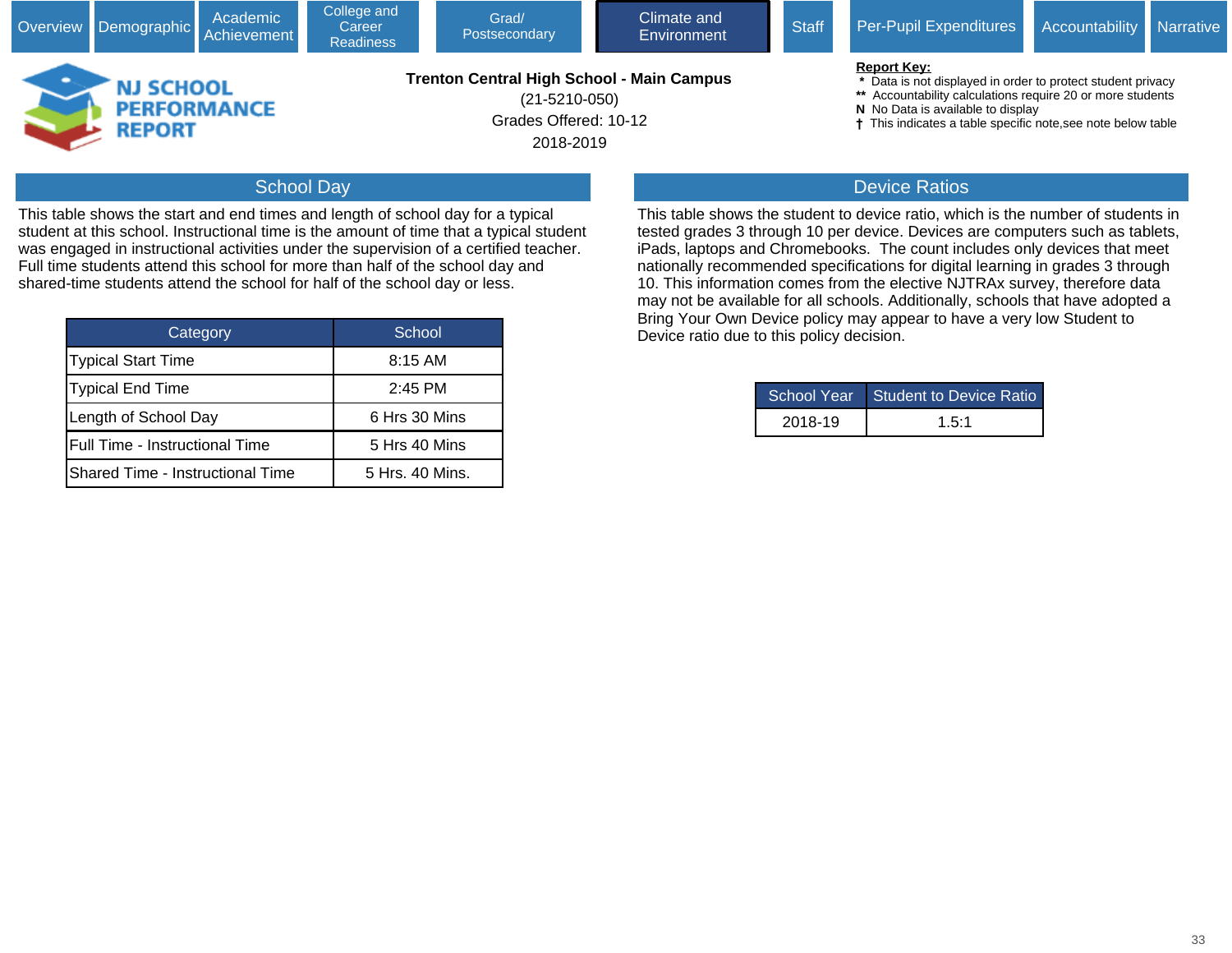

#### **Key terms for staff data**:

**Faculty**: All classroom teachers and educational support services personnel (such as Librarians, Nurses, Counselors, and Child Study Team members) **Teachers**: All classroom teachers

**Administrators**: Principals, assistant principals, supervisors, coordinators, directors, and other central-office administrators, as well as superintendents and other districtlevel administrators

### Teachers – Experience

This table shows information about the experience of teachers assigned to this school and across the state. No teachers in New Jersey are teaching under emergency or provisional credentials as defined the United States Department of Education. Information on the [percentage of teachers identified as potentially](javascript:void(window.open(window.location.origin%20+%20)  [teaching out-of-field](javascript:void(window.open(window.location.origin%20+%20) is also available by school and district.

# Administrators – Experience (District Level)

This table shows information about the experience of administrators assigned to this district and across the state.

# Student and Staff Ratios

This table shows ratios of students and staff members in the school and district. Ratios for librarians, nurses, counselors, and child study team members are only reported at the district level because many staff in these jobs are assigned only to the district and not to individual schools.

| Category                                                                     | <b>Teachers</b><br>in School | <b>Teachers</b><br>in State |
|------------------------------------------------------------------------------|------------------------------|-----------------------------|
| <b>Total Number of teachers</b>                                              | 152                          | 118,214                     |
| Average years experience in<br>public schools                                | 13.5                         | 12.1                        |
| Average years experience in<br>district                                      | 10.8                         | 10.8                        |
| Percentage of Teachers with 4 or<br>more years experience in the<br>district | 84.2%                        | 75.3%                       |

| Category                                                                           | Admin. in<br><b>District</b> | Admin. in<br><b>State</b> |
|------------------------------------------------------------------------------------|------------------------------|---------------------------|
| <b>Total Number of administrators</b>                                              | 56                           | 9,530                     |
| Average years experience in public<br>schools                                      | 14.0                         | 16.0                      |
| Average years experience in district                                               | 10.5                         | 12.0                      |
| Percentage of Administrators with 4<br>or more years experience in the<br>district | 78.2%                        | 76.9%                     |

| Ratio                                       | School Ratio | <b>District Ratio</b> |
|---------------------------------------------|--------------|-----------------------|
| <b>Students to Teachers</b>                 | 11:1         | 16:1                  |
| <b>Students to Administrators</b>           | 285:1        | 255:1                 |
| Teachers to Administrators                  | 25:1         | 16:1                  |
| Students to<br>Librarians/Media Specialists |              | 1098:1                |
| <b>Students to Nurses</b>                   |              | 571:1                 |
| <b>Students to Counselors</b>               |              | 446:1                 |
| Students to Child Study<br>Team Members     |              | 376:1                 |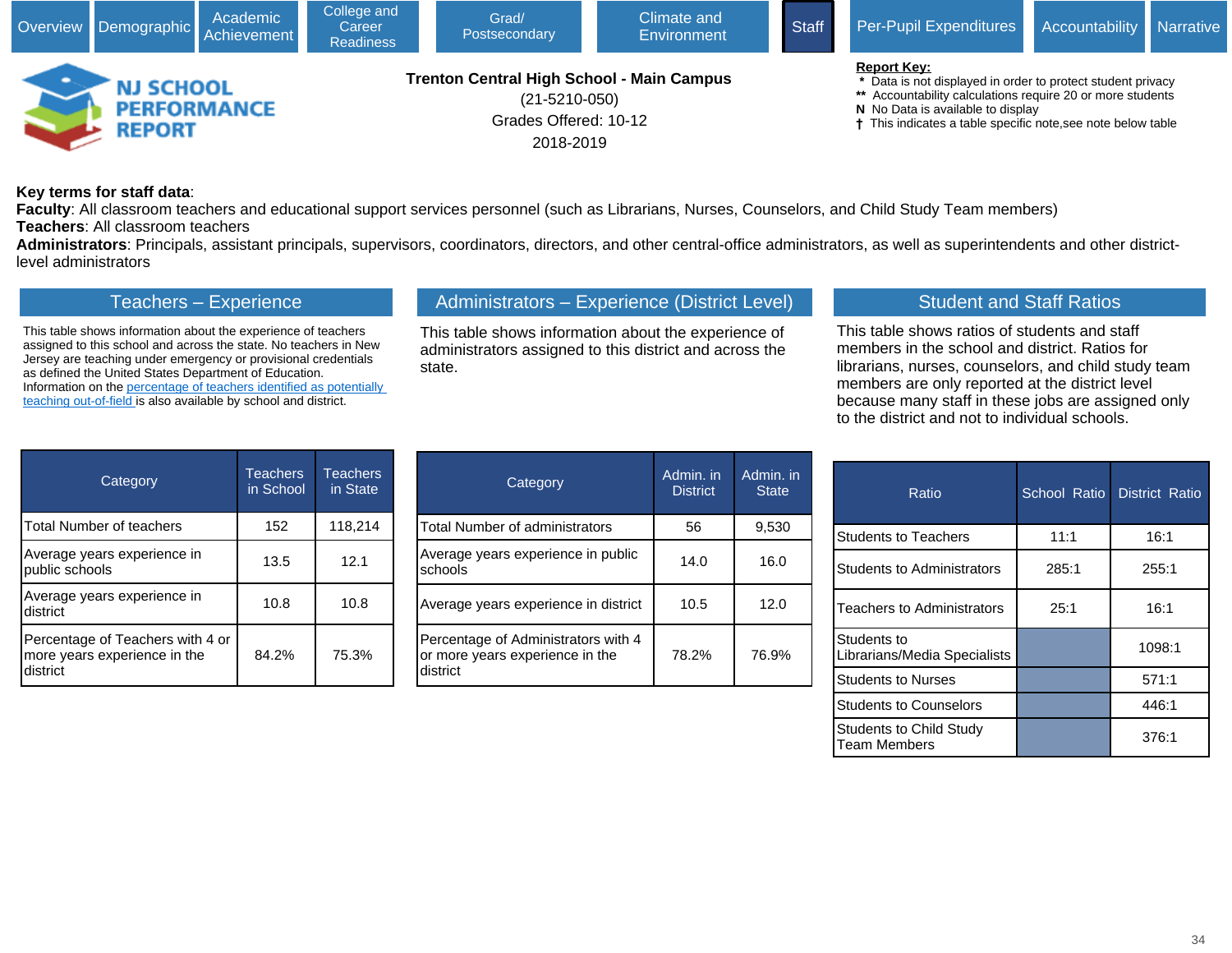

**Key terms for staff data**:

**Faculty**: All classroom teachers and educational support services personnel (such as Librarians, Nurses, Counselors, and Child Study Team members) **Teachers**: All classroom teachers

**Administrators**: Principals, assistant principals, supervisors, coordinators, directors, and other central-office administrators, as well as superintendents and other districtlevel administrators

### Teachers and Administrators – Demographics

This table compares the percentage of students, teachers, and administrators by gender and by racial and ethnic group.

| Category                             | Students in<br>School | Teachers in<br>School | Administrators in<br>School | Students in<br><b>State</b> | Teachers in<br><b>State</b> | Administrators in<br><b>State</b> |
|--------------------------------------|-----------------------|-----------------------|-----------------------------|-----------------------------|-----------------------------|-----------------------------------|
| Female                               | 51.3%                 | 58.6%                 | 50.0%                       | 48.4%                       | 77.1%                       | 54.9%                             |
| Male                                 | 48.7%                 | 41.4%                 | 50.0%                       | 51.6%                       | 22.9%                       | 45.1%                             |
| <b>White</b>                         | 0.7%                  | 48.0%                 | 50.0%                       | 42.4%                       | 83.6%                       | 77.4%                             |
| Hispanic                             | 54.7%                 | 7.9%                  | $0.0\%$                     | 29.9%                       | 7.3%                        | 7.2%                              |
| <b>IBlack or African American</b>    | 43.8%                 | 34.2%                 | 50.0%                       | 15.0%                       | 6.6%                        | 13.9%                             |
| Asian                                | 0.4%                  | 7.9%                  | $0.0\%$                     | 10.2%                       | 2.0%                        | 1.1%                              |
| American Indian or Alaska Native     | 0.1%                  | 0.7%                  | $0.0\%$                     | 0.1%                        | 0.1%                        | 0.1%                              |
| INative Hawaiian or Pacific Islander | $0.0\%$               | 1.3%                  | $0.0\%$                     | 0.2%                        | 0.1%                        | 0.1%                              |
| Two or More Races                    | 0.4%                  | 0.0%                  | $0.0\%$                     | 2.1%                        | 0.2%                        | 0.2%                              |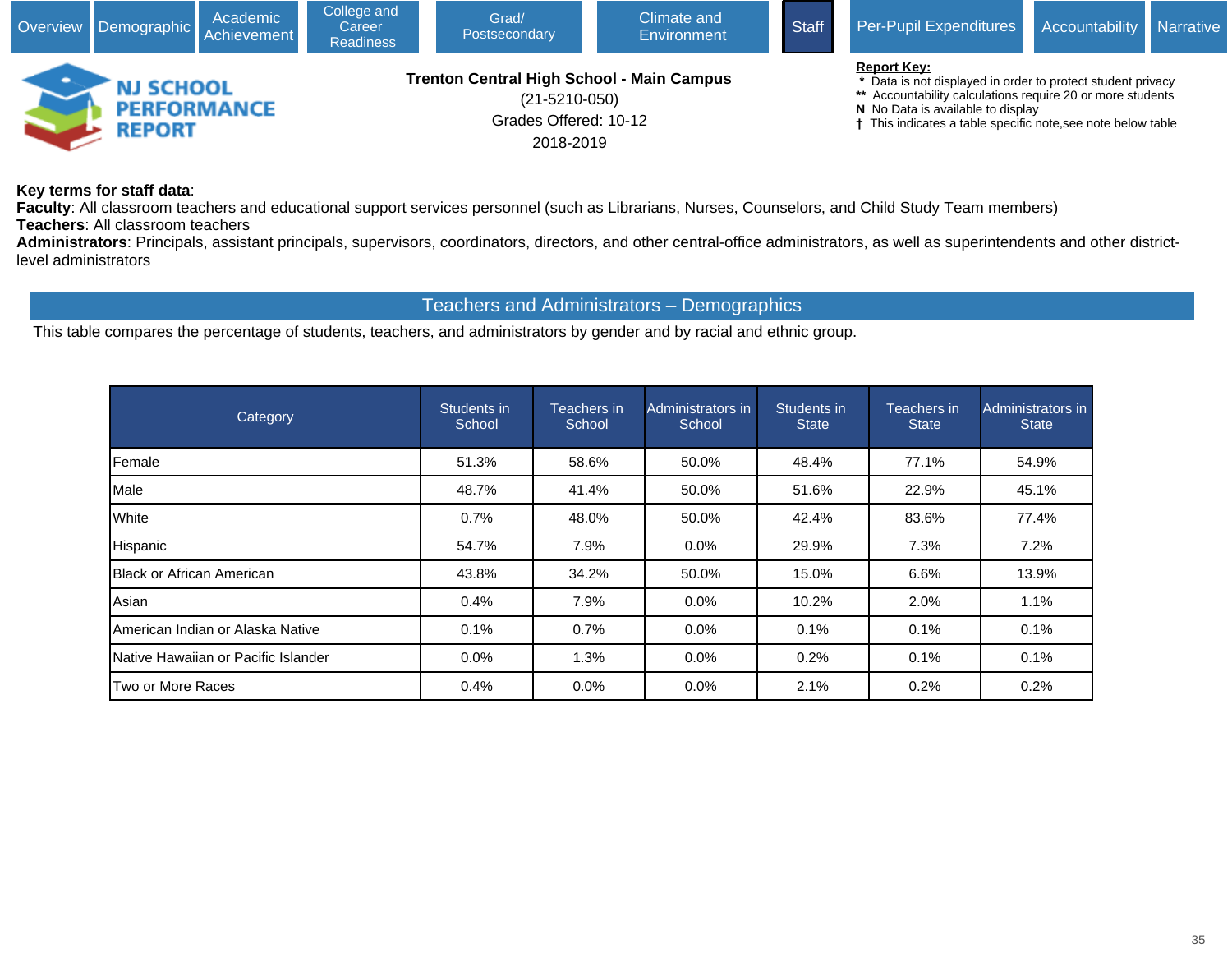

#### **Key terms for staff data**:

**Faculty**: All classroom teachers and educational support services personnel (such as Librarians, Nurses, Counselors, and Child Study Team members) **Teachers**: All classroom teachers

**Administrators**: Principals, assistant principals, supervisors, coordinators, directors, and other central-office administrators, as well as superintendents and other districtlevel administrators

# Teachers and Administrators - Level of Education

This chart shows the highest level of education attained by teachers and administrators. The Bachelor's category may include other degrees/certificates such as a Specialist's degree. Administrators are required to have a Master's degree or higher.

# Teachers and Administrators - One-Year Retention (District Level)

This table shows the percentage of teachers and administrators assigned to this district in 2017-18 that were still assigned to this district in 2018-19. Staff who were not retained may have changed districts or no longer work for the state (including retirements).

| Job Type                                       | <b>District</b> | <b>State</b> |
|------------------------------------------------|-----------------|--------------|
| I2017-18 Teachers: Same district 2018-19       | 92.5%           | $90.5\%$     |
| I2017-18 Administrators: Same district 2018-19 | 87.3%           | 87.9%        |

### Faculty Attendance

This table shows the percentage of days that faculty members were present during the school year. Approved professional days, personal days, staff training days, bereavement days, jury duty, and absences due to extended illness are not counted against days present, and faculty members on long-term leave or disability are excluded from this calculation.

| <b>School Year</b> | % Days Present |
|--------------------|----------------|
| 2018-19            | 95.1%          |

### Bachelor's Degree



# Master's Degree

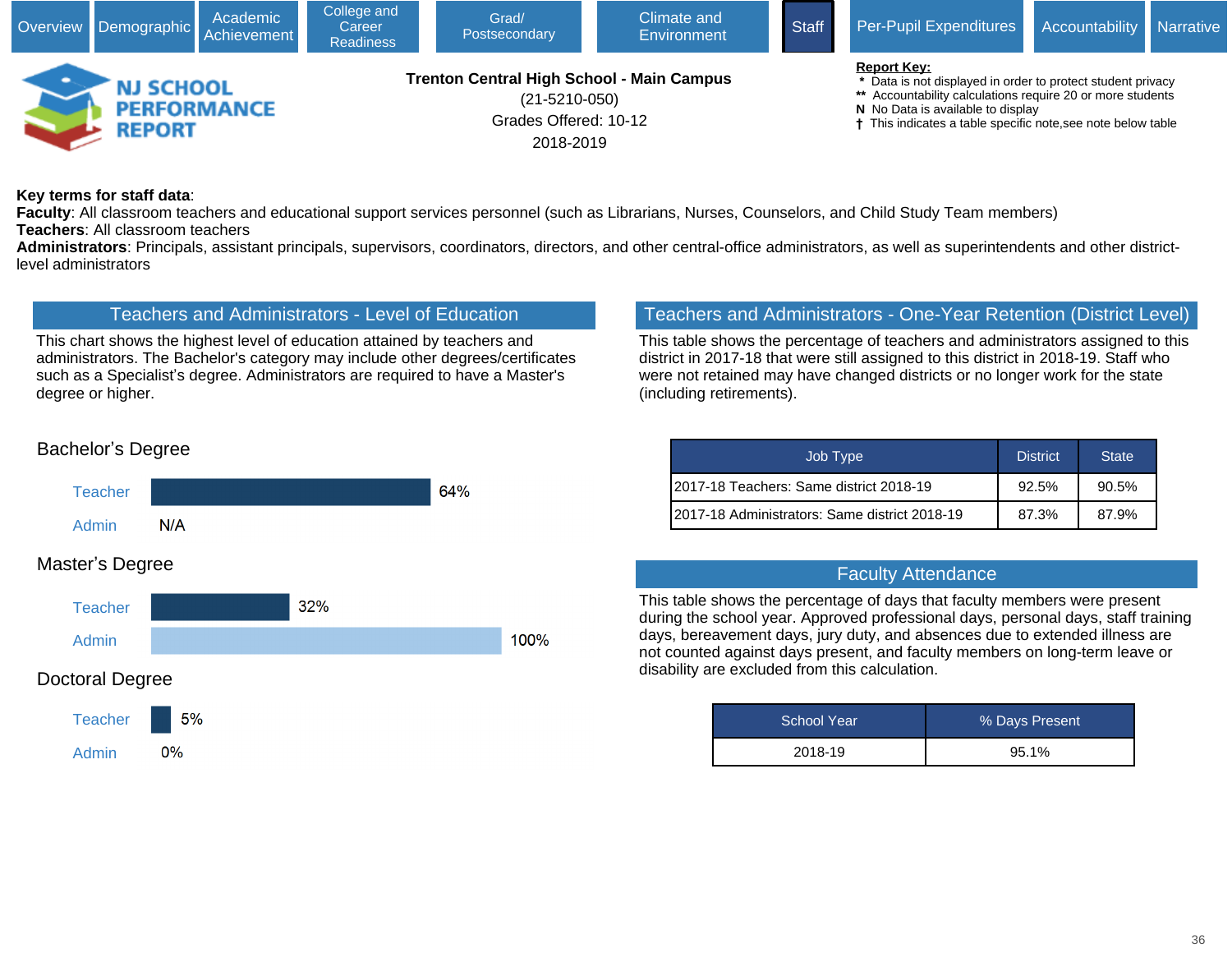|                                                              | Overview Demographic | Academic<br>Achievement | College and<br>Career<br><b>Readiness</b> | Grad/<br>Postsecondary                                                                                        | Climate and<br>Environment | <b>Staff</b> | Per-Pupil Expenditures                                                                                                                                                                                                                               | Accountability Narrative |  |
|--------------------------------------------------------------|----------------------|-------------------------|-------------------------------------------|---------------------------------------------------------------------------------------------------------------|----------------------------|--------------|------------------------------------------------------------------------------------------------------------------------------------------------------------------------------------------------------------------------------------------------------|--------------------------|--|
| -<br><b>NJ SCHOOL</b><br><b>PERFORMANCE</b><br><b>REPORT</b> |                      |                         |                                           | <b>Trenton Central High School - Main Campus</b><br>$(21 - 5210 - 050)$<br>Grades Offered: 10-12<br>2018-2019 |                            |              | <b>Report Key:</b><br>* Data is not displayed in order to protect student privacy<br>** Accountability calculations require 20 or more students<br>N No Data is available to display<br>† This indicates a table specific note, see note below table |                          |  |
| <b>Per-Pupil Expenditures by Source</b>                      |                      |                         |                                           |                                                                                                               |                            |              |                                                                                                                                                                                                                                                      |                          |  |

The link below produces a table summarizing the most recently available expenses for regular and special education students taught at schools in the district. The amounts shown include expenditures for instruction, support services, administration, operations and maintenance, and extra-curricular activities.

For more information regarding this table please refer to the guidance for school level reporting, which is available on the [NJDOE webpage ESSA School Level Reporting Information](javascript:void(window.open(). More in-depth information about district and charter school spending can be found in the [User Friendly Budget](javascript:void(window.open() and the [Comprehensive Annual Financial Report \(CAFR\) and Auditor Management](javascript:void(window.open()  [Reports \(AMRs\)](javascript:void(window.open().

Please be aware that the total district expenditures represented in these reports are taken from audited district financial data, but the subsequent allocation of these resources to specific schools is not audited or otherwise verified by the New Jersey Department of Education. If you have specific questions about the assignment (or lack of assignment) of school-level amounts, please contact the district for additional information.

[Link to District Summary of 2018-19 School-Level Per Pupil Expenditures by Source](javascript:void(window.open()[.](https://www.nj.gov/education/finance/fp/cafr/search/)

An option to [download all school-level summaries by district](javascript:void(window.open() in one spreadsheet is also available. However, because districts have flexibility in how certain costs are allocated to individual schools, school-level costs should not be compared between schools in different districts.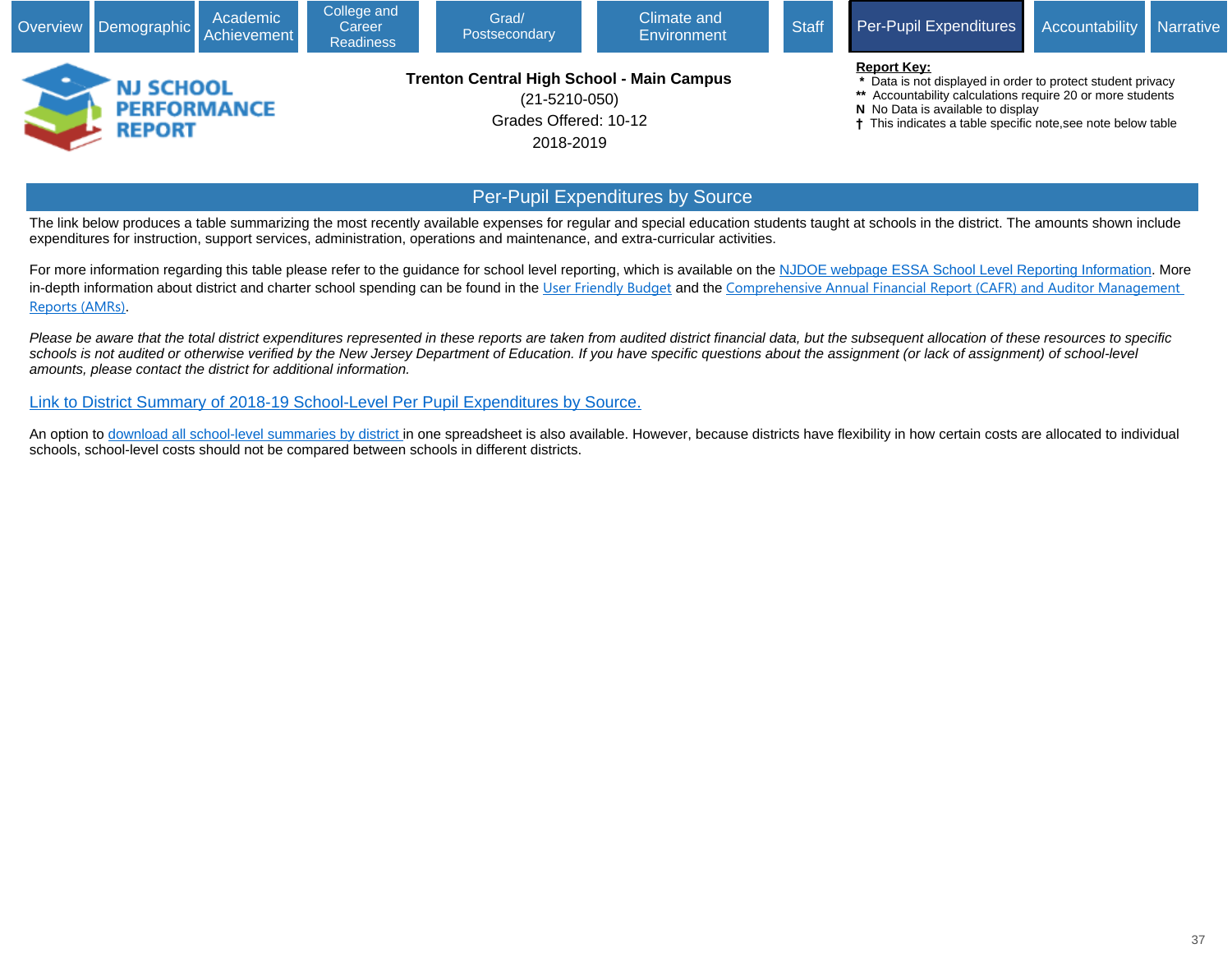

New Jersey's school accountability system identifies schools that are in need of comprehensive and targeted support as required by the Every Student Succeeds Act (ESSA).

Every three years (last identification in 2019, next identification in 2022), NJDOE will identify schools in the following three federal categories:

**Comprehensive Support and Improvement - Overall Low Performing**: Schools with a summative score in the bottom 5% of Title I schools.

**Comprehensive Support and Improvement - Low Graduation Rate**: High schools with a four-year graduation rate of 67% or less

**Targeted Support and Improvement - Low Performing Student Group**: Schools with one or more student group with a summative score that would be in the bottom 5% of Title I schools

Annually, NJDOE will identify schools in the following federal category:

**Targeted Support and Improvement - Consistently Underperforming Student Group**: Schools with one or more students group that missed annual targets or standards for all indicators for two years in a row

For more information about New Jersey's accountability system, how indicator and summative scores were calculated, how federal accountability status is determined, and [Statewide Progress toward Long-Term goals](javascript:void(window.open(), see these [accountability resources.](javascript:void(window.open()

### ESSA Accountability Status

The table below provides the school's federal school status for the 2020-21 school year, the category (or reason) for identification, the year the school is eligible to exit status, and, if applicable, the student groups identified for support. For additional information, the [NJDOE ESSA Accountability webpage](javascript:void(window.open() includes a list of all schools requiring comprehensive or targeted [support](javascript:void(window.open() and improvement with the amount of School Improvement Aid (SIA) funds received and information on [exit criteria](javascript:void(window.open() for identified schools.

| Status for 2020-21 School Year                                    | <b>Not in Status</b> |
|-------------------------------------------------------------------|----------------------|
| Category of Identification                                        | n/a                  |
| Year Eligible to Exit Status                                      | n/a                  |
| <b>Student Group Status: White</b>                                |                      |
| <b>Student Group Status: Hispanic</b>                             |                      |
| Student Group Status: Black or African American                   |                      |
| Student Group Status: Asian, Native Hawaiian, or Pacific Islander |                      |
| Student Group Status: American Indian or Alaska Native            |                      |
| <b>Student Group Status: Two or More Races</b>                    |                      |
| <b>Student Group Status: Economically Disadvantaged Students</b>  |                      |
| <b>Student Group Status: Students with Disabilities</b>           |                      |
| <b>Student Group Status: English Learners</b>                     |                      |

† This flag is used if a school is identified for Comprehensive Support and Improvement, but one or more student groups met criteria for Targeted Support and Improvement.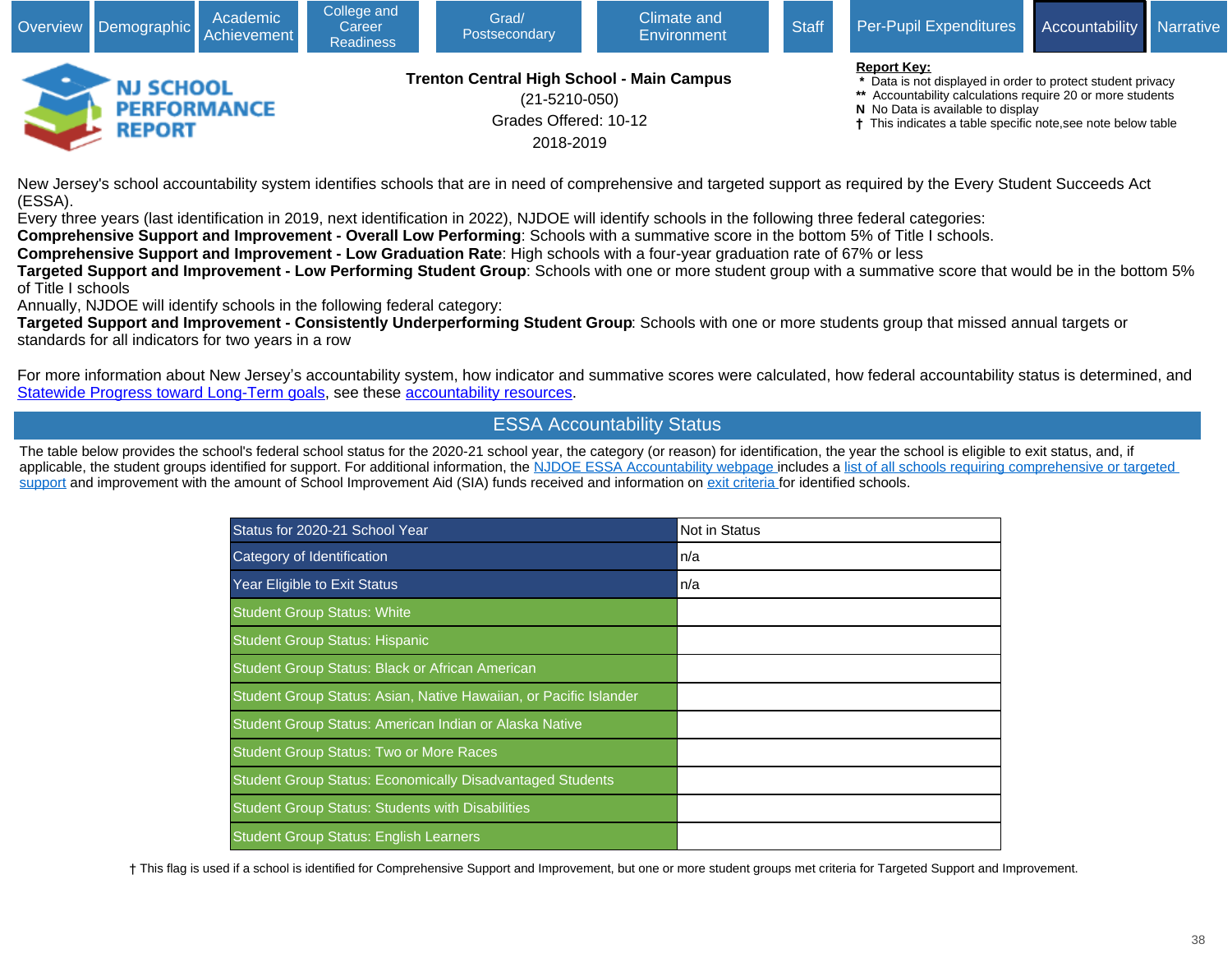

New Jersey's school accountability system identifies schools that are in need of comprehensive and targeted support as required by the Every Student Succeeds Act (ESSA).

Every three years (last identification in 2019, next identification in 2022), NJDOE will identify schools in the following three federal categories:

**Comprehensive Support and Improvement - Overall Low Performing**: Schools with a summative score in the bottom 5% of Title I schools.

**Comprehensive Support and Improvement - Low Graduation Rate**: High schools with a four-year graduation rate of 67% or less

**Targeted Support and Improvement - Low Performing Student Group**: Schools with one or more student group with a summative score that would be in the bottom 5% of Title I schools

Annually, NJDOE will identify schools in the following federal category:

**Targeted Support and Improvement - Consistently Underperforming Student Group**: Schools with one or more students group that missed annual targets or standards for all indicators for two years in a row

For more information about New Jersey's accountability system, how indicator and summative scores were calculated, how federal accountability status is determined, and [Statewide Progress toward Long-Term goals](javascript:void(window.open(), see these [accountability resources](javascript:void(window.open().

### ESSA Accountability Progress

The table below shows performance on each of New Jersey's ESSA accountability indicators for the last three years. ELA and Math Proficiency represent the percentage of students that met or exceeded expectations on statewide assessments (NJSLA/PARCC or DLM). ELA and Math Growth represent the median student growth percentile. Four- and five-year graduation rates represent the adjusted cohort graduation rates. Progress toward English Language Proficiency, which was first available in 2017-18, shows the percentage of English Learners that demonstrated the expected amount of growth on the ACCESS for ELLs 2.0 Assessment for English Language proficiency. Chronic absenteeism represents the percentage of students that were absent for 10% or more of the days enrolled during the school year.

| <b>ESSA Acountability Indicator</b>          | 2016-17 | 2017-18 | 2018-19 |
|----------------------------------------------|---------|---------|---------|
| <b>ELA Proficiency</b>                       | 20.4%   | 18.2%   | 20.5%   |
| Math Proficiency                             | $\ast$  | $\star$ | $\star$ |
| <b>ELA Growth</b>                            | N       | N       | N       |
| IMath Growth                                 | Ν       | N       | N       |
| 4-Year Graduation Rate†                      | 81.7%   | 84.9%   | 81.6%   |
| 5-Year Graduation Rate+                      | 87.3%   | 83.0%   | 87.0%   |
| Progress toward English Language Proficiency |         | $\star$ | 19.8%   |
| Chronic Absenteeism                          | 32.8%   | 35.5%   | 39.1%   |

† This table shows 2018-19 graduation data for reference, but 2017-18 graduation data is used for accountability calculations for 2018-19.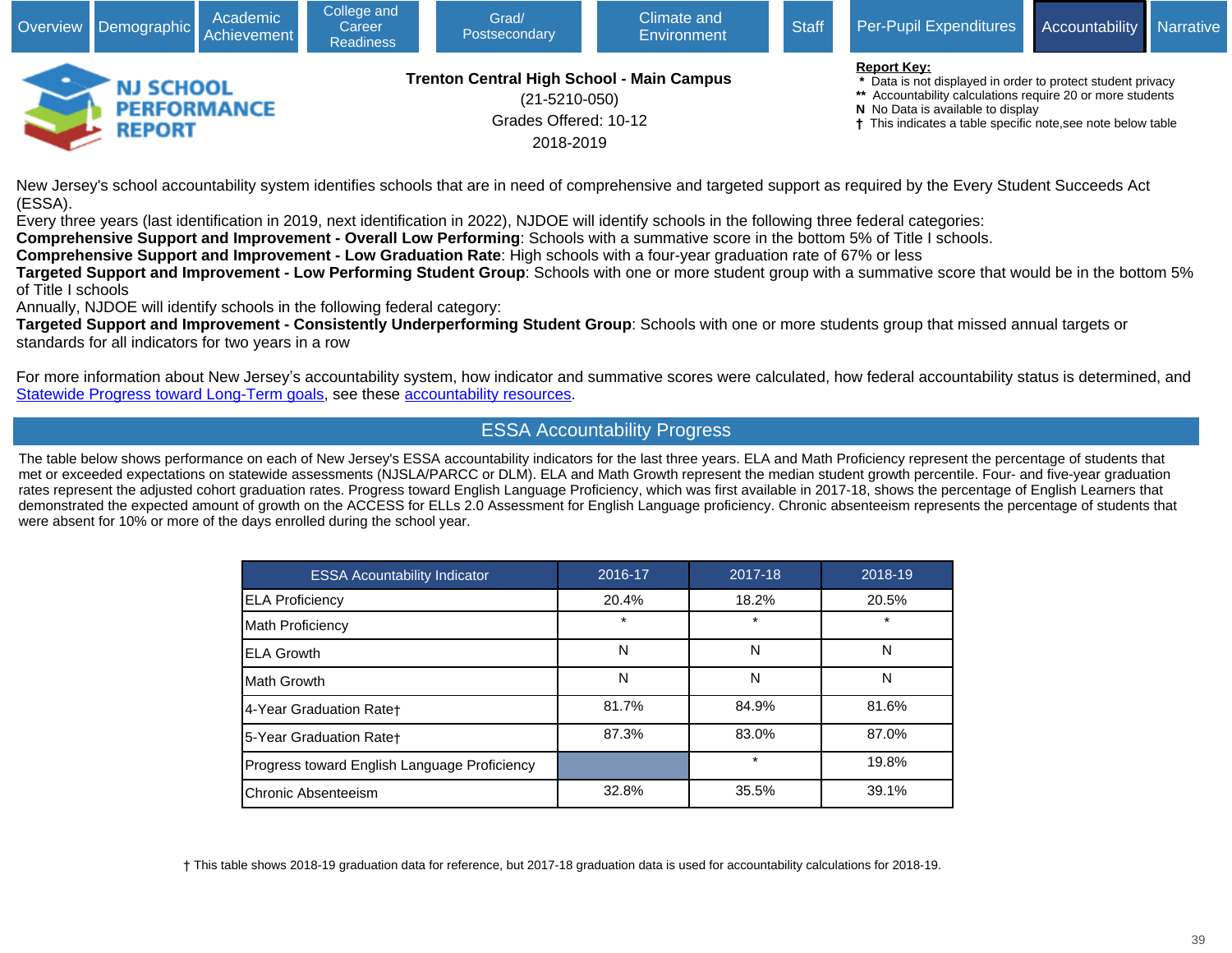

New Jersey's school accountability system identifies schools that are in need of comprehensive and targeted support as required by the Every Student Succeeds Act (ESSA).

Every three years (last identification in 2019, next identification in 2022), NJDOE will identify schools in the following three federal categories:

**Comprehensive Support and Improvement - Overall Low Performing**: Schools with a summative score in the bottom 5% of Title I schools.

**Comprehensive Support and Improvement - Low Graduation Rate**: High schools with a four-year graduation rate of 67% or less

**Targeted Support and Improvement - Low Performing Student Group**: Schools with one or more student group with a summative score that would be in the bottom 5% of Title I schools

Annually, NJDOE will identify schools in the following federal category:

**Targeted Support and Improvement - Consistently Underperforming Student Group**: Schools with one or more students group that missed annual targets or standards for all indicators for two years in a row

For more information about New Jersey's accountability system, how indicator and summative scores were calculated, how federal accountability status is determined, and [Statewide Progress toward Long-Term goals](javascript:void(window.open(), see these [accountability resources.](javascript:void(window.open()

# Accountability Indicator Scores and Summative Ratings - 2018-19 School Year

New Jersey developed a school accountability system as required by the Every Student Succeeds Act (ESSA) to identify schools that are in need of Comprehensive Support and Improvement every three years. During the three-year federal status period, schools receive additional resources and support. NJDOE will next identify schools for Comprehensive Support and Improvement in 2022.

This year accountability indicator scores and summative ratings are not used to identify schools for Comprehensive Support and Improvement, so these data are not included in the School Performance Reports. Review the previous two pages to see a school's current status, in the ESSA Accountability Status table, and to monitor a school's school progress on each accountability indicator over the last three years using the new ESSA Accountability Progress table.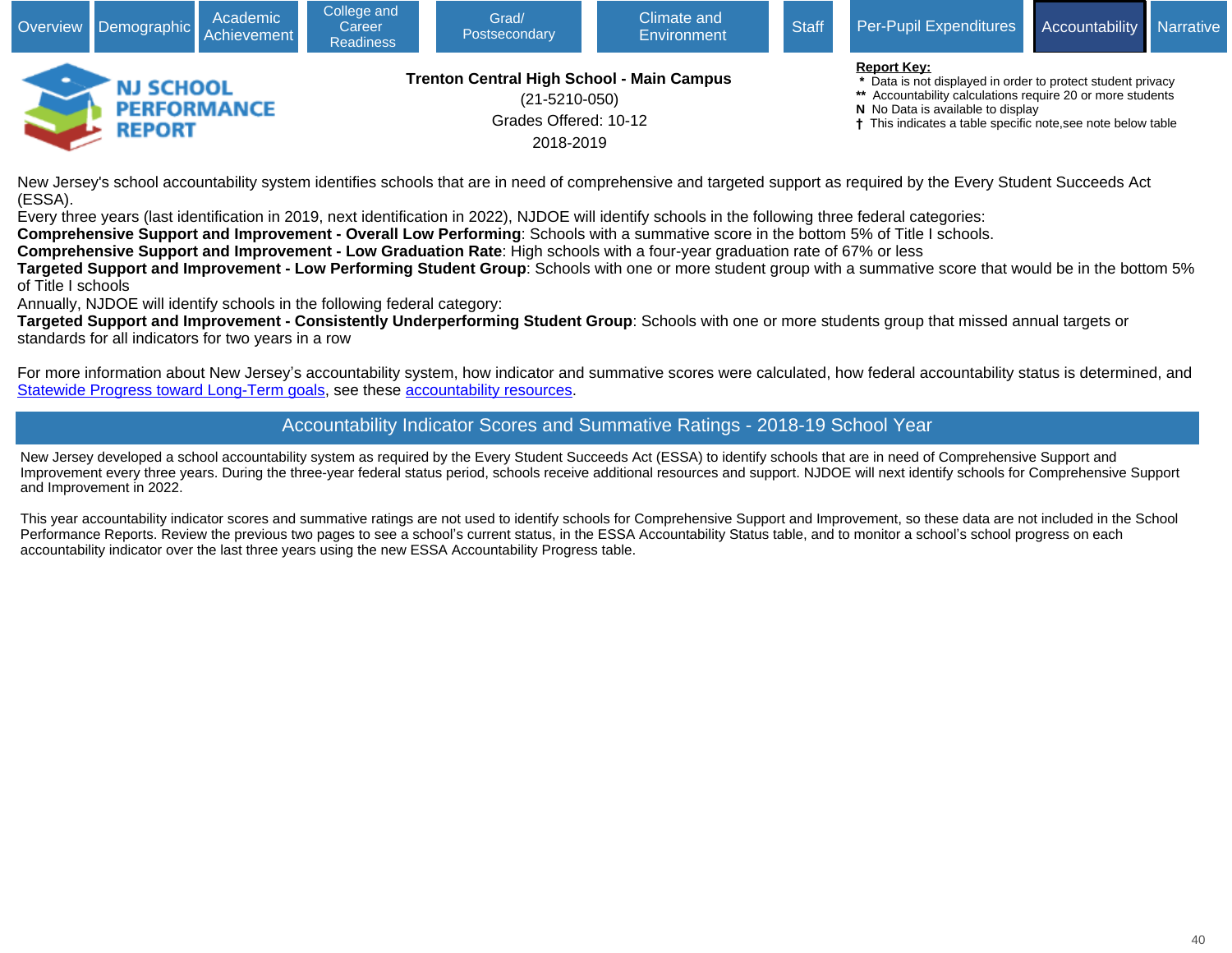|                                                         | Academic<br>Overview Demographic Achievement | College and<br>Career<br><b>Readiness</b> | Grad/<br>Postsecondary                                                                                        | Climate and<br>Environment | <b>Staff</b> | <b>Per-Pupil Expenditures</b>                                                                                                                                                                                                                        | <b>Accountability</b> | Narrative |
|---------------------------------------------------------|----------------------------------------------|-------------------------------------------|---------------------------------------------------------------------------------------------------------------|----------------------------|--------------|------------------------------------------------------------------------------------------------------------------------------------------------------------------------------------------------------------------------------------------------------|-----------------------|-----------|
| <b>NJ SCHOOL</b><br><b>PERFORMANCE</b><br><b>REPORT</b> |                                              |                                           | <b>Trenton Central High School - Main Campus</b><br>$(21 - 5210 - 050)$<br>Grades Offered: 10-12<br>2018-2019 |                            |              | <b>Report Key:</b><br>* Data is not displayed in order to protect student privacy<br>** Accountability calculations require 20 or more students<br>N No Data is available to display<br>† This indicates a table specific note, see note below table |                       |           |

### Accountability Summary by Student Group - 2018-19 School Year

This table shows whether student groups in this school met annual ESSA accountability targets and standards for each indicator. Annual targets for proficiency and graduation rate were set based on a school or student group's performance in 2015-16 or the first year data was available. The standard for student growth is a median student growth percentile of 40-59.5. The target for chronic absenteeism is the statewide chronic absenteeism rate based on students enrolled in the grades served by the school. For more details on accountability targets, see these [accountability resources](javascript:void(window.open().

The accountability system will not be used to identify schools for Targeted Support and Improvement – Low Performing Student Group for 2018-19, so student group summative scores are not included in this table this year.

| <b>Student Group</b>                        | <b>ELA</b><br><b>Proficiency:</b><br><b>Met Annual</b><br><b>Target</b> | <b>Math</b><br><b>Proficiency:</b><br><b>Met Annual</b><br><b>Target</b> | 4-Year<br><b>Graduation</b><br><b>Rate: Met</b><br>Annual<br><b>Target</b> | 5-Year<br><b>Graduation</b><br><b>Rate: Met</b><br><b>Annual</b><br><b>Target</b> | <b>Progress</b><br><b>Towards</b><br><b>English</b><br>Language<br><b>Proficiency:</b><br><b>Met Annual</b><br><b>Target</b> | <b>Chronic</b><br>Absenteeism:<br><b>Met State</b><br>Average | <b>Requires Targeted</b><br>Support:<br><b>Consistently</b><br>Underperforming<br><b>Student Group -</b><br>2017-18 |
|---------------------------------------------|-------------------------------------------------------------------------|--------------------------------------------------------------------------|----------------------------------------------------------------------------|-----------------------------------------------------------------------------------|------------------------------------------------------------------------------------------------------------------------------|---------------------------------------------------------------|---------------------------------------------------------------------------------------------------------------------|
| Schoolwide                                  | <b>Not Met</b>                                                          | <b>Not Met</b>                                                           | <b>Met Target</b>                                                          | <b>Met Target</b>                                                                 | Not Met                                                                                                                      | <b>Not Met</b>                                                | No                                                                                                                  |
| White                                       | $***$                                                                   | $***$                                                                    | $***$                                                                      | $***$                                                                             | n/a                                                                                                                          | $***$                                                         | <b>No</b>                                                                                                           |
| Hispanic                                    | Met Target                                                              | Not Met                                                                  | <b>Met Target</b>                                                          | <b>Met Target</b>                                                                 | n/a                                                                                                                          | <b>Not Met</b>                                                | No                                                                                                                  |
| Black or African American                   | <b>Not Met</b>                                                          | <b>Not Met</b>                                                           | <b>Met Target</b>                                                          | <b>Met Target</b>                                                                 | n/a                                                                                                                          | <b>Not Met</b>                                                | <b>No</b>                                                                                                           |
| Asian, Native Hawaiian, or Pacific Islander | $***$                                                                   | $***$                                                                    | $***$                                                                      | $***$                                                                             | n/a                                                                                                                          | $***$                                                         | No                                                                                                                  |
| American Indian or Alaska Native            | $***$                                                                   | $***$                                                                    | $***$                                                                      | $***$                                                                             | n/a                                                                                                                          | $***$                                                         | No                                                                                                                  |
| Two or More Races                           | $***$                                                                   | $***$                                                                    | $***$                                                                      | $***$                                                                             | n/a                                                                                                                          | $***$                                                         | No                                                                                                                  |
| <b>Economically Disadvantaged Students</b>  | <b>Not Met</b>                                                          | Not Met                                                                  | <b>Met Target</b>                                                          | <b>Met Target</b>                                                                 | n/a                                                                                                                          | Not Met                                                       | No                                                                                                                  |
| <b>Students with Disabilities</b>           | <b>Not Met</b>                                                          | Met Targett                                                              | Not Met                                                                    | Not Met                                                                           | n/a                                                                                                                          | <b>Not Met</b>                                                | <b>No</b>                                                                                                           |
| English Learners                            | $***$                                                                   | Not Met                                                                  | $***$                                                                      | $***$                                                                             | $***$                                                                                                                        | <b>Not Met</b>                                                | <b>No</b>                                                                                                           |

† Target was met within a confidence interval (Proficiency) or within one standard deviation (Progress to English Language Proficiency).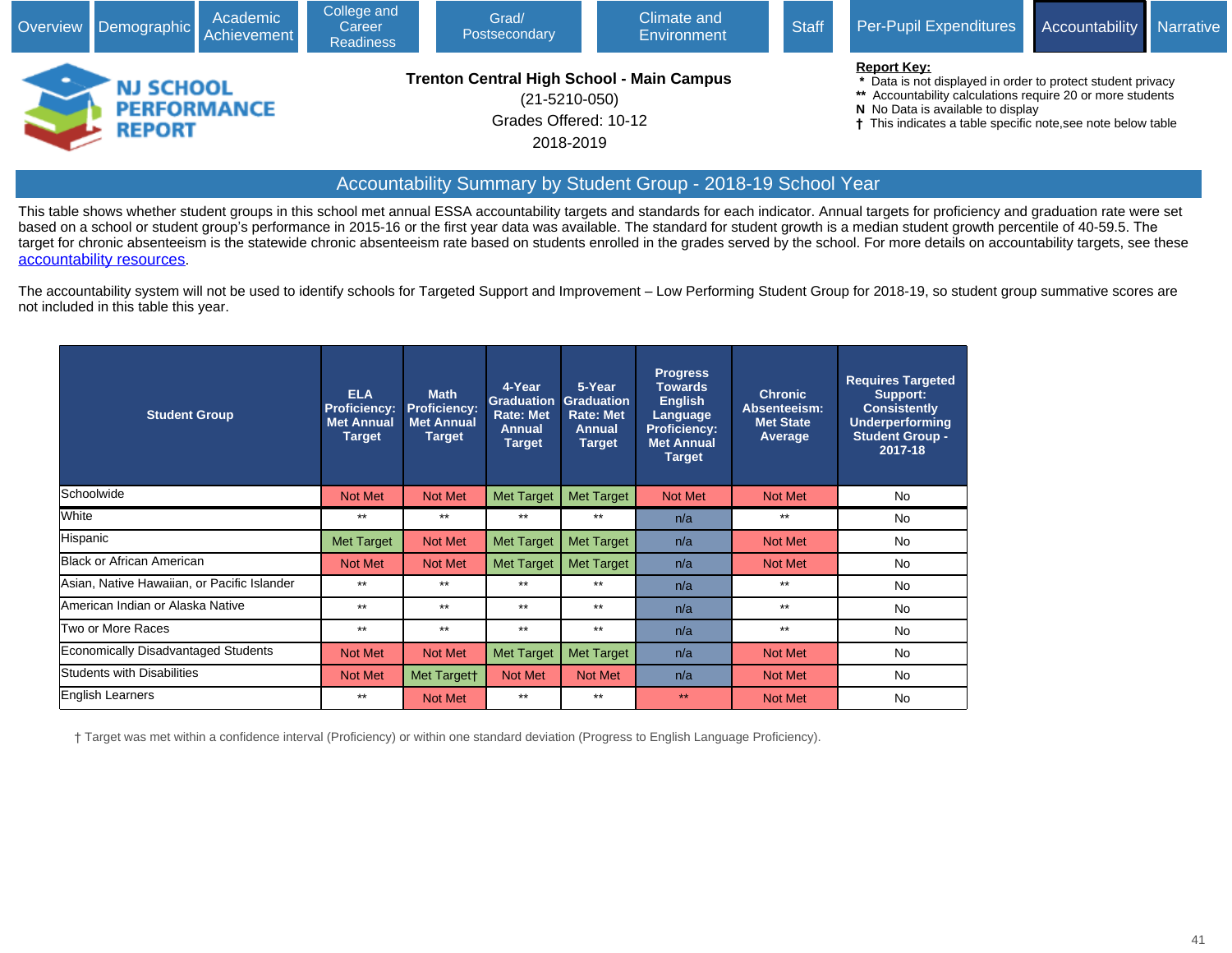| Overview                                                                                                                                                                                                                                                              | Demographic                                                                                                                                                                                                                                                                                                                                                                                                                | Academic<br>Achievement | College and<br>Career<br><b>Readiness</b>                                                                     | Grad/<br>Postsecondary | <b>Climate and</b><br>Environment                                                                                                          | <b>Staff</b> | Per-Pupil Expenditures                                                                                                                                                          | Accountability                                                                                                                                                                                                               | Narrative |  |
|-----------------------------------------------------------------------------------------------------------------------------------------------------------------------------------------------------------------------------------------------------------------------|----------------------------------------------------------------------------------------------------------------------------------------------------------------------------------------------------------------------------------------------------------------------------------------------------------------------------------------------------------------------------------------------------------------------------|-------------------------|---------------------------------------------------------------------------------------------------------------|------------------------|--------------------------------------------------------------------------------------------------------------------------------------------|--------------|---------------------------------------------------------------------------------------------------------------------------------------------------------------------------------|------------------------------------------------------------------------------------------------------------------------------------------------------------------------------------------------------------------------------|-----------|--|
|                                                                                                                                                                                                                                                                       | NJ SCHOOL<br><b>PERFORMANCE</b><br><b>REPORT</b>                                                                                                                                                                                                                                                                                                                                                                           |                         | <b>Trenton Central High School - Main Campus</b><br>$(21 - 5210 - 050)$<br>Grades Offered: 10-12<br>2018-2019 |                        |                                                                                                                                            |              | <b>Report Key:</b>                                                                                                                                                              | Data is not displayed in order to protect student privacy<br>** Accountability calculations require 20 or more students<br>N No Data is available to display<br>† This indicates a table specific note, see note below table |           |  |
|                                                                                                                                                                                                                                                                       |                                                                                                                                                                                                                                                                                                                                                                                                                            |                         |                                                                                                               |                        | <b>School Narrative</b>                                                                                                                    |              |                                                                                                                                                                                 |                                                                                                                                                                                                                              |           |  |
|                                                                                                                                                                                                                                                                       |                                                                                                                                                                                                                                                                                                                                                                                                                            |                         |                                                                                                               |                        | own words. If there are questions about the information provided in the narrative section, please contact the school or district directly. |              | This section allows schools and districts to share highlights, achievements, and other important information about programs, activities, and services that are offered in their |                                                                                                                                                                                                                              |           |  |
|                                                                                                                                                                                                                                                                       | Graduation rates that increase annually, with a 31.7% increase over 4 years.<br>Highly regarded Orchestra that performs publicly throughout Mercer County and across the State of New Jersey.<br>Highlights:<br>Trenton Central HS is organized into five career focused small learning communities. These communities provide a way<br>to increase personalization, relevance and rigor of coursework, and teacher collab |                         |                                                                                                               |                        |                                                                                                                                            |              |                                                                                                                                                                                 |                                                                                                                                                                                                                              |           |  |
| Trenton Central High School, with the support of educators, families and the community, is dedicated to providing rigorous<br>educational environment where students are challenged, excellence is expected and differences are valued.<br>Mission, Vision,<br>Theme: |                                                                                                                                                                                                                                                                                                                                                                                                                            |                         |                                                                                                               |                        |                                                                                                                                            |              |                                                                                                                                                                                 |                                                                                                                                                                                                                              |           |  |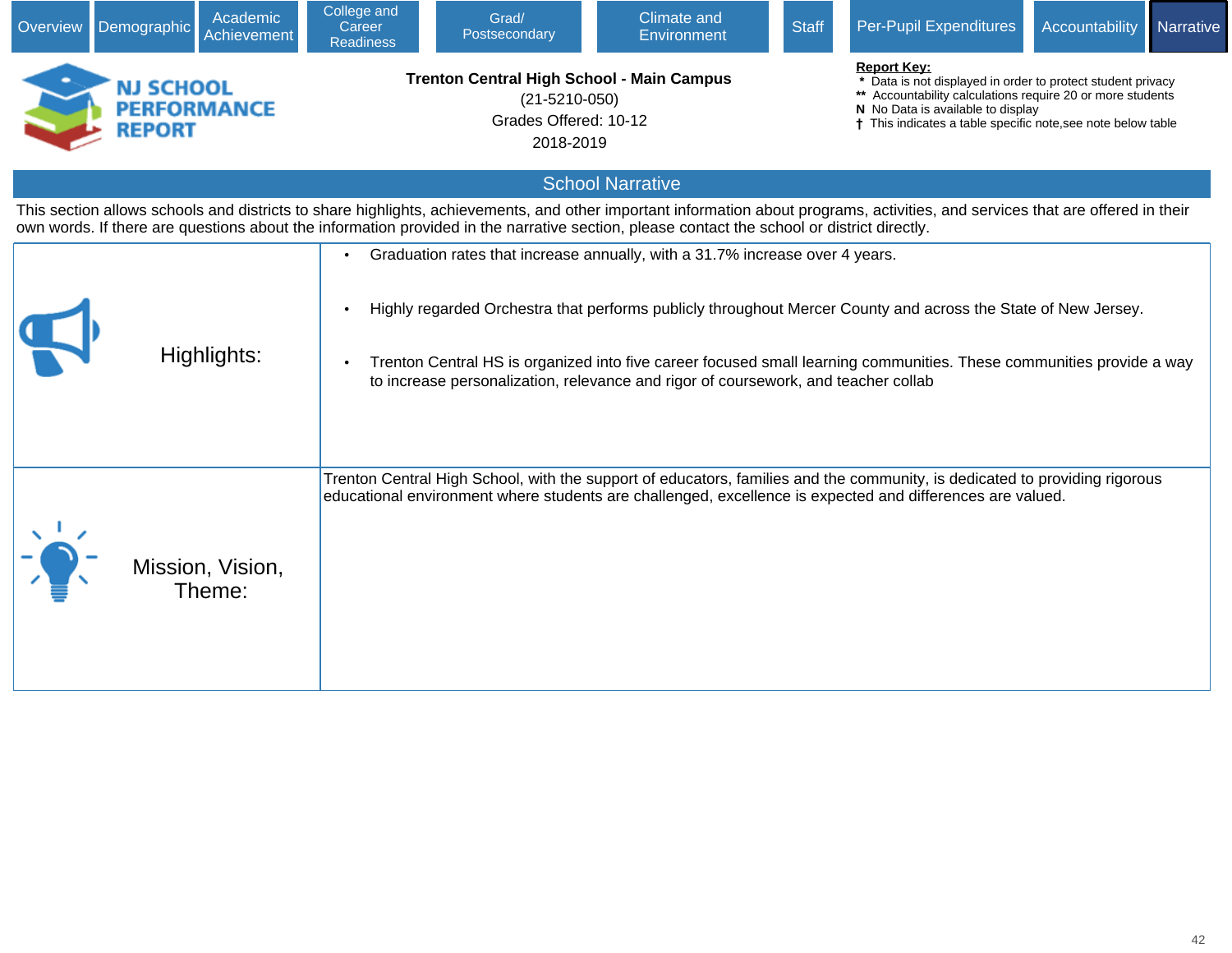| Overview | <b>Demographic</b>                               | Academic<br>Achievement              | College and<br>Career<br><b>Readiness</b> | Grad/<br>Postsecondary                                                                                        | Climate and<br><b>Environment</b>                                                                                                          | <b>Staff</b>                                                                                                                                                                                                                                       | Per-Pupil Expenditures                                                                                                                                                                                                                                                                                                                                                                                                                                                                                  | Accountability | Narrative |
|----------|--------------------------------------------------|--------------------------------------|-------------------------------------------|---------------------------------------------------------------------------------------------------------------|--------------------------------------------------------------------------------------------------------------------------------------------|----------------------------------------------------------------------------------------------------------------------------------------------------------------------------------------------------------------------------------------------------|---------------------------------------------------------------------------------------------------------------------------------------------------------------------------------------------------------------------------------------------------------------------------------------------------------------------------------------------------------------------------------------------------------------------------------------------------------------------------------------------------------|----------------|-----------|
|          | NJ SCHOOL<br><b>PERFORMANCE</b><br><b>REPORT</b> |                                      |                                           | <b>Trenton Central High School - Main Campus</b><br>$(21 - 5210 - 050)$<br>Grades Offered: 10-12<br>2018-2019 |                                                                                                                                            | <b>Report Key:</b><br>Data is not displayed in order to protect student privacy<br>** Accountability calculations require 20 or more students<br>N No Data is available to display<br>† This indicates a table specific note, see note below table |                                                                                                                                                                                                                                                                                                                                                                                                                                                                                                         |                |           |
|          |                                                  |                                      |                                           |                                                                                                               | <b>School Narrative</b>                                                                                                                    |                                                                                                                                                                                                                                                    |                                                                                                                                                                                                                                                                                                                                                                                                                                                                                                         |                |           |
|          |                                                  |                                      |                                           |                                                                                                               | own words. If there are questions about the information provided in the narrative section, please contact the school or district directly. |                                                                                                                                                                                                                                                    | This section allows schools and districts to share highlights, achievements, and other important information about programs, activities, and services that are offered in their                                                                                                                                                                                                                                                                                                                         |                |           |
|          |                                                  | Courses, Curriculum,<br>Instruction: |                                           |                                                                                                               |                                                                                                                                            |                                                                                                                                                                                                                                                    | Students at TCHS have the opportunity to challenge themselves in honors and Advanced Placement courses in the core<br>subjects areas of English, math science and history. Dual enrollment with Mercer County Community College and Rutgers<br>enables students to earn college credits prior to graduation. The Biology and Chemistry curricula are hands-on, technology-<br>based courses aligned with PSI. Five Small learning communities offer specialized career and technical education courses. |                |           |
|          |                                                  | <b>Sports and Athletics:</b>         |                                           | and Field - Winter (Boys & Girls), Wrestling (Coed)                                                           |                                                                                                                                            |                                                                                                                                                                                                                                                    | Sports Offered: Baseball (Boys), Basketball (Boys & Girls), Cheerleading (Coed), Cross Country (Boys & Girls), Football (Boys),<br>Soccer (Boys & Girls), Softball (Girls), Swimming (Coed), Tennis (Boys & Girls), Track and Field - Spring (Boys & Girls), Track                                                                                                                                                                                                                                      |                |           |
|          |                                                  | <b>Clubs and Activities:</b>         |                                           |                                                                                                               |                                                                                                                                            |                                                                                                                                                                                                                                                    | Co-Curricular and Extra-Curricular Activities include: Art Club, Bobashela Yearbook Club, Channel 19 Club, Choir, Cosmetology<br>Club, Culinary Club, Cyber Patriot Club, Dance Troup, DECA, Future Business Leaders of America (FBLA), Gay/Straight<br>Alliance, interact Volunteer, International Club, JROTC Color Guard, JROTC Drill Team, JROTC Raider Team, Ladies of<br>Distinction, National Honor Society, Orchestra, Robotics, Student Government, Technical Assistance Club, Theater Troup   |                |           |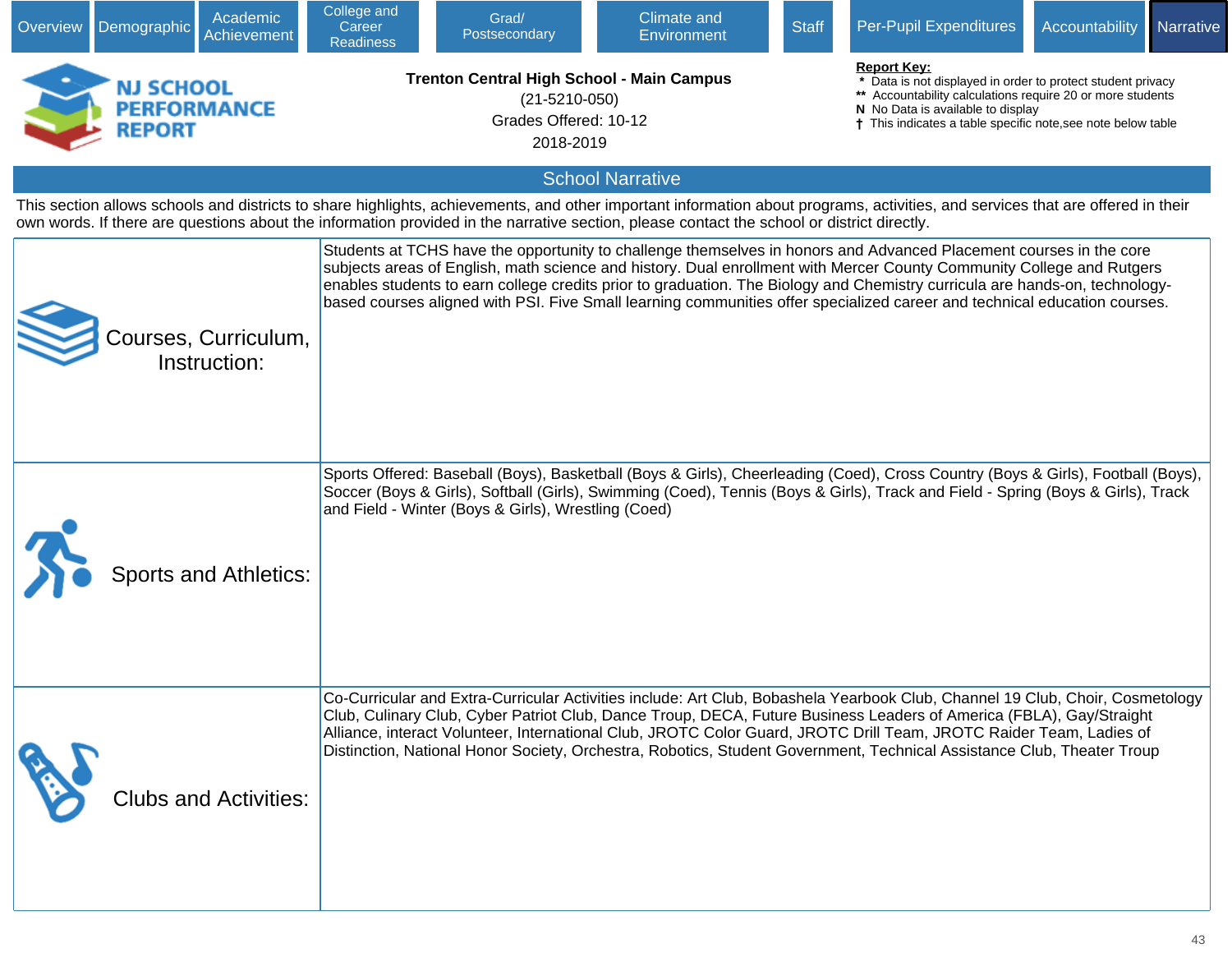| Overview | Academic<br>Demographic<br>Achievement                                                                                                                                                                                                                                                                                        | College and<br>Career<br><b>Readiness</b> | Grad/<br>Postsecondary                                                                                        | <b>Climate and</b><br>Environment | <b>Staff</b> | Per-Pupil Expenditures                                                                                                                                                                                                                                                                                                                                                                                                                                                                                                  | Accountability                                                                                                                                                                                                                                     | Narrative |  |  |  |
|----------|-------------------------------------------------------------------------------------------------------------------------------------------------------------------------------------------------------------------------------------------------------------------------------------------------------------------------------|-------------------------------------------|---------------------------------------------------------------------------------------------------------------|-----------------------------------|--------------|-------------------------------------------------------------------------------------------------------------------------------------------------------------------------------------------------------------------------------------------------------------------------------------------------------------------------------------------------------------------------------------------------------------------------------------------------------------------------------------------------------------------------|----------------------------------------------------------------------------------------------------------------------------------------------------------------------------------------------------------------------------------------------------|-----------|--|--|--|
|          | NJ SCHOOL<br><b>PERFORMANCE</b><br><b>REPORT</b>                                                                                                                                                                                                                                                                              |                                           | <b>Trenton Central High School - Main Campus</b><br>$(21 - 5210 - 050)$<br>Grades Offered: 10-12<br>2018-2019 |                                   |              |                                                                                                                                                                                                                                                                                                                                                                                                                                                                                                                         | <b>Report Key:</b><br>Data is not displayed in order to protect student privacy<br>** Accountability calculations require 20 or more students<br>N No Data is available to display<br>† This indicates a table specific note, see note below table |           |  |  |  |
|          |                                                                                                                                                                                                                                                                                                                               |                                           |                                                                                                               | <b>School Narrative</b>           |              |                                                                                                                                                                                                                                                                                                                                                                                                                                                                                                                         |                                                                                                                                                                                                                                                    |           |  |  |  |
|          | This section allows schools and districts to share highlights, achievements, and other important information about programs, activities, and services that are offered in their<br>own words. If there are questions about the information provided in the narrative section, please contact the school or district directly. |                                           |                                                                                                               |                                   |              |                                                                                                                                                                                                                                                                                                                                                                                                                                                                                                                         |                                                                                                                                                                                                                                                    |           |  |  |  |
|          | Before and After<br><b>School Programs:</b>                                                                                                                                                                                                                                                                                   | bus.                                      |                                                                                                               |                                   |              | A variety of after school programs are offered by our community partners. The VIP program, sponsored by MCCC, provides<br>academic tutoring. College planning is offered exclusively to seniors through the Urban Academics Academy. The Princeton<br>University Preparatory Program provides both academic and cultural enrichment to prepare identified students for Ivy League<br>educations. Students have the opportunity to participate in any after school program as transportation is provided via an activity |                                                                                                                                                                                                                                                    |           |  |  |  |
|          | Staff and<br>Professional<br>Learning:                                                                                                                                                                                                                                                                                        | topics.                                   |                                                                                                               |                                   |              | Our district and school offer professional development sessions on predetermined topics based on student and staff needs. In<br>addition, teachers experience job-embedded professional learning communities weekly, which focus on student data and<br>instructional strategies. To support Professional Development Plans, all staff are encouraged to seek PD beyond the district.<br>Trenton"s partnership with Foundation for Educational Administration allows all staff to choose from a complete catalog of     |                                                                                                                                                                                                                                                    |           |  |  |  |
|          | Postsecondary<br>Information:                                                                                                                                                                                                                                                                                                 | Preparatory Program.                      |                                                                                                               |                                   |              | Our school offers a variety of programs to assist students in planning their postsecondary experiences. College Connections<br>provides hands on assistance with college applications, college applications, college essay writing and financial aid. FAFSA<br>workshops are offered during school and in the evenings. Students hear from a variety of college admissions officers at the<br>annual Ivy League College Fair and receive SAT and ACT tutoring through our partnership with the Princeton University     |                                                                                                                                                                                                                                                    |           |  |  |  |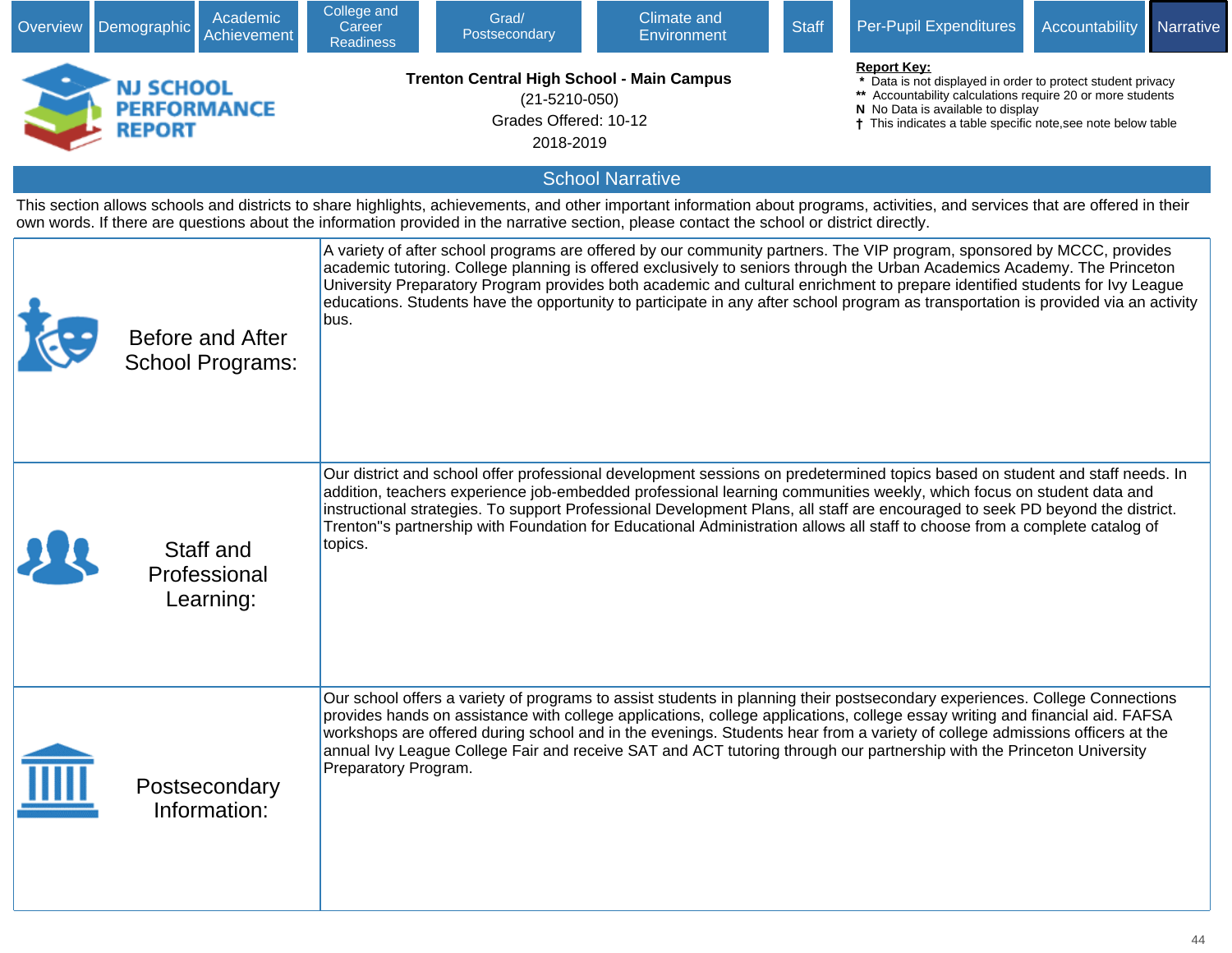| Overview | Academic<br>Demographic<br>Achievement                                                                                                                                                                                                                                                                                        | College and<br>Career<br><b>Readiness</b> | Grad/<br>Postsecondary                                                                                        | Climate and<br>Environment                                                                                                                                                                                                                                                                                                                                                                                                                                                                                                    | <b>Staff</b> | Per-Pupil Expenditures                                                                                                                                                                                                                               | Accountability | Narrative |
|----------|-------------------------------------------------------------------------------------------------------------------------------------------------------------------------------------------------------------------------------------------------------------------------------------------------------------------------------|-------------------------------------------|---------------------------------------------------------------------------------------------------------------|-------------------------------------------------------------------------------------------------------------------------------------------------------------------------------------------------------------------------------------------------------------------------------------------------------------------------------------------------------------------------------------------------------------------------------------------------------------------------------------------------------------------------------|--------------|------------------------------------------------------------------------------------------------------------------------------------------------------------------------------------------------------------------------------------------------------|----------------|-----------|
|          | NJ SCHOOL<br><b>PERFORMANCE</b><br><b>REPORT</b>                                                                                                                                                                                                                                                                              |                                           | <b>Trenton Central High School - Main Campus</b><br>$(21 - 5210 - 050)$<br>Grades Offered: 10-12<br>2018-2019 |                                                                                                                                                                                                                                                                                                                                                                                                                                                                                                                               |              | <b>Report Kev:</b><br>* Data is not displayed in order to protect student privacy<br>** Accountability calculations require 20 or more students<br>N No Data is available to display<br>† This indicates a table specific note, see note below table |                |           |
|          |                                                                                                                                                                                                                                                                                                                               |                                           |                                                                                                               | <b>School Narrative</b>                                                                                                                                                                                                                                                                                                                                                                                                                                                                                                       |              |                                                                                                                                                                                                                                                      |                |           |
|          | This section allows schools and districts to share highlights, achievements, and other important information about programs, activities, and services that are offered in their<br>own words. If there are questions about the information provided in the narrative section, please contact the school or district directly. |                                           |                                                                                                               |                                                                                                                                                                                                                                                                                                                                                                                                                                                                                                                               |              |                                                                                                                                                                                                                                                      |                |           |
|          | <b>Student Supports and</b><br>Services:                                                                                                                                                                                                                                                                                      |                                           | out of school Support Groups for students.                                                                    | TCHS offers a complete range of programs for students who have been determined to be " Eligible for Special Education and<br>Related Services." These services include: Inclusion classes Out of Class Replacement, Speech and Language Therapy,<br>Psychological counseling, Child Study Teams assigned to each school Transition Services program Work study program in and                                                                                                                                                 |              |                                                                                                                                                                                                                                                      |                |           |
|          | <b>Student Health and</b><br>Wellness:                                                                                                                                                                                                                                                                                        |                                           |                                                                                                               | Success begins with students" health and wellness. Free, nutritional breakfast is offered each morning. Students learn health<br>and wellness in physical educational and health each year. On-site nurses offer health services daily. Students" mental wellness<br>is cared for by School Counselors and School Based Youth Services Program (SBYSP). SBYSP is staffed with licensed social<br>workers/clinicians who provide individual sessions, focus groups, and referrals to outside mental health agencies as needed. |              |                                                                                                                                                                                                                                                      |                |           |
|          | Parent and<br>Community<br>Involvement:                                                                                                                                                                                                                                                                                       | pupil achievement.                        |                                                                                                               | Trenton Central High School organizes parent programs and events that celebrates our partnership with parents. Programs<br>include: Freshman Orientation, Back to School Night, High School Discovery Nights, Dads and Donuts, Student Honor<br>Celebrations, Parent Breakfast and our annual Father/Daughter Dance. Parents are also active members in the School<br>Leadership Team. the SLT works with building administration and school staff to create a climate of cooperation and focus on                            |              |                                                                                                                                                                                                                                                      |                |           |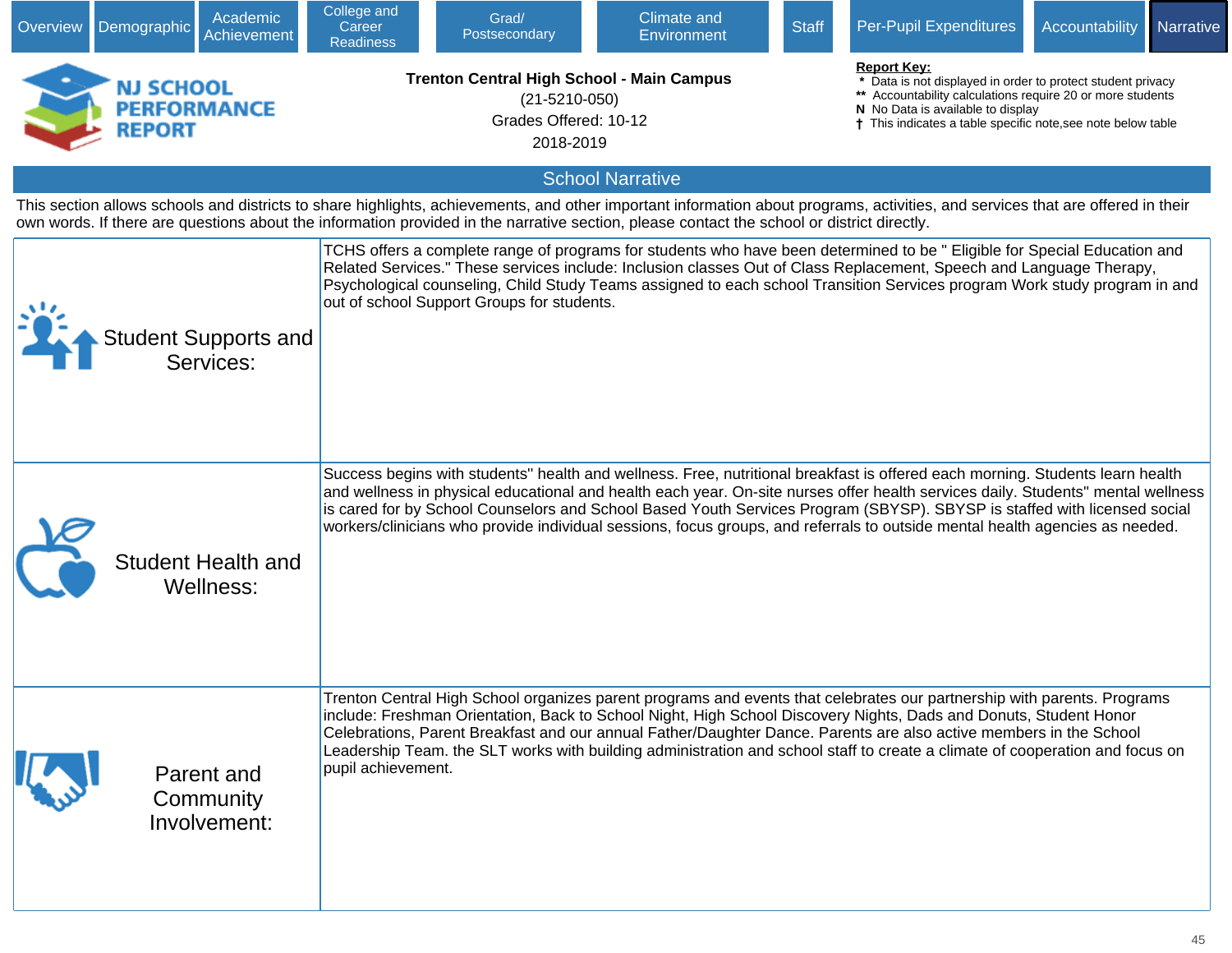| Overview | Demographic                                      | Academic<br>Achievement | College and<br>Career<br><b>Readiness</b> | Grad/<br>Postsecondary                                                                                        | Climate and<br><b>Environment</b>                                                                                                          | <b>Staff</b> | Per-Pupil Expenditures                                                                                                                                                                                                                                                                                                                                                   | <b>Accountability</b>                                                                                                                                                                                                                            | Narrative |  |
|----------|--------------------------------------------------|-------------------------|-------------------------------------------|---------------------------------------------------------------------------------------------------------------|--------------------------------------------------------------------------------------------------------------------------------------------|--------------|--------------------------------------------------------------------------------------------------------------------------------------------------------------------------------------------------------------------------------------------------------------------------------------------------------------------------------------------------------------------------|--------------------------------------------------------------------------------------------------------------------------------------------------------------------------------------------------------------------------------------------------|-----------|--|
|          | NJ SCHOOL<br><b>PERFORMANCE</b><br><b>REPORT</b> |                         |                                           | <b>Trenton Central High School - Main Campus</b><br>$(21 - 5210 - 050)$<br>Grades Offered: 10-12<br>2018-2019 |                                                                                                                                            |              |                                                                                                                                                                                                                                                                                                                                                                          | <b>Report Key:</b><br>Data is not displayed in order to protect student privacy<br>** Accountability calculations require 20 or more students<br>N No Data is available to display<br>This indicates a table specific note, see note below table |           |  |
|          |                                                  |                         |                                           |                                                                                                               | <b>School Narrative</b>                                                                                                                    |              |                                                                                                                                                                                                                                                                                                                                                                          |                                                                                                                                                                                                                                                  |           |  |
|          |                                                  |                         |                                           |                                                                                                               | own words. If there are questions about the information provided in the narrative section, please contact the school or district directly. |              | This section allows schools and districts to share highlights, achievements, and other important information about programs, activities, and services that are offered in their                                                                                                                                                                                          |                                                                                                                                                                                                                                                  |           |  |
|          |                                                  | <b>Facilities:</b>      |                                           | automotive and sports medicine labs.                                                                          |                                                                                                                                            |              | The new state of the art high school opened in September 2019. The new facility provides space for each small learning<br>community"s career themed courses, with television and dane studios, baking and commercial kitchens, and engineering,                                                                                                                          |                                                                                                                                                                                                                                                  |           |  |
|          |                                                  | <b>School Safety:</b>   |                                           |                                                                                                               |                                                                                                                                            |              | TCHS routinely reviews our safety and security plan to ensure that we are providing the needed safety for students and staff.<br>The school mainatins an active partnership with the Trenton Police Department and receives the services of an SRO (School<br>Resource Officers). We also have contracted security officers who provide an additional layer of security. |                                                                                                                                                                                                                                                  |           |  |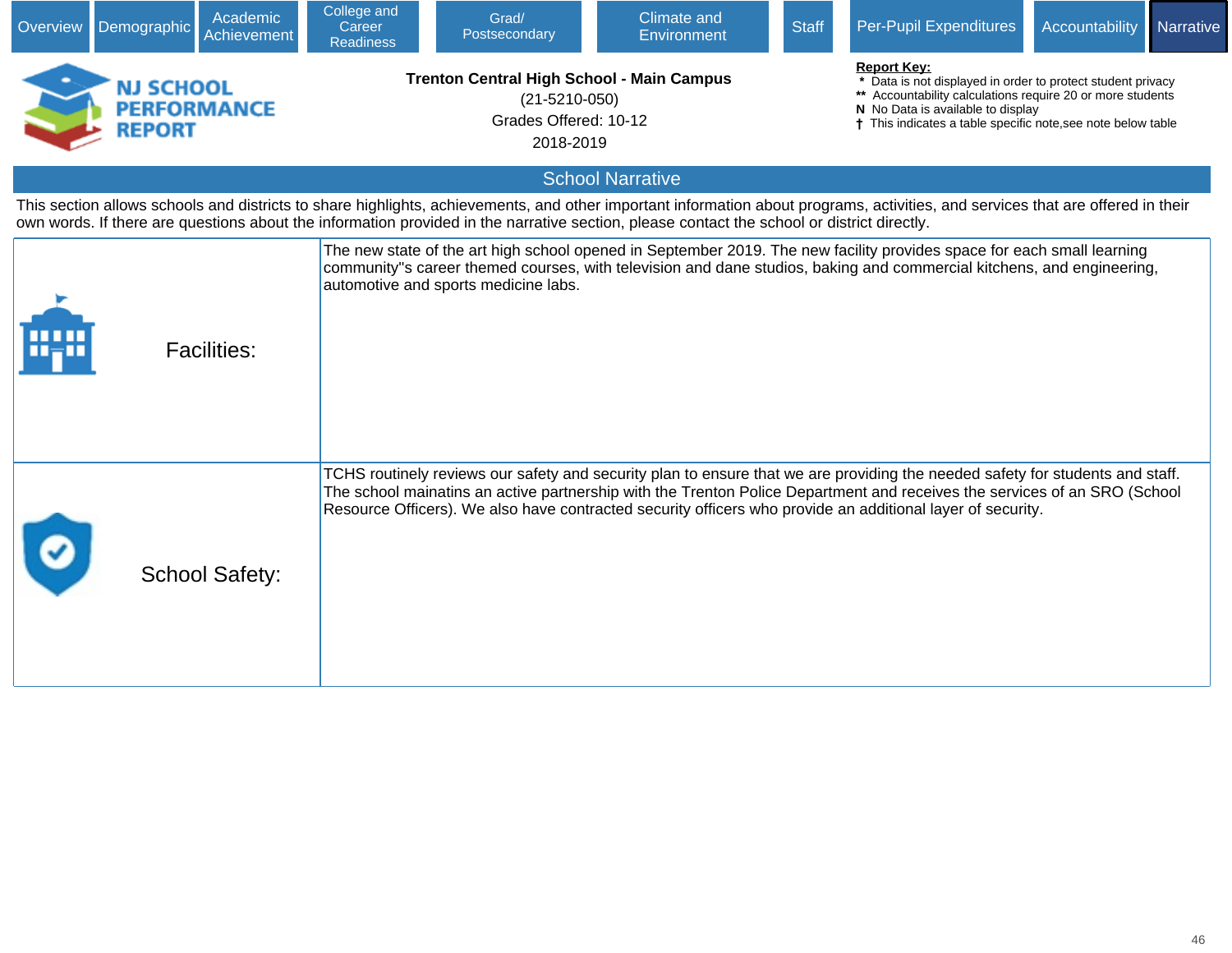| <b>Overview</b>                                                                                                                                                                                                                                                                                                                                                                                                                                                                                                                                                                                                                                                                                                                                                           | Academic<br>Demographic<br>Achievement                                                                                                                                                                                                                                                                                        | College and<br>Career<br><b>Readiness</b> | Grad/<br>Postsecondary                                                                                        | Climate and<br>Environment | <b>Staff</b>                                                                                                                                                                                                                                     | Per-Pupil Expenditures | Accountability | Narrative |  |  |  |
|---------------------------------------------------------------------------------------------------------------------------------------------------------------------------------------------------------------------------------------------------------------------------------------------------------------------------------------------------------------------------------------------------------------------------------------------------------------------------------------------------------------------------------------------------------------------------------------------------------------------------------------------------------------------------------------------------------------------------------------------------------------------------|-------------------------------------------------------------------------------------------------------------------------------------------------------------------------------------------------------------------------------------------------------------------------------------------------------------------------------|-------------------------------------------|---------------------------------------------------------------------------------------------------------------|----------------------------|--------------------------------------------------------------------------------------------------------------------------------------------------------------------------------------------------------------------------------------------------|------------------------|----------------|-----------|--|--|--|
|                                                                                                                                                                                                                                                                                                                                                                                                                                                                                                                                                                                                                                                                                                                                                                           | NJ SCHOOL<br>PERFORMANCE<br><b>REPORT</b>                                                                                                                                                                                                                                                                                     |                                           | <b>Trenton Central High School - Main Campus</b><br>$(21 - 5210 - 050)$<br>Grades Offered: 10-12<br>2018-2019 |                            | <b>Report Key:</b><br>Data is not displayed in order to protect student privacy<br>** Accountability calculations require 20 or more students<br>N No Data is available to display<br>This indicates a table specific note, see note below table |                        |                |           |  |  |  |
|                                                                                                                                                                                                                                                                                                                                                                                                                                                                                                                                                                                                                                                                                                                                                                           | <b>School Narrative</b>                                                                                                                                                                                                                                                                                                       |                                           |                                                                                                               |                            |                                                                                                                                                                                                                                                  |                        |                |           |  |  |  |
|                                                                                                                                                                                                                                                                                                                                                                                                                                                                                                                                                                                                                                                                                                                                                                           | This section allows schools and districts to share highlights, achievements, and other important information about programs, activities, and services that are offered in their<br>own words. If there are questions about the information provided in the narrative section, please contact the school or district directly. |                                           |                                                                                                               |                            |                                                                                                                                                                                                                                                  |                        |                |           |  |  |  |
| Technology is integerated in all aspects of the schools instructional program. Each learning space is equipped with a<br>Promethean Platinum Interactive Device in addition to each classroom being equipped with laptop carts and printers. Teachers<br>are able to enhance the sound of their voice through the enhanced audio systems that are provided in each instructional space.<br>Students are also provided email district email addresses and teachers uses google classroom. Google Classroom is a web<br>service that aims to simplify creating, distributing, and grading assignments in a paperless way. The primary purpose of Google<br>Classroom is to streamline the process of sharing files between teachers and students<br>Technology and<br>STEM: |                                                                                                                                                                                                                                                                                                                               |                                           |                                                                                                               |                            |                                                                                                                                                                                                                                                  |                        |                |           |  |  |  |